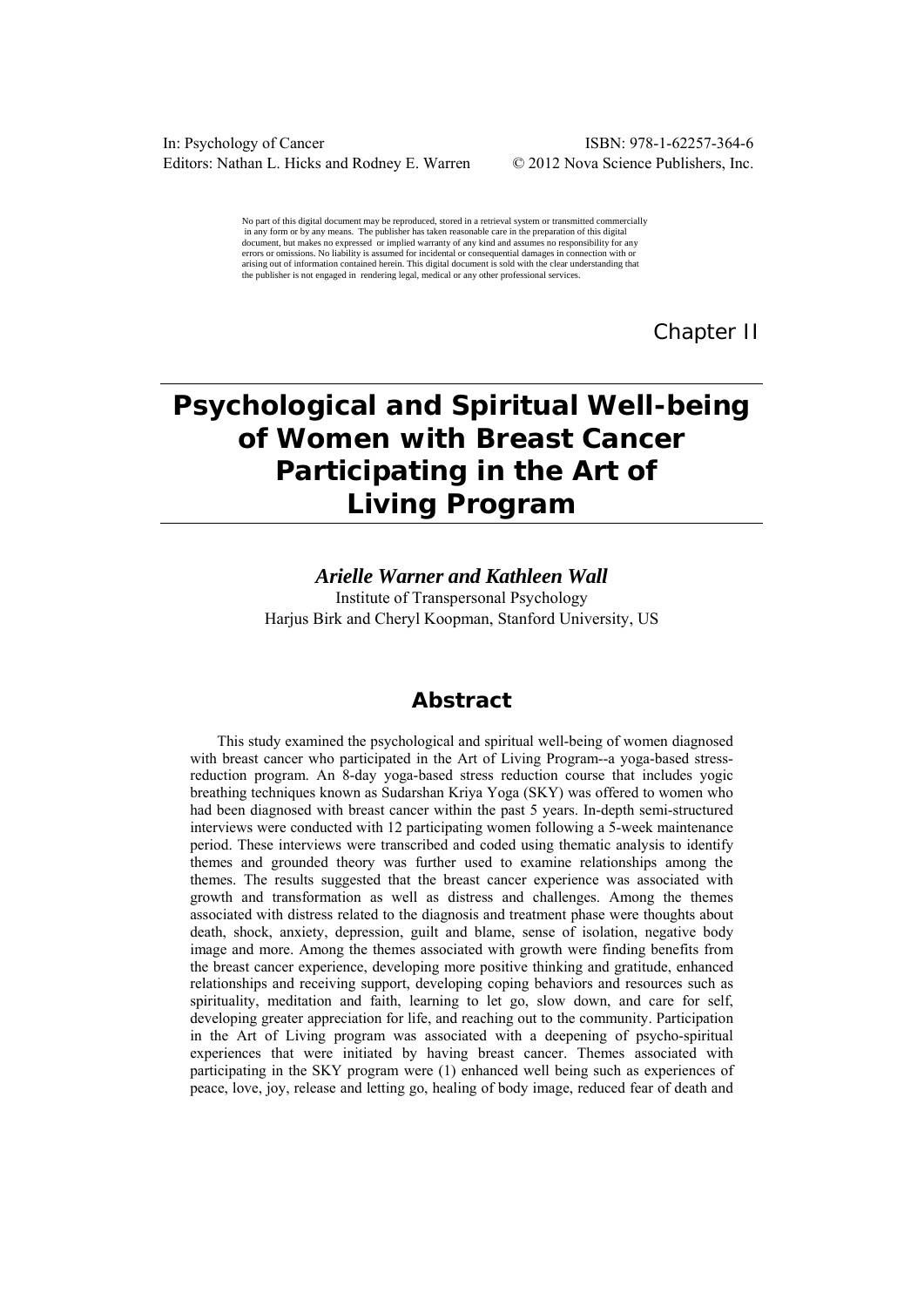fear of recurrence, and increased self care; (2) enhanced self-exploration and realization such as greater appreciation for life, enhanced sense of meaning, purpose and aspiration, acceptance, greater transcendence of "breast cancer identity," and an increased sense of empowerment and self esteem, as well as, accepting people and situations relating to precancer life issues; and (3) enhanced spirituality, self-transcendence, and psycho-spiritual transformation such as experiences of divine love, internalization and personalization of spirituality, renewed relationship with God or religious practices, and using the breathing practices as prayer. These findings suggest the potential of a yoga-based practice such as SKY to enhance the psycho-spiritual well-being of women who have been diagnosed with breast cancer, highlighting the need for further controlled studies in this area.

**Keyword:** Art of Living Program, Yoga, breast cancer, stress reduction, spirituality

# **Introduction**

#### Purpose

The main purpose of this study was to investigate the psychological and spiritual experience, transformation, and changes in well-being of women diagnosed with breast cancer participating in a yoga-based stress-reduction program known as the Art of Living course, a comprehensive yoga-based program. Specifically, the purpose of this qualitative study was to explore and reveal existential and psycho-spiritual themes associated with the cancer experience revealed through the participation in the Art of Living program. These parameters were determined using qualitative analysis of in-depth interviews with the participants.

This study contributes to the field of psycho-oncology by providing a better understanding of the experience of women diagnosed with breast cancer who participate in a mind-body-spirit yoga-based intervention focusing on the spiritual aspects of their experience within the broader context of their well-being. The results of this study may contribute to the integration of more holistic psychosocial and spiritual interventions for people diagnosed with cancer.

## Background

Cancer is a life-altering disease that may challenge one's view of the world and one's sense of self and image. Cancer patients may be confronted with the existential challenges associated with uncertainty, vulnerability, hopelessness, isolation, fear, shock, depression, anger, and the search for meaning and hope (Breitbart, 2002; Moadel et al., 1999; Taylor, 2003). Adaptation difficulties during cancer diagnosis and treatments include themes such as fear of recurrence, body image changes, deprecation of self, physical dysfunction, occupation-related problems, relationship problems, and sexual functioning challenges (Andersen, 1992, 2002; Baum & Andersen, 2001; Cooper, 1984; Holland, 1989, 1998, 2002; Nezu, Nezu, Friedman, Faddis & Houts, 1998).

However, in contrast to viewing cancer as a trauma with uniformly negative effects, evidence supports the view of cancer as a psychosocial transition that can potentially bring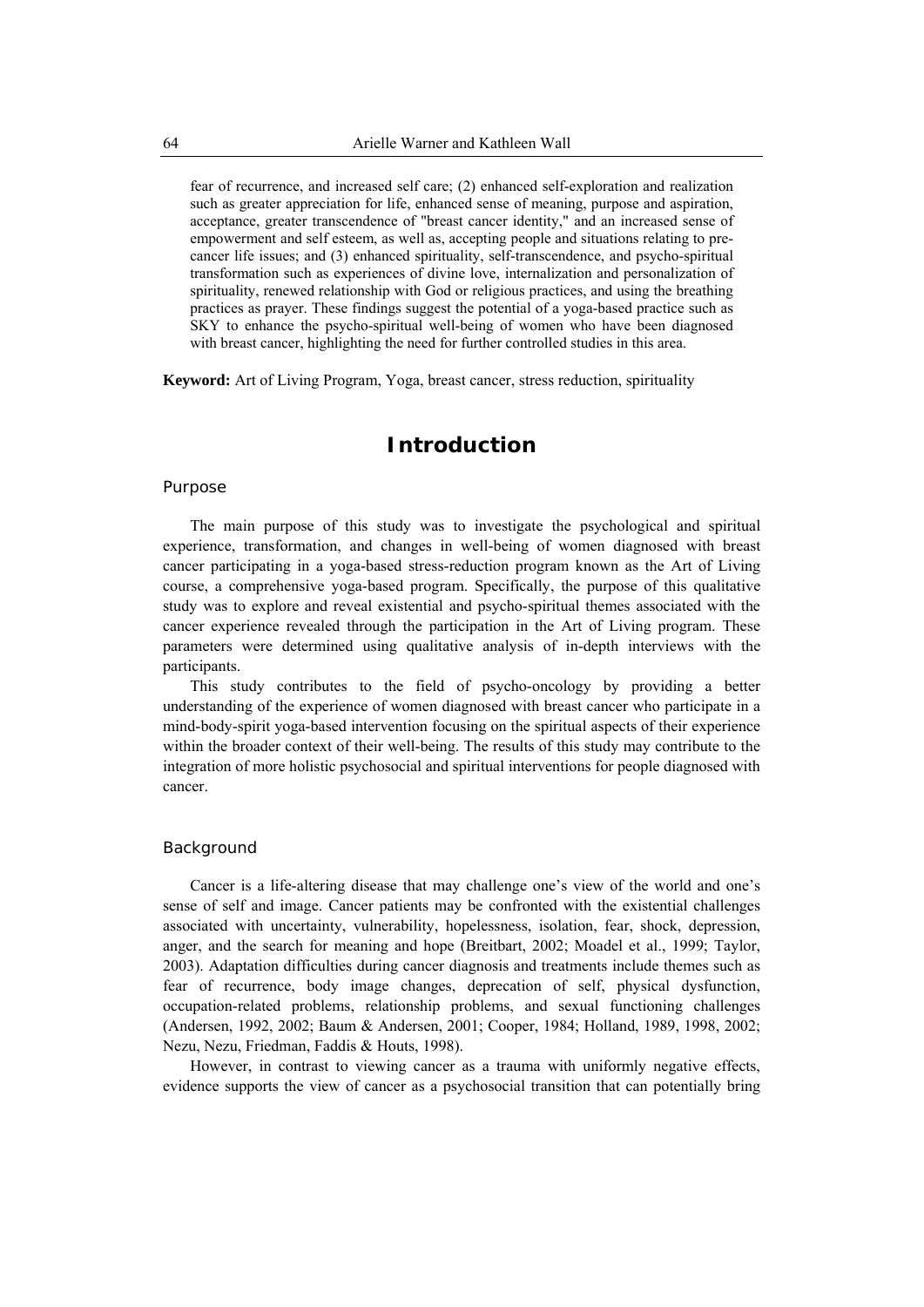forth growth apart from distress (Andrykowski et al., 1996; Antoni, et al., 2001; Cordova, Cunningham, Carlson, & Andrykowski, 2001; Tedeschi & Calhoun, 2004; Thornton, 2002; Weiss, 2002). As reviewed by Thornton (2002), a large body of research literature suggests that most survivors adjust well to cancer. Furthermore, recently, researchers have become interested in expanding the focus of psycho-oncology research to include positive outcomes and several studies have shown that many cancer survivors find benefits in their illness. Cancer survivors have attributed positive outcomes such as increased life appreciation, enhanced interpersonal relationships, and improved personal self-perception of their illness. Some cancer survivors have described ways in which their lives have been enriched and transformed for the better by their disease (Thornton, 2002). Several studies have shown that cancer survivors expressed ways in which cancer has prompted them to revise their priorities, change their philosophy, or become more spiritual. Tedeschi and Calhoun (2004) explain that "the frightening and confusing aftermath of trauma, where fundamental assumptions are severely challenged, can be fertile ground for unexpected outcomes that can be observed in survivors: [they call this] posttraumatic growth" (p.1).

It seems that negative and positive outcomes of cancer may co-exist, and growth experiences do not put an end to distress in trauma survivors (Andrykowski et al., 1996; Antoni, et al., 2001; Cordova et al., 2001; Tedeschi & Calhoun, 2004; Thornton, 2002; Weiss, 2002). Experience of cancer may disrupt one's previously held beliefs of invulnerability, personal mastery and control and can therefore be a critical event which may surface existential struggle and therefore provide the opportunity for engagement in positive transformation through the process of self-reflection in order to possibly gain a new understanding and meaning of life (Gall, Charbonneau, & Florack, 2011). Individual's life context prior to illness and the use of coping strategies that touch on meaning-making also may be associated with perceived growth and positive transformation (Park, 2009). Several studies have revealed the significant role that religion and spirituality play in predicting growth and positive transformation following cancer (Cole, Hopkins, Tisak, Steel, & Carr, 2008; Gall, Kristjansson, Charbonneau, & Florack, 2009; Schreiber & Brockopp, 2011; Vachon, 2008; Yanez et al, 2009). This study explored the psycho-spiritual narrative and experiences relating to the broadness of the breast cancer experience in association with the participation in a mind-body-spirit yoga based intervention.

#### *Psychosocial Interventions*

The psychosocial interventions that have been found to have a positive effect on the psychological, social, and physical well-being of cancer patients can be grouped into four categories: educational techniques, behavioral training, individual psychotherapy, and group interventions (Fawzy, Fawzy, Arndt, & Pasnau, 1995). Group interventions may integrate existential, emotion-focused, cognitive, and behavioral therapeutic orientations. These group interventions include a focus on mind and emotions, but generally do not attempt to integrate body and spirit.

Scholars have concluded that interventions that include educational, behavioral, social, or emotional support components have a beneficial effect on emotional adjustment, functional adjustment, and treatment of disease-related symptoms of cancer patients (Andersen, 1992, 2002; Fawzy et al., 1995; Meyer & Mark, 1995). However, the effect size for the magnitude of changes associated with these interventions may be relatively small (Meyer  $\&$  Mark, 1995). Patients who have participated in various kinds of psychosocial groups or individual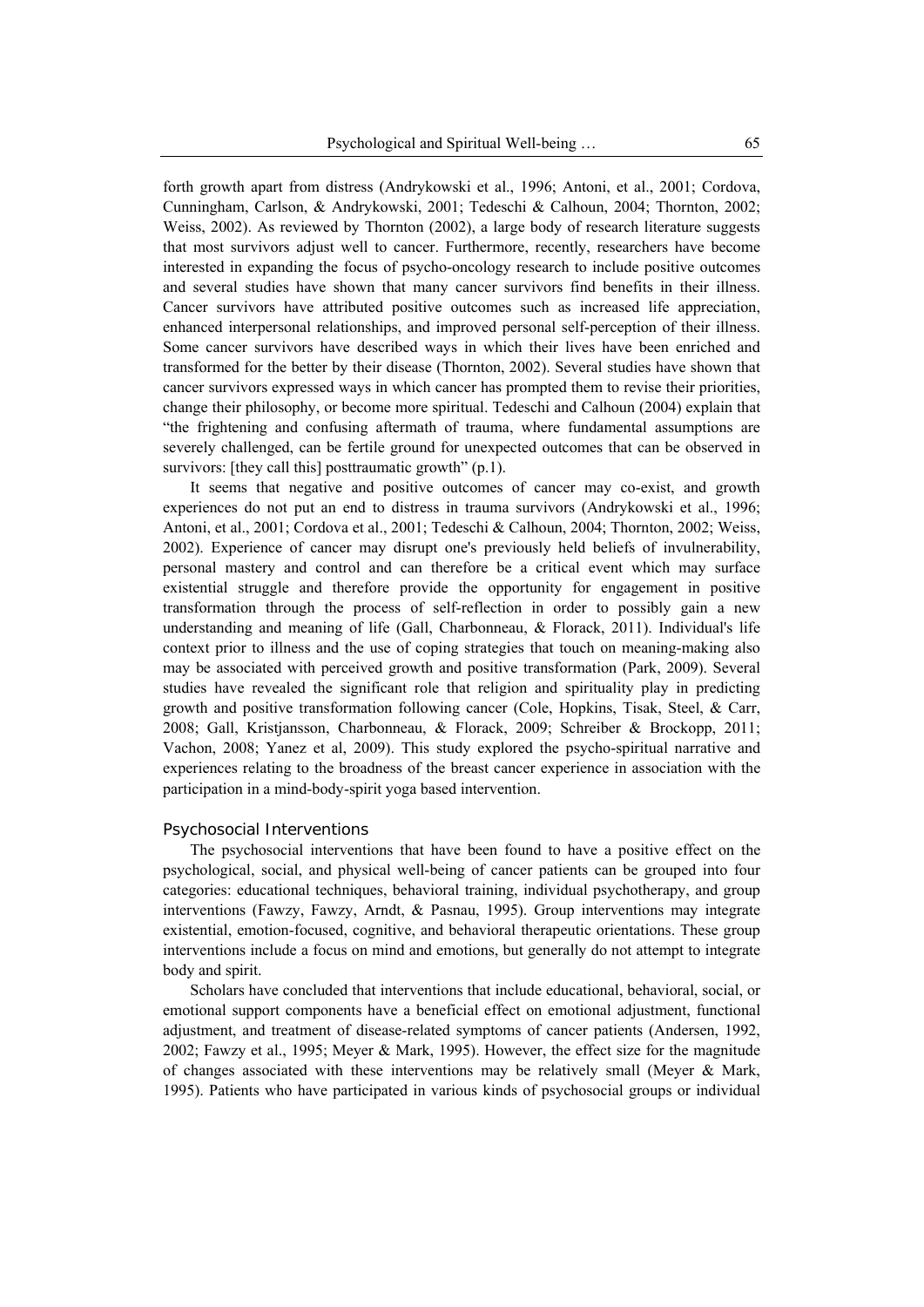interventions have reported improved psychological well-being, as demonstrated in reduced psychological morbidity, as well as in enhanced benefit-finding and growth (Andersen, 1992, 2002; Antoni et al., 2001; Fawzy et al., 1990; Fawzy et al., 1995; Helgeson, Cohen, Schulz, & Yasko, 2001; Holland, 1998; Kissane et al., 1997; Kissane, et al., 2004; Spiegel, Bloom, & Yalom, 1981; Spira & Reed, 2003).

However, in a review of five studies of group psychological interventions (two of which included cognitive behavioral interventions and three had expressive-supportive therapy) on psychological and survival outcomes for women with metastatic breast cancer, Edwards, Hailey, and Maxwell (2004) concluded that there is insufficient evidence to support the notion that group psychological therapies should be made available to women diagnosed with metastatic breast cancer. Helgeson et al. (2000) argue that the research on benefits of psychosocial interaction for cancer patients has been inconclusive, due to individual differences in intervention responses. Perhaps different interventions work differently for different people based on demographic, psychosocial, and situational variables. In addition, it is possible that there is a need to assess more comprehensive integral psycho-spiritual interventions that include mind-body-spirit approaches to human experience, such as the intervention that was applied in the study.

Due to the expanding interest in the role of spirituality in dealing with cancer (Schreiber & Brockopp, 2012; Siman-Tov, 2008), it is not surprising that innovative new support groups that include non-cognitive mind-body-spirit approaches such as body movement, creative expression, meditation, hypnosis, guided imagery, yoga, and interventions including spiritual and existential components are emerging (Breitbart, 2002; Carlson, & Bultz, 2008; Elkins, Fisher, & Johnson, 2010; Garlick, Wall, Corwin & Koopman, 2011; Hermann, 2001; Mulkins & Verhoef, 2004; Ott, Norris, & Bauer-Wu, 2006; Smith & Pukall, 2009; Targ & Levine, 2002a). This study explored the psycho-spiritual well-being of women diagnosed with breast cancer participating in a yoga-based program that draws on a psycho-spiritual framework.

#### Spirituality and Cancer

There is evidence that the experience of living with cancer can increase one's awareness of the spiritual aspects of one's self (Halstead  $&$  Hull, 2001). Studies have also shown that spirituality can provide a sense of meaning and self-integration that can help the individual face the challenges that arise as a result of the cancer diagnosis and treatment (Brady, Peterman, Fitchett, Mo, & Cella, 1999; Breitbart, 2002; Hermann, 2001; Nelson, Rosenfeld, Breitbart, & Galietta, 2002; Schreiber & Brockopp, 2012; Yanez et al., 2009). Gall and Cornblat (2002) found that spiritual resources such as relationship with God, religious coping activities, meaning, and social support have a positive role in the response of breast cancer patients to their experience of the disease. Attitudes based on spiritual concepts can help the patients see their cancer experience as an opportunity for growth and meaning as they learn to cope with disease and also become more aware of their own life meaning and sense of self (Breitbart, 2002).

In a recent study on the relationship between religious/spiritual factor and perceived growth following a diagnosis of breast cancer, Gall et al. (2011) identified a complex relationship between spirituality at pre-diagnosis and long term adjustment to breast cancer. They suggest that prior to diagnosis, having a negative image of God while at the same time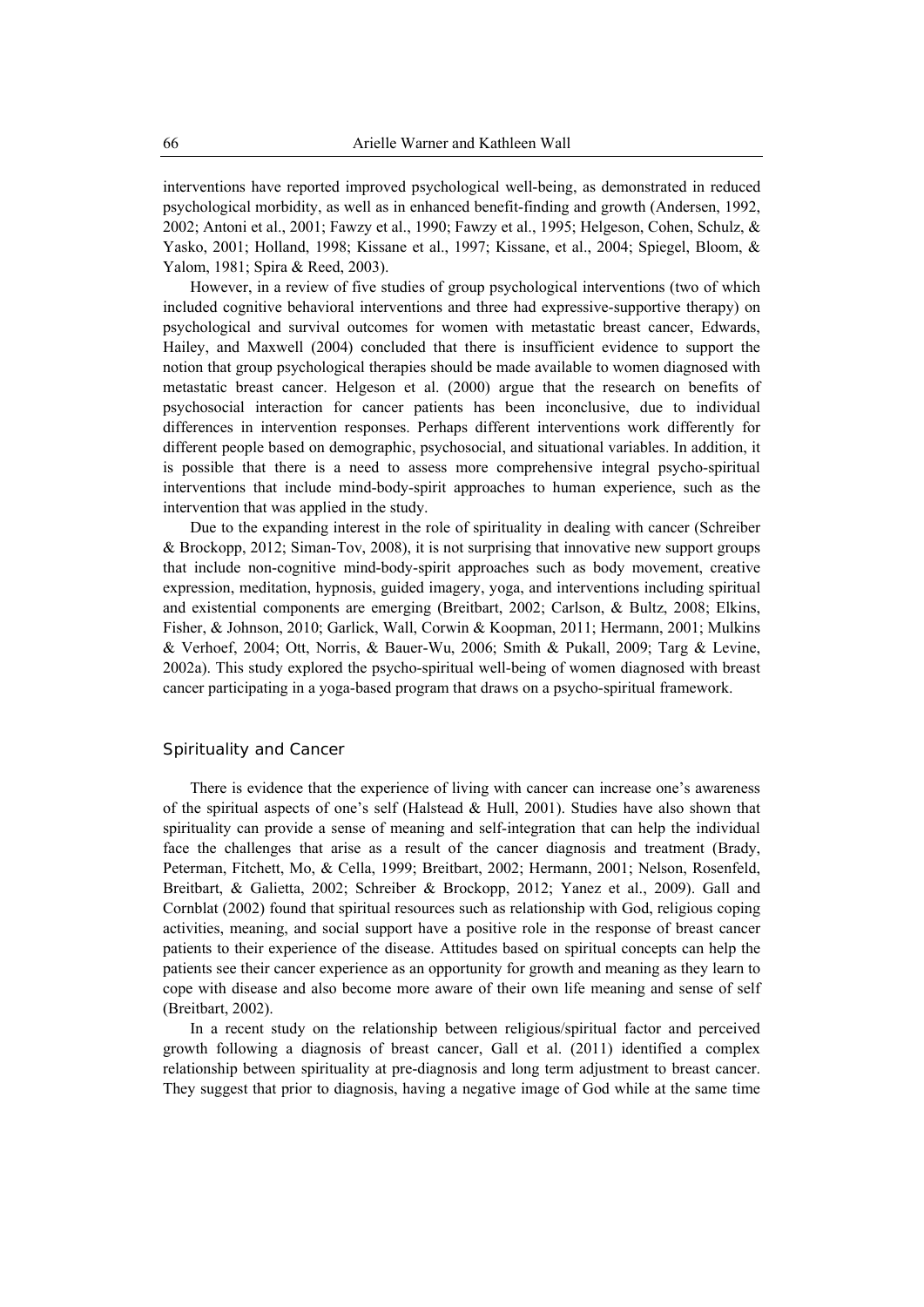trying to mobilize one's religious involvement may contribute to an inner state of conflict that can set the stage for greater spiritual disillusionment and struggle. If a more active attitude toward this struggle is applied, then this spiritual struggle may be an important factor in allowing women to work through their emotional distress and eventually contribute to their ability to find benefit or growth in association with the experience of breast cancer. In contrast, women who have a benevolent reappraisal of God during the early months postsurgery appear better able to see the benefits of their experience over the long-term. They conclude that having a more active approach toward the struggle and meaning making process may lead greater perceived growth.

These and other research findings point to the need for more integrative mind-body-spirit interventions that provide space for in-depth introspective existential exploration (Albaugh, 2003; Cole et al., 2008; Park, 2009; Rosequist, Wall, Corwin, Achterberg, & Koopman, 2012; Siman-Tov, 2008; Yanez, 2009). There seems to be a need for a more expanded paradigm of support for women with breast cancer, to provide tools and practices for meaning-making and re-creating balance in the midst of perceived uncertainty and existential vulnerability due to breast cancer diagnosis.

Schreiber and Brockopp (2012) recently reviewed 18 quantitative studies to examine the relationships among religion, spirituality and psychological well being among women diagnosed with breast cancer. The results of this review revealed an inconsistent positive relationship between religion, spirituality and psychological well-being due to the multiple definitions used in different studies for religious practice, religious coping and perception of God, spiritual distress, spiritual reframing, spiritual well-being, and spiritual integration. Due to the very subjective and personal nature of spirituality, qualitative studies may have an important role to play in exploring the role of spirituality in promoting reducing stress and promoting growth and positive transformation in women dealing with breast cancer (Albaugh, 2003; Chiu, 2000; Coward, 1997; Coward & Kahn, 2004; Gould, Wilson, & Grassau, 2008).

#### *Defining Spirituality*

Spirituality is a broad term that includes a variety of beliefs and behaviors. Among the beliefs and behaviors are religious values, religious practices, spiritual well-being, spiritual awareness, and religious thoughts (Miller, 2003; Moadel et al., 1999).

This study explored the psycho-spiritual themes associated with the participation in a yoga-based program that can be practiced by individuals of any religious affiliation, viewing spirituality as independent of any specific religious association, but as having the potential to be inclusive of any religion. For the purpose of this study, the definition of spirituality includes other definitions that have been described by other authors in the field of psychooncology (Brady et al., 1999; Breitbart, 2002; Mytko & Knight, 1999; Targ & Levine, 2002b). One such definition for spirituality is a "search for the sacred or Divine through life experience or route" (Institute of Human Research as cited by Mytko & Knight, 1999, p. 440). Spirituality can include feelings of connectedness with the self, a community, nature, a higher power, the meaning or purpose of life, and the feelings of wholeness, transcendence, joy, and peace (Mytko & Knight, 1999). Spirituality has also been defined as a construct that involves concepts of "Faith" and/or "Meaning" (Breitbart, 2001). Faith is described as having a belief in, or a relationship with, a higher transcendent power or spirit that may be identified as being external to the human psyche or internalized. The connectedness to the higher power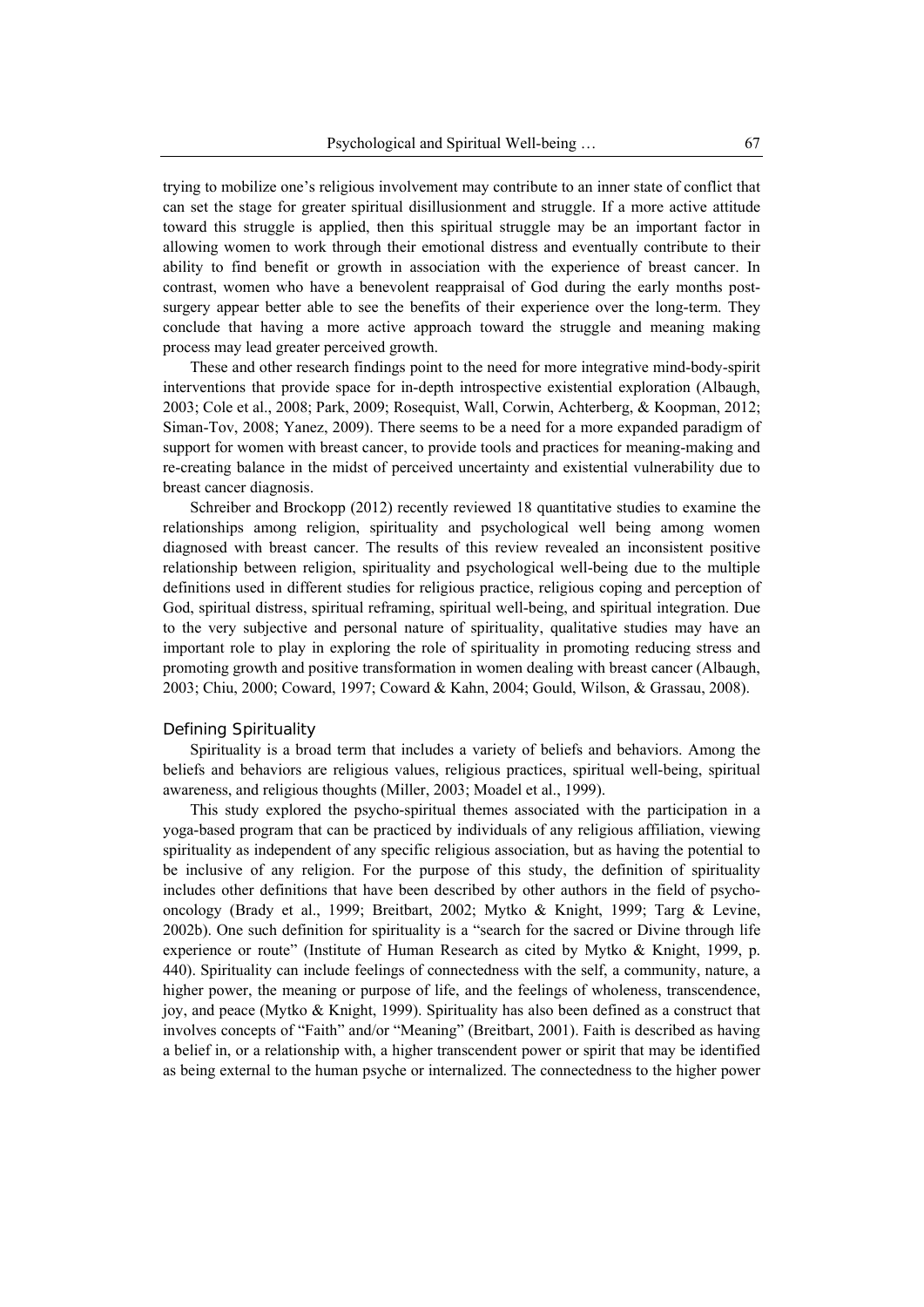or spirit is an essential component of the spiritual experience. This relationship is linked to the concept of meaning.

Having a sense that one's life has meaning involves the confidence that "one is fulfilling a unique role and purpose in a life that is a gift" (Breitbart, 2001, p.). This sense of meaning leads to the realization that one has the responsibility and ability to live up to one's full potential as a human being, which will in turn lead to a sense of peace, contentment, or even transcendence through connectedness with something greater than one's self. A universal and accessible aspect of spirituality was described by Targ and Levine (2002a) as "a state in which the individual's identity is no longer limited to a personal body, a personal story, or a personal feeling. He or she experiences openness and dynamic flow between a sense of a small self and larger Self" (p. 340).

Connectedness with a higher power and the experience of self-transcendence may serve as resources in helping women through meaning making and growth processes (Coward, 1997; Thomas, Burton, Griffin & Fitzpatrick, 2010). Furthermore, spirituality may positively affect women's experience of breast cancer as their sense of connectedness helps them to adjust and cope with the impact of breast cancer through meaning-making (Siman-Tov, 2008).

#### *Yoga in the Psycho-spiritual Context*

Within the context of mind-body-spirit interventions for cancer patients, yoga can be offered as part of a more comprehensive support program or as a stand-alone intervention (Carlson & Bultz, 2008; Elkins et al., 2010; Smith & Pukall, 2009). In the West, yoga is often regarded as a set of physical exercises combined with specific breathing techniques and meditations, without much emphasis on the spiritual component of the practice. However, yoga is a particular path integrated within Hindu spirituality that is based on the realization of the non-dual Divine presence within individuals and the world; yoga adds a spiritual dimension how the mind and body are conceived to interact. The origin of yoga stems from the Sanskrit root word "yuj", which means to bind, join, unite, and control (Chaudhuri, 1981). This refers to the unification of the material and spiritual aspects of the self or to "the union of the mortal with the eternal" (Chaudhuri, 1981, p. 21). In other words, yoga means the unification or reunification of the personal self with the innermost center of one's being, said to be--in the yoga tradition--the universal Self, cosmic consciousness, or true Self.

Yoga does not dictate one standard path for all to follow. The basic position in yoga is that there are many paths toward the awareness of the Self that are appropriate for individuals with different psychological types (Chaudhuri, 1981; Feuerstein, 2003). The main yoga paths are *raja*, or classical yoga; *hatha*, body and breath control; *karma*, selfless action; *jnana*, knowledge; *bhakti*, love and devotion; *mantra,* potent or sacred sound; *tantra*, being energy (Aranya, 1983; Chaudhuri, 1981; Feuerstein, 2003).

In general, the yoga practices that are most widely used in clinical settings are postures and breathing exercises that belong to the hatha yoga path, which focuses on body and breath. Malathi and Damodaran (1999) found that the practice of yoga contributed to the reduction of stress and anxiety, a greater sense of well-being, a feeling of relaxation, improvement in concentration, self-confidence, efficiency, good interpersonal relationships, increased attentiveness, lowered irritability levels, and an optimistic outlook on life in medical students. As reviewed by Brown and Gerbarg (2005), several studies have demonstrated the beneficial effects of yoga practices on symptoms of anxiety and depression. Wood's study (as cited in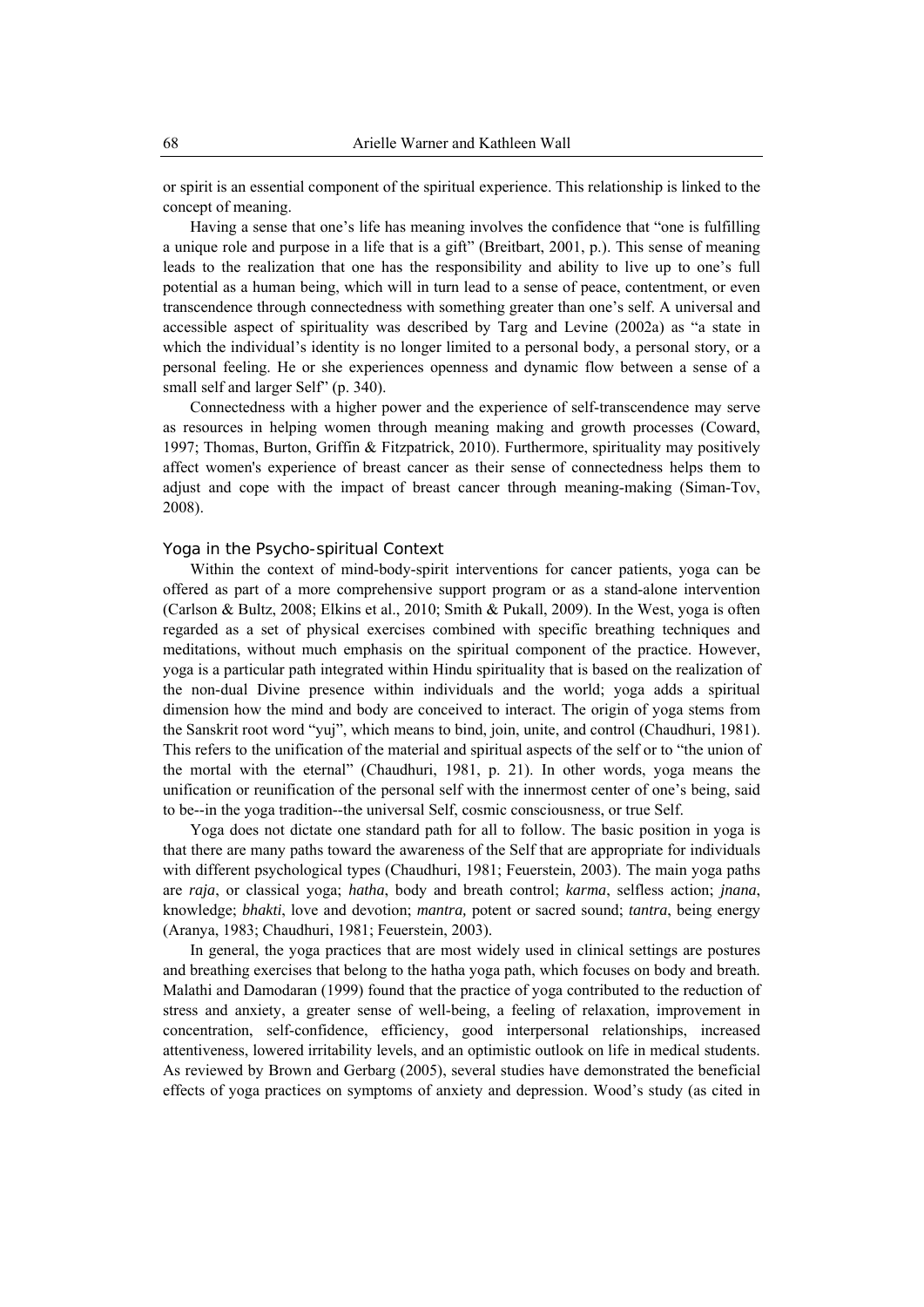Brown and Gerbarg) found that, compared to visualization and relaxation, in a group of 71 adults, 30-minutes of asanas and pranayama was associated with significant improvements in mental and physical energy, alertness, enthusiasm, and positive mood.

Positive effects of yoga are thought to be linked to the relaxing qualities of yoga practice mediated through the breath, postures, and meditations (Becker, 2000; Brown, 2002; Brown, Gerbarg, & Muskin, 2003; Sovik, 2000). Studies of yoga instructors who used postures, breathing, and meditation have found that, in conjunction with the increase of alpha waves during yogic practice, there was a reduction in serum cortisol levels and an increase in natural killer immune cell activity (Kamei et al., 2000; Kamei et al., 2001). There is evidence that a different form of yoga, namely Yoga in Daily Life, may be useful in limiting distress in women diagnosed with breast cancer. Over a period of one month, the stress levels of the female subjects declined after partaking in this relaxation training (Kovačič & Kovačič, 2011). Furthermore, the quality of life of women breast cancer patients undergoing radiation therapy improved in a study in which yoga classes were taught to 61 women during the 6 week therapy intervention. After training, these women reported less intrusive thoughts, less sleep disturbances, and better general health perception (Chandwani et al., 2010). These studies suggest that different yoga practices may be beneficial for psychological well-being.

## Yoga and Psycho-oncology

Yoga has become popular among cancer patients since several cancer centers have begun including yoga classes as part of their complementary psychosocial support (Astin, Shapiro, Eisenberg, & Forys, 2003; Carlson, Speca, Patel, & Goodey, 2003). Yoga has recently undergone empirical research as potentially beneficial intervention for people diagnosed with cancer (Carlson & Bultz, 2008; Elkins et al., 2010; Smith & Pukall, 2009). Several studies have demonstrated the benefits of various forms of yoga interventions for the improvement of physical symptoms associated with psychosocial aspects of quality of life such as improvements in sleeping disturbances in patients with lymphoma (Cohen, Warneke, Fouladi, Rodriguez, & Chaoul-Reich, 2004), and reduction of chemotherapy induced nausea and emesis in breast cancer patients (Raghavendra et al, 2007), and hot flashes frequency severity and total scores and in levels of joint pain, fatigue, sleep disturbance, symptom related complaints and vigor (Carson & Carson, 2009). Several studies have demonstrated the benefits of various types of yoga interventions for improvements of psychological and spiritual aspects of quality of life such as anxiety, depression, and stress (Banerjee et al, 2007; Raghavendra et al, 2009), social well-being, emotional well-being, spiritual well-being, distressed mood (Moadel et al, 2007). Furthermore, Danhauer et al (2009) suggest potential benefit of Restorative yoga on emotional outcomes and fatigue in breast cancer patients, Culos-Reed, Carlson, Daroux and Hately-Aldous (2006) reported significant improvements in emotional functioning and quality of life of cancer patients (primarily breast cancer) who participated in the a yoga treatment.

In Carson and associates' (2007) non-controlled study of 13 women with metastatic breast cancer who completed an eight-week Yoga of Awareness Program (involving various breathing, meditation, self study techniques and group discussions), daily diary entries regarding acceptance, distress, fatigue, invigoration, pain and relaxation were completed for two weeks pre-intervention and for the final two weeks of the intervention. Significant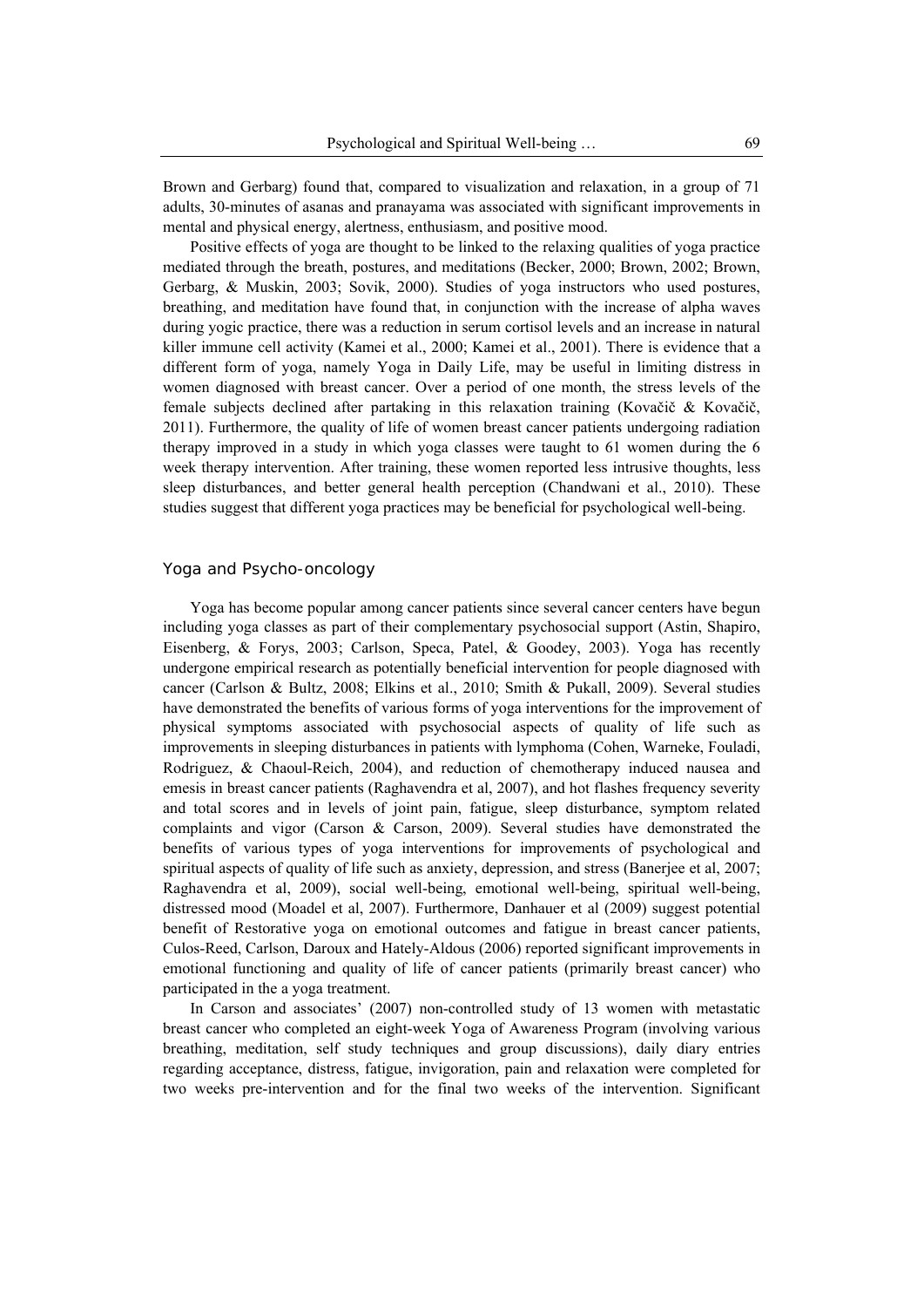improvements were found on daily reports of feelings of invigoration and sense acceptance. In addition, a positive correlation was found between greater time spent practicing yoga at home with same-day improvements in acceptance, invigoration, pain and relaxation (Carson et al., 2007).

In addition to the various yoga interventions offered independently either in a group format or as individual yoga sessions, yoga is offered as a major component of a widely applied program for people diagnosed with cancer that is known as Mindfulness-Based-Stress-Reduction (MBSR). A number of empirical studies have demonstrated the benefits of this intervention in women with cancer for improving physical parameters such as immune, endocrine and blood pressure outcomes and psychological and spiritual parameters such as stress symptoms, mood states, quality of life, post traumatic growth and spiritual well-being (Garland, Carlson, Cook, Lansdell & Speca, 2007; Carlson, Speca, Faris, & Patel, 2007; Mackenzie, Carlson, & Speca, 2005; Ott et al., 2006). Qualitative explorations of MBSR in a psychosocial oncology setting (Mackenzie et al., 2006) identified themes associated with the participation in this intervention that include opening to change, self control, shared experience, personal growth and spirituality. The researchers conclude that despite the secular nature of this intervention, "the development of spirituality may be an inevitable outcome of the practice as one becomes aware of the intricate interconnections among themselves, other individuals and eventually all aspects of nature through direct experience" (p. 67). A more recent qualitative study of cancer patients in Japan demonstrated some similar themes, suggesting the cross-cultural impact of this intervention (Ando, Morita, Akechi & Ifuku, 2011).

## Art of Living Course and Sudarshan Kriya (SKY)

In this study, the comprehensive yoga-based mind-body-spirit intervention is a modern integration and synthesis of several yoga paths. Specifically, the intervention, developed by His Holiness Sri Sri Ravi Shankar, is a course offered by the Art of Living Foundation, which is an international non-profit educational and humanitarian organization and United Nations' chartered Non-Governmental Organization (www.artofliving.org). The course consists of yogic breathing techniques called Sudarshan Kriya Yoga (SKY) as well as yoga-based aspects of cognitive-behavioral therapy and psycho education in the values of acceptance, social responsibility, and community service (Brown, 2002; Brown et al., 2003; Brown & Gerbarg, 2005). A group of researchers at the National Institute of Mental Health and Neuroscience in Bangalore, India have conducted research on the effect of SKY on depression (Janakiramaiah et al., 1998). Unlike the study presented here, which includes the whole of the Art of Living program, these researchers omitted the initial philosophical, cognitive, and emotional aspects of the Art of Living course and included only SKY practices in the intervention. They demonstrated that the practice of SKY over 3 months was associated with a reduction in symptoms of depression in patients diagnosed with dysthymic disorder. Their results suggest a dose-response relationship and no clinically significant side effects.

Although no formal studies have been done yet, participation in SKY has been observed to be associated with reduced symptoms of posttraumatic stress disorder (PTSD) (Brown  $\&$ Gerbarg, 2003). Sageman (2002) presents a model that attempts to explain how the Art of Living course, which includes SKY practices, can treat cognitive and psychodynamic neuro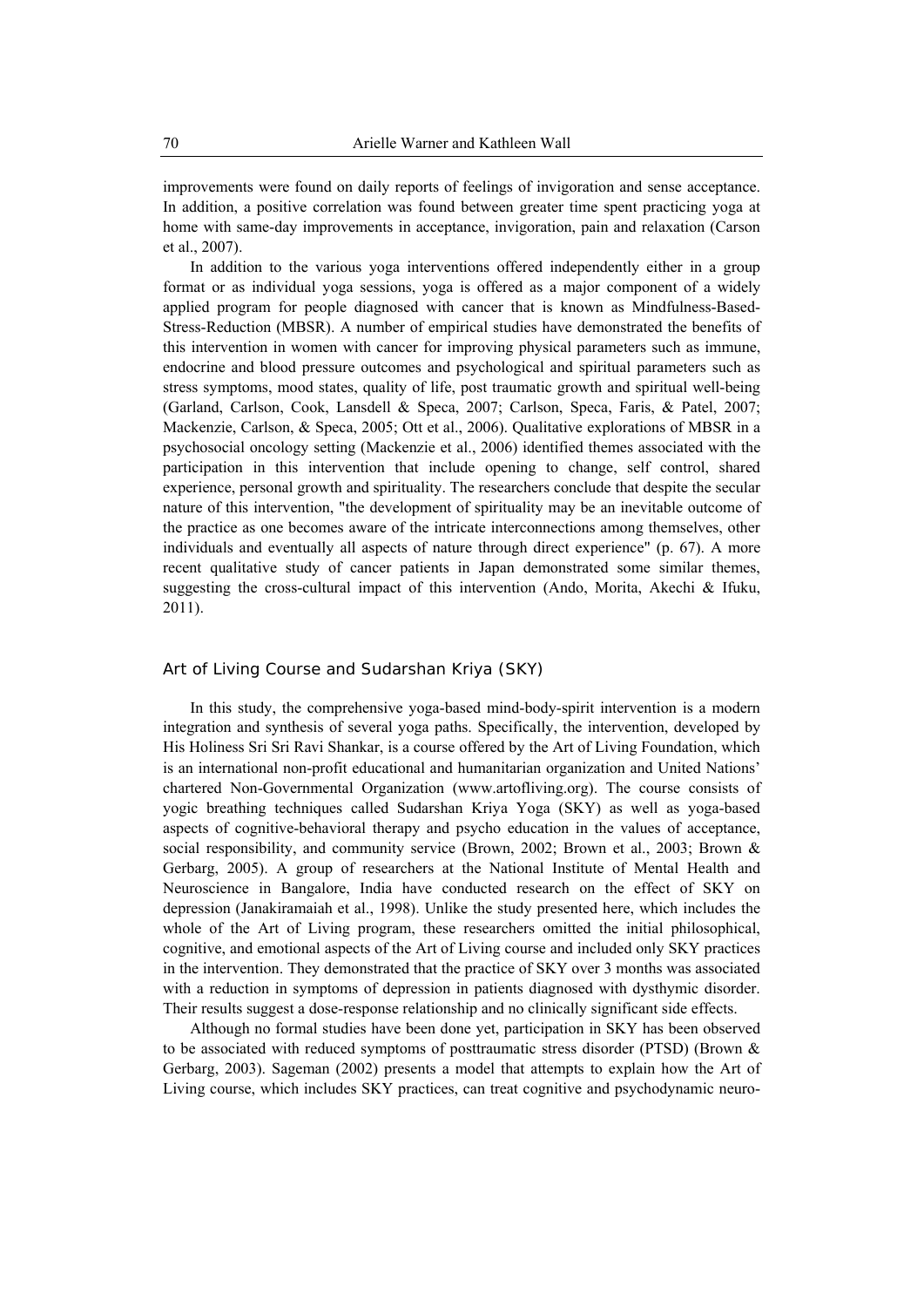psychiatric problems of PTSD. Increased oxygen intake and vagal nerve stimulation, which occur during SKY (Brown, 2002; Brown & Gerbarg, 2003, 2005), can allow for suppressed emotions, cognitions, and trauma memories to be evoked, while providing a state of calmness and relaxation in a safe environment. Sageman concluded that "Sudarshan Kriya provides a corrective emotional experience for healing the cognitive distortions and deep emotional wounds resulting from trauma" (Sageman, 2002). The healing process that happens in SKYcould restore a sense of emotional connectedness to people who have been disconnected from their own emotions or the emotions of others. The overall effect of this multi-modal program is amelioration of feelings of anxiety, fear, neglect, abuse, rejection, and worthlessness (Brown & Gerbarg, 2003).

The current study explores the psychological and spiritual well-being of women diagnosed with breast cancer participating in the Art of Living program.

# **Method**

To explore the psychological and spiritual process of women diagnosed with breast cancer who participated in a comprehensive yoga-based stress reduction program, the study included a sample of 12 women who have been diagnosed within the past 5 years with primary or recurrent non-metastatic breast cancer. This sample was part of a larger study mixed method study consisting of 26 women (Warner, 2006). The participants underwent the Art of Living program, which initially included meetings of 3-5 hours a day for 8 days and 5 additional 2-hour weekly meetings. The 5-week period following the 8-day intervention was defined as a maintenance period. The participants were asked to practice the breathing technique on a daily basis during these 5 additional weeks and keep a time and date log of their practice.

To explore the psycho-spiritual themes that emerged and evolved throughout the intervention and to identify themes associated with the contribution of the yoga intervention to the psychological and spiritual well-being of the participants, 12 participants who felt they had meaningful transformative experiences throughout the yoga program were invited to participate in a semi-structured interview.

Open-ended answers to three spiritual well-being questions retrieved from the FACIT-Ex-Sp (Brady et al., 1997; Cella et al., 1993; Peterman, Fitchett, Brady, Hernandez and Cella, 2002; Webster, Cella, & Yost, 2003) were used by researcher and participants in order to reflect on and identify meaningful transformative experiences throughout the intervention.

#### Participants

Women diagnosed with breast cancer were recruited without regard to ethnic background, socio-economic status, education, occupation, religion, marital status, sexual orientation, complementary and alternative practices, or spiritual practices. However, the inclusion criteria excluded non-English speakers and, therefore, limit the variability in ethnic background. Demographic and self-report disease and treatment information questionnaires were administered to the patients.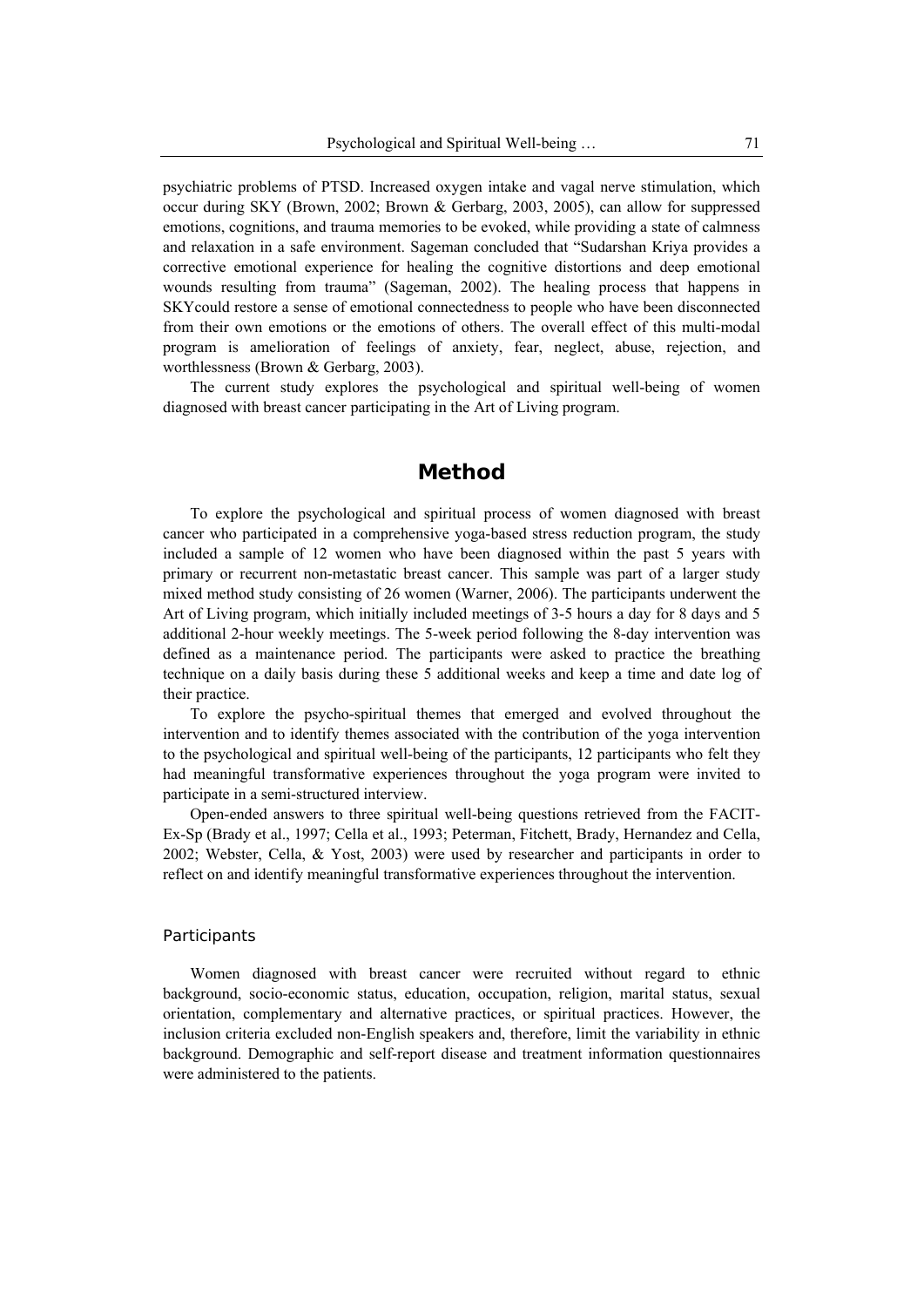Fifty five women called with an interest to participate in the larger mixed method study and 32 women signed consent forms and committed to participate. However, the final sample included 26 participants, due to last minute attrition because of medical or scheduling reasons. The sub-sample of 12 women to participate in the semi-structured interviews was chosen based on whether they felt that they had any transformative experiences during the program, their ability and willingness to articulate their experience, and their availability to be interviewed within 2 weeks after the 5-week maintenance period.

## The Art of Living Program

The women participated in an initial yoga-based stress reduction course of 8 consecutive days (Art of Living course). The course was facilitated by a qualified senior experienced Art of Living teacher. As part of the Art of Living Program, participants were taught SKY, meditations, light yoga postures and movements, coping skills, and stress reduction techniques based on yoga lifestyle concepts. Participants were encouraged to discuss and share their thoughts and emotions relating to the material as part of the course. The Art of Living course consists of a variety of yoga practices and concepts affiliated with different yoga paths. This exposes the participants to different aspects of the yoga tradition, which allows them to choose and focus on specific practices depending on their momentary preferences or personality characteristics.

In addition to SKY breathing practices the Art of Living course includes yoga postures suitable for cancer patients, guided meditation, chants, and cognitive and emotional processes that address the application of non-dual philosophical and spiritual aspects of yoga to daily life. SKY consists of three sequential breathing components interspersed with normal breathing: Ujjayi "victorious breath", which is a slow-strained breathing against airway resistance at 3 cycles/minute; Bhastrika "bellows breath" which is a forceful exhalation at 20- 30 cycles/minute, and Sudarshan Kriya (SK) "action toward right vision", which consists of rhythmic, cyclical breathing in increasing frequencies from slow to medium and to fast cycles.

Between Bhastrika and Sudarshan Kriya there is a brief chanting of "om." All of these breathing practices are practiced while sitting with eyes closed and awareness focused on incoming and outgoing breath over a period of about 30 minutes. A state of relaxed sleepiness descends by the end of the last round of cyclical breathing and the procedure closes with a period of about 15 minutes of a tranquil state in a supine position.

Participants were given the option to choose between a course that includes morning weekday sessions and a course that includes evening weekday sessions*.* The short version of SKY was taught to participants during the 8-day course. After the 8-day course, participants were encouraged to practice a short version of SKY on a daily basis at home, which takes approximately 20 minutes of breathing and 10 minutes of relaxation daily.

Participants were encouraged to keep a journal throughout the program and were asked to reflect back on their journal-entries and discern whether they had experienced meaningful profound experiences that had altered any aspect of how they relate to themselves, others, or something beyond themselves. Date and time logs were submitted to the researcher at the end of the study.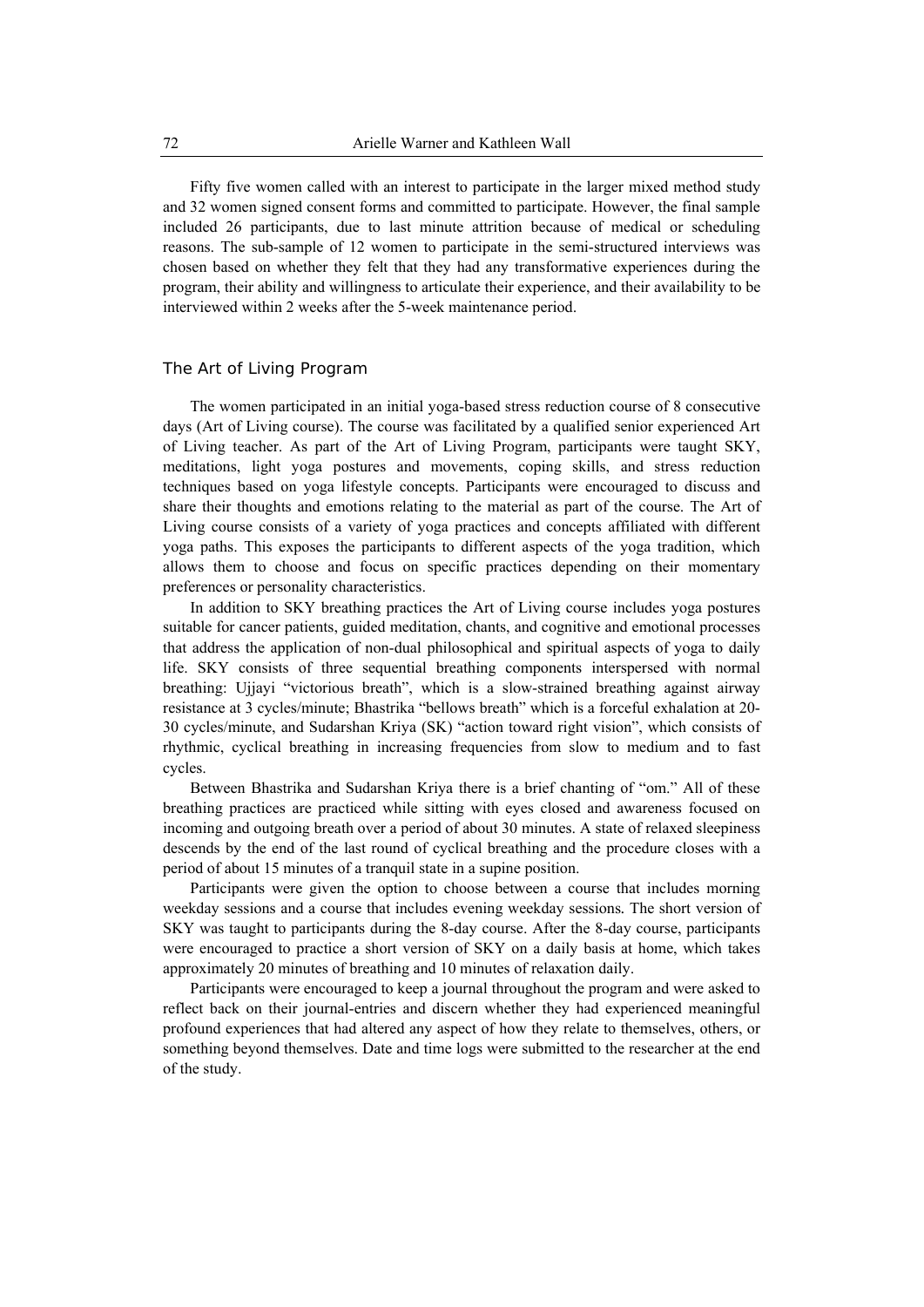#### Semistructured Interviews

Post-maintenance interviews consisted of open-ended questions relating to the participants' psycho-spiritual process and development as it relates to the cancer experience. Participants were asked to describe their aspirations, and their purpose and meaning in life as it evolved in relation to the cancer experience and in association with the participation in the Art of Living program.

The interview also included questions about the way they experience their connection with themselves, their body, their environment, and their spirituality.

In addition, participants were asked to share in their own words how the yoga-based program has affected their psychological and spiritual well-being and were asked to share any existential psycho-spiritual themes that have emerged and evolved during the program.

## Analysis of the Data

Transcribed post-intervention interviews were analyzed using a combination of thematic content analysis and a variation of grounded theory.

Thematic content analysis (Krippendorff, 1980) was used to explore the prevalence of different themes associated with the psycho-spiritual experiences of the participants, and relationships between themes were explored using a variation of grounded theory approach that focused on examining relationships among themes, but did not go as far as developing theory (Auerbach and Silverstein, 2003; Krippendorff, 1980).

The interviews were transcribed and each interview was coded and analyzed separately after listening to and reading the transcript of the audiotape three to six times. HyperResearch qualitative analysis software was used as an organizational tool to code the transcriptions.

Several words or sentences were coded throughout each interview based on the subjective descriptions. The software provided reports of each code with all the illustrating quotes described by each participant.

The next step involved categorization of several codes, with their specific quotes, from all interviews into themes that then were grouped into more abstract constructs.

The coding process was conducted "bottom up" where text was selected without preconceived ideas in mind.

That is, the transcribed interview, as a whole, was coded in a process that allowed the emergence of new themes based on the presented material without trying to fit the material into pre-fixed themes.

However, parallel to that, the analysis also included a "top-down" process especially for the exploration of the experience of breast cancer, because it has been previously studied. In the "top down" process, codes and themes were revealed based on pre-conceived theoretical constructs about psychological and spiritual well-being associated with breast cancer.

Tables were created for each theme, including brief descriptions of the theme's characteristics and illustrating quotes.

The number of women who expressed each theme was recorded.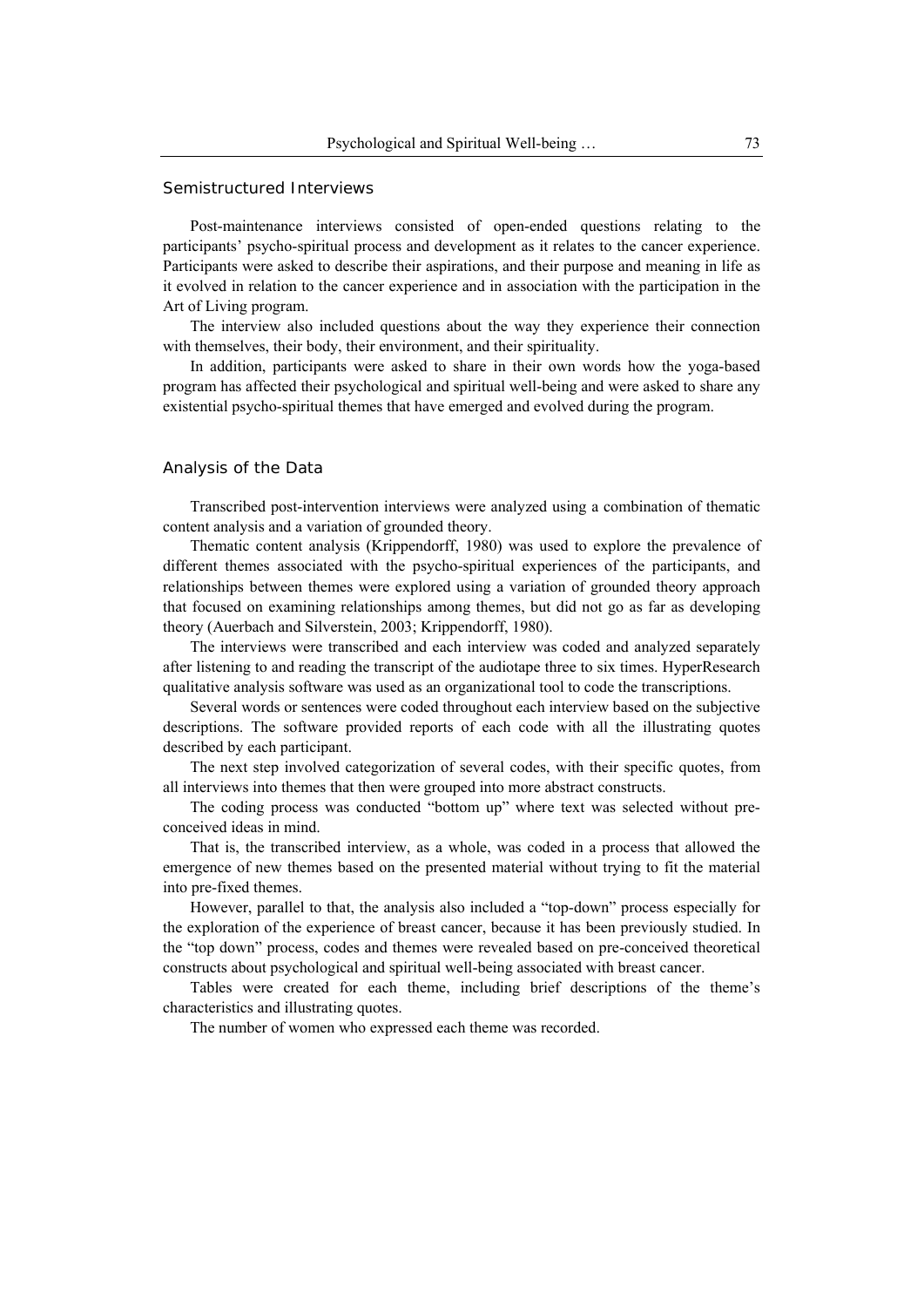| Variable                   | $\mathbf n$             | $\overline{\frac{0}{6}}$ | M(SD)       | Range     |
|----------------------------|-------------------------|--------------------------|-------------|-----------|
| Age                        |                         |                          | 54.9(12.71) | $35 - 78$ |
| Education                  |                         |                          |             |           |
| Graduated from High School | $\boldsymbol{0}$        | $\overline{0}$           |             |           |
| Trade school               | $\mathbf{1}$            | 8.33                     |             |           |
| Some college               | 3                       | 25.00                    |             |           |
| Bachelor's degree          | 3                       | 25.00                    |             |           |
| Some graduate school       | $\overline{c}$          | 16.67                    |             |           |
| Master's degree            | $\overline{c}$          | 16.67                    |             |           |
| PhD, MD, and/or JD         | $\,1$                   | 8.33                     |             |           |
| Employment                 |                         |                          |             |           |
| Unemployed                 | 5                       | 41.67                    |             |           |
| Part time                  | 6                       | 50.00                    |             |           |
| Full time                  | $\mathbf{1}$            | 8.33                     |             |           |
| Marital status             |                         |                          |             |           |
| Married                    | 7                       | 58.33                    |             |           |
| Single                     | $\mathbf{1}$            | 8.33                     |             |           |
| Divorced                   | $\overline{c}$          | 16.67                    |             |           |
| Widowed                    | $\,1$                   | 8.33                     |             |           |
| Did not answer             | 1                       | 8.33                     |             |           |
| Income                     |                         |                          |             |           |
| $<$ \$20,000               | 1                       | 8.33                     |             |           |
| \$20,000-\$39,999          | $\overline{\mathbf{3}}$ | 25.00                    |             |           |
| \$40,000-\$59,999          | $\boldsymbol{0}$        | $\boldsymbol{0}$         |             |           |
| \$60,000-\$79,999          | $\boldsymbol{0}$        | 0                        |             |           |
| \$80,000-\$99,999          | $\mathbf{1}$            | 8.33                     |             |           |
| $\geq 100,000$             | 5                       | 41.67                    |             |           |
| Do not know                | $\boldsymbol{0}$        | $\boldsymbol{0}$         |             |           |
| Do not wish to answer      | $\overline{2}$          | 16.67                    |             |           |
| Ethnicity                  |                         |                          |             |           |
| Asian American             | $\boldsymbol{0}$        | $\mathbf{0}$             |             |           |
| Hispanic                   | $\mathbf{1}$            | 8.33                     |             |           |
| Caucasian                  | 9                       | 75.00                    |             |           |
| Other                      | $\overline{c}$          | 16.67                    |             |           |
| Religion                   |                         |                          |             |           |
| Protestant                 | $\overline{c}$          | 16.67                    |             |           |
| Catholic                   | $\overline{c}$          | 16.67                    |             |           |
| Jewish                     | 6                       | 50.00                    |             |           |
| Other                      | 1                       | 8.33                     |             |           |
| None                       | 1                       | 8.33                     |             |           |

# **Table 1. Demographic Characteristics**

# **Results**

# Description of the Sample

Table 1 presents the descriptive statistics for the demographic characteristics of the sample. Table 2 summarizes the participants' medical status characteristics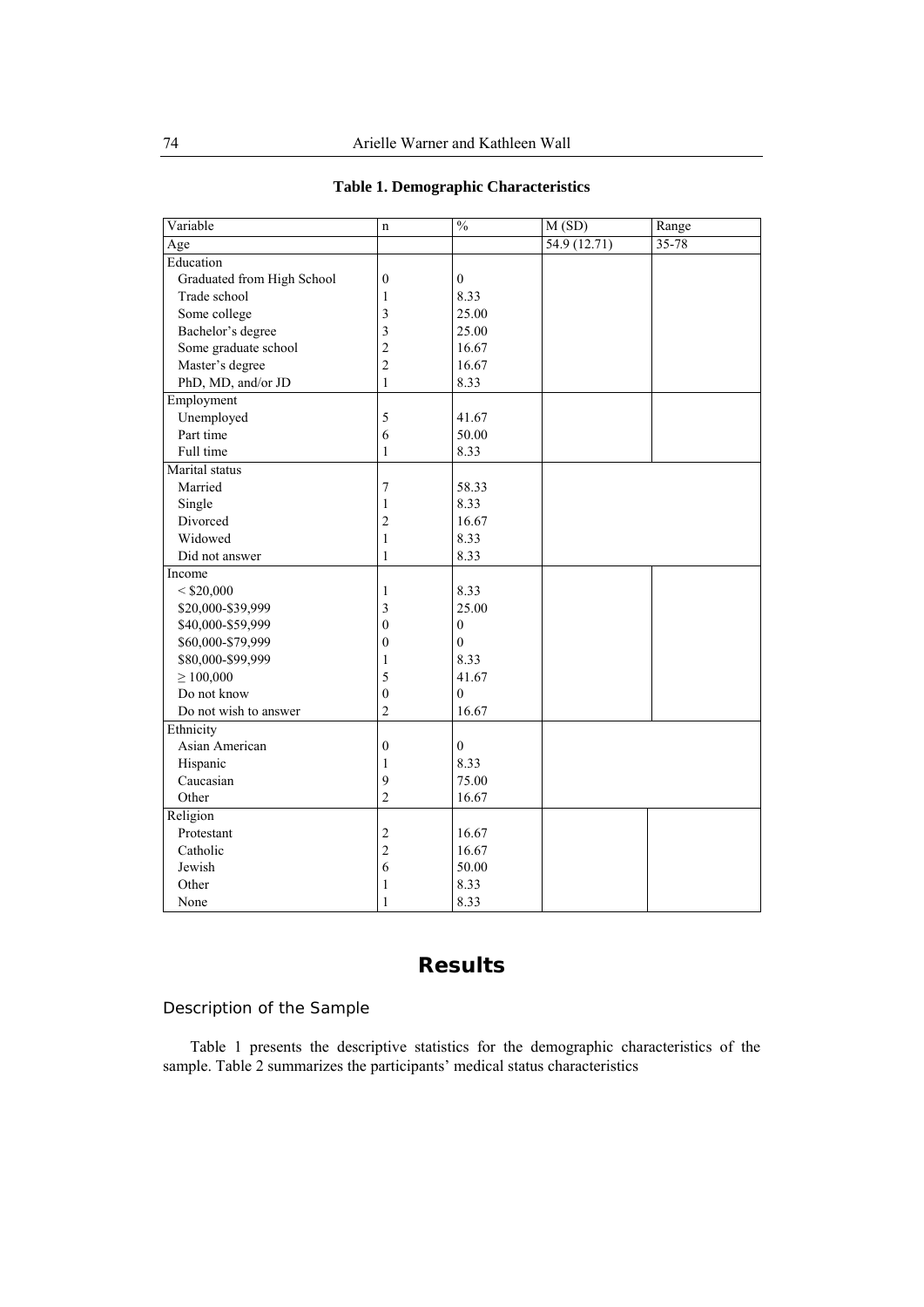| Variable                  | n                | $\frac{0}{0}$ | M(SD)             | Minimum | Maximum |
|---------------------------|------------------|---------------|-------------------|---------|---------|
| Time since diagnosis      | 12               | 100           | 19 months (10.29) | 2.83    | 39.9    |
| Stage $(n=12)$            |                  |               |                   |         |         |
| 0(DCIS)                   | $\overline{2}$   | 16.67         |                   |         |         |
| I                         | 5                | 41.67         |                   |         |         |
| $_{\rm II}$               | 4                | 33.33         |                   |         |         |
| III                       | 1                | 8.33          |                   |         |         |
| Surgical treatment        |                  |               |                   |         |         |
| Mastectomy                | 5                | 41.67         |                   |         |         |
| Lumpectomy                | 4                | 33.33         |                   |         |         |
| Mastectomy and            | 3                | 25            |                   |         |         |
| lumpectomy                |                  |               |                   |         |         |
| Time since last surgery   | 11               | 91.6          | 17.42 months (13) |         |         |
| Surgery during            | 1                |               |                   |         |         |
| intervention              |                  | 8.33          |                   |         |         |
| Reconstruction surgery    |                  |               |                   |         |         |
| Yes                       | 6                | 50            |                   |         |         |
| N <sub>0</sub>            | 6                | 50            |                   |         |         |
| Chemotherapy              |                  |               |                   |         |         |
| Yes                       | $\boldsymbol{7}$ | 58.33         |                   |         |         |
| N <sub>0</sub>            | 5                | 41.67         |                   |         |         |
| Time since last chemo     |                  |               |                   |         |         |
| Radiation                 |                  |               |                   |         |         |
| Yes                       | 6                | 50            |                   |         |         |
| No                        | 6                | 50            |                   |         |         |
| Time since last radiation |                  |               |                   |         |         |
| During intervention       | 1                | 8.33          |                   |         |         |
| Hormonal therapy          |                  |               |                   |         |         |
| Yes                       | $\overline{4}$   | 33.33         |                   |         |         |
| N <sub>0</sub>            | 8                | 66.66         |                   |         |         |
| During intervention       | 4                | 33.33         |                   |         |         |

#### **Table 2. Medical Status Characteristics**

## Breast Cancer: Distress, Challenges, and Coping

#### *Distress and Challenges at Diagnosis, Treatment and Post-treatment Phase*

Table 3 describes themes relating to the distress and challenge associated with breast cancer during different phases of the disease. All of the women reported that the diagnosis triggered different levels of reflections about their own mortality. Thoughts about death were either associated with fear of death and distress about death or with existential reflections on the matter. The breast cancer diagnosis triggered depression and anxiety in 10 women. Nine women experienced surprise in receiving the breast cancer diagnosis, either because they did not have a family history of breast cancer, they felt that they were leading a healthy life style and were healthy throughout their life, or they simply never thought about their vulnerability on a deep level. Five women reported that when they received their diagnosis, they began thinking about the possible causes of their diagnosis and often attributed the cause to their own behavior or attitude. Three women felt that they were being punished by God for the wrong they did in the past. Three women said that they felt isolated, either because they had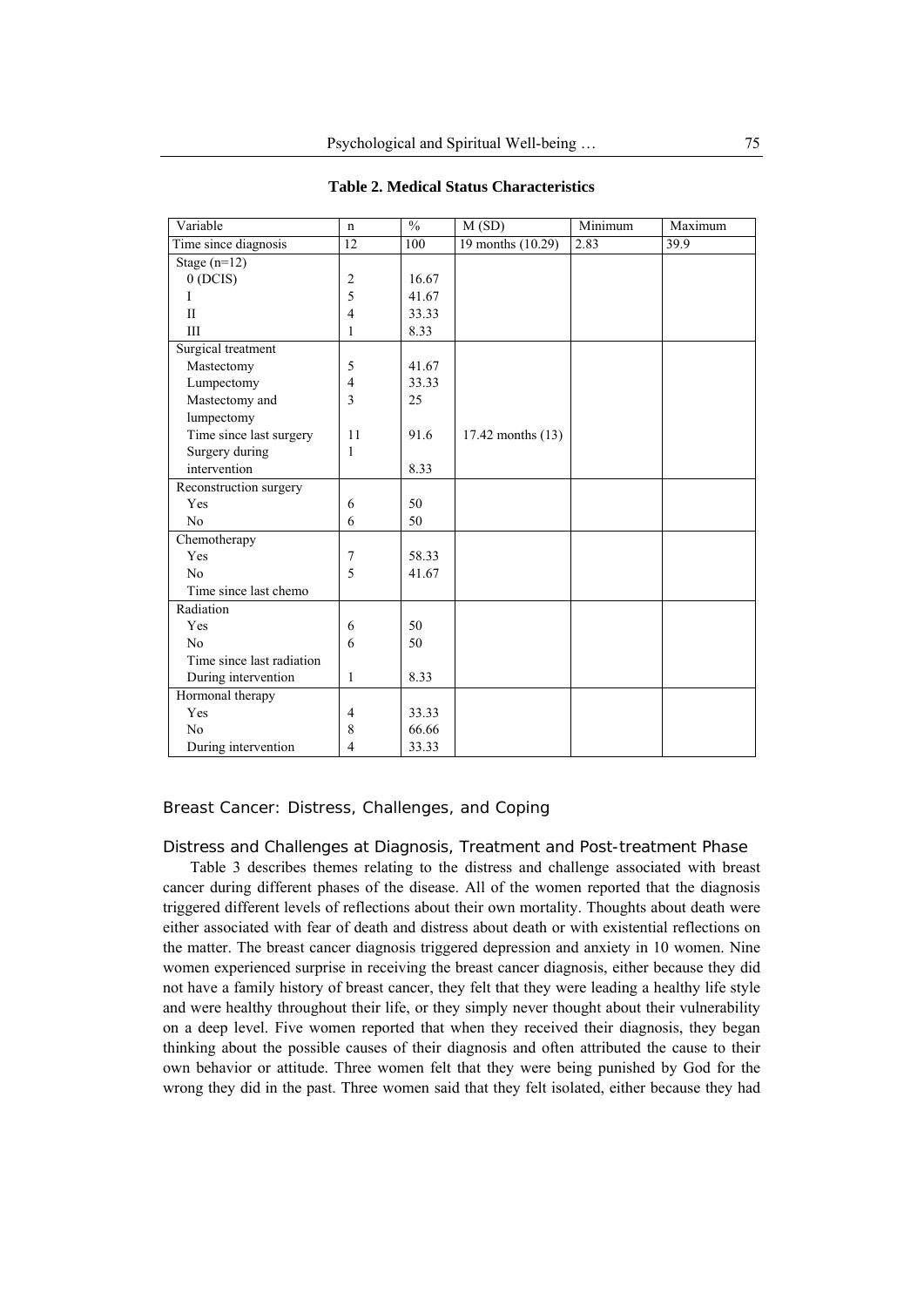difficulty sharing their diagnosis and feelings with other people, or because they felt that their significant others were not able to understand them.

Although 11 women experienced some degree of distress relating to the breast cancer diagnosis, one woman emphasized that she had not experienced any distress associated with the diagnosis. She said that she "really didn't get terribly upset about it" and she dealt with it in a "matter of fact way". She reported being in good spirits and said that the breast cancer diagnosis didn't affect her mood. This woman explained that, compared to other experiences in her life, such as deep depression that she had suffered from the previous year, her early stage diagnosis was much less distressing.

Eleven women reported some degree of emotional and physical challenges associated with treatment and post-treatment. Eight women discussed body image issues relating to the loss or modification of breast, and loss of hair because of chemotherapy. The main issue relating to post-treatment that was mentioned was fear of recurrence, raised by 8 women. Several women stated that because their cancer was caught early on and was identified as non-aggressive they did not experience a high degree of fear of recurrence, however they, too, had a fear of recurrence. Five women reported significant physical pain and weakness relating to treatment side effects that impacted their identity. Four women reported that they had difficulty dealing with their loss of identity as professionals, mothers, or wives, however, one woman reported that her breast cancer diagnosis allowed her to let go of her former identity as an addict by acquiring a new identity of a breast cancer patient.

#### *Coping Attitudes and Behaviors*

Table 4 describes the themes relating to coping behaviors and attitudes that were helpful in dealing with distress and challenges associated with breast cancer. All of the women also expressed some degree of benefit finding relating to their breast cancer diagnosis. Eleven women talked about their support systems, consisting of friends and family that helped them through the hard times, and six discussed joining support groups to relieve their anxiety or sense of isolation. Nine women expressed positive thinking and gratitude as a coping attitude. They mentioned that having a positive attitude was helpful or how they felt grateful that their cancer was diagnosed at an early stage, or that they were lucky to receive good treatment. Eight women talked about doing extensive research with the intention to educate themselves as much as possible about their diagnosis and the different treatment options that were available to them. They felt that they were regaining a sense of control over the course of the disease by engaging in extensive research. One woman, however, specifically said that she purposely did not want to do any research: "I don't want to know any information; I just want someone to take care of it." Six women said that their first reaction was "take the cancer out of me," and they were ready to undergo surgery as soon as possible. Their focus was on obtaining treatment solutions to deal with the cancer directly and efficiently. However, two women said that they initially resisted the possibility of undergoing surgery, and they tried to avoid having their breast removed or modified to avoid anxiety about body image issues. Five women said that they turned to their faith or spirituality for support and strength. They said they turned to prayer and meditation in order to deal with their emotional distress and challenges. Four women remarked about how they were in denial before they began to take action and seek treatment. Three women said that facing their fears, rather than repressing them, was a useful way of dealing with the distress associated with breast cancer.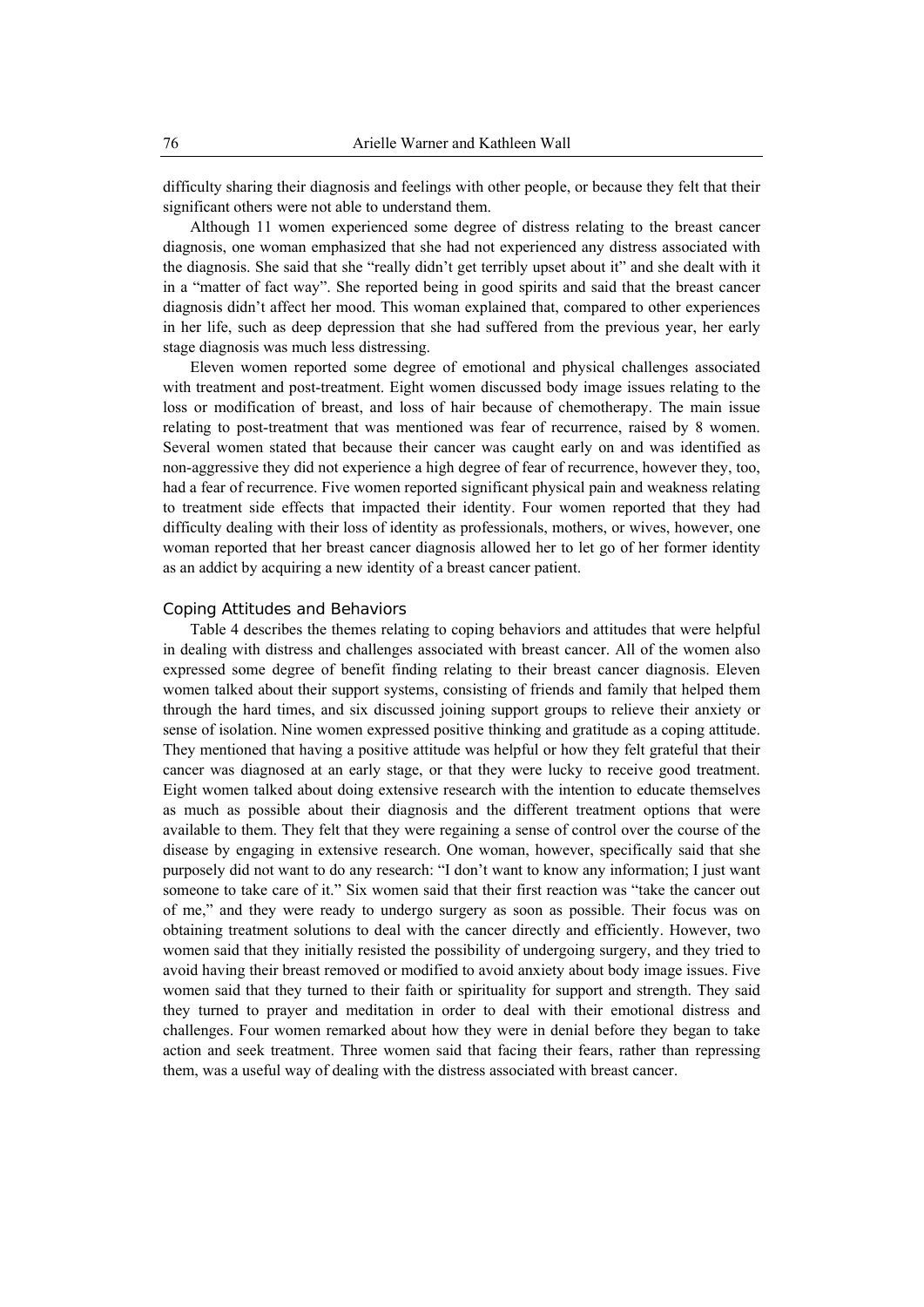| <b>Table 3. Theme: Distress and Challenges</b> |  |
|------------------------------------------------|--|
|------------------------------------------------|--|

| Characteristic              | Participant illustration                                                      |
|-----------------------------|-------------------------------------------------------------------------------|
| Thoughts about death        | And I think we, we think we are immortal and I think when you get a           |
| (all phases) $(100\%)$      | diagnosis like cancer you go 'hey', you know you really are terminal,         |
|                             | everybody is terminal.                                                        |
| Anxiety, fear, and          | Everything about the initial stages of this was scary, like driving up to the |
| depression                  | cancer center, reading the word oncology, meeting with having the             |
| (all phases) $(83%)$        | mammogram you know all those things just reinforces that fear of that         |
|                             | this is really happening.                                                     |
| Shock and surprise          | My experience with breast cancer was quite a shock because I never            |
| (diagnosis) $(75%)$         | expected to have breast cancer because I live very healthy, I was sober on    |
|                             | AA I have to say about 34 years and imagined that I was like bullet proof. I  |
|                             | just didn't expect anything.                                                  |
| Guilt and blame (diagnosis) | I think a reaction to being diagnosed as you immediately think, why? What     |
| (41%)                       | did I do, had I, if I would have done this different then this wouldn't have  |
|                             | happened.                                                                     |
| Sense of isolation (all     | There were times certainly, that I would look at other people and think       |
| phases) $(25%)$             | 'Wow, they didn't have to go through breast cancer; they have no idea         |
|                             | what this experience is like.'                                                |
| Punishment from God         | Is God punishing me, and maybe that came from my childhood when you           |
| (all phases) $(25%)$        | know when I was a child my mother would say or my grandmother if you          |
|                             | don't behave yourself, God punishes you and how does God punish you? I        |
|                             | don't know. She never said how.                                               |
| Body image                  | I felt less than, as a woman. I felt that I wasn't normal, cuz the kind of    |
| (treatment and post         | surgery I had and the radical surgery that I had having all this radical      |
| treatment) $(66%)$          | surgery and my chest had so much scars on it I just, my husband hasn't        |
|                             | even seen it. I show him a little scar here and a little there. And I say you |
|                             | have to look at me naked from the waist down, that's it, you know             |
| Fear of recurrence          | It wasn't metastatic breast cancer that had gone all over. I was really       |
| (post treatment) $(66\%)$   | catching it in time, though one never knows, but the fear of coming back or   |
|                             | maybe progressing somewhere else will always be there to a certain extent.    |
| Physical pain and weakness  | I would like not be able to walk at times because my hands were so on fire    |
| (treatment) $(41\%)$        | and my feet was on fire I at times crawled to the bathroom and this           |
|                             | happened to my body the second week after I did my chemo and then the         |
|                             | third week my head and hands and feet had been on fire, so hot that they      |
|                             | were peeling like after you burnand having sores inside my mouth and in       |
|                             | my private parts and those were really some discomforts that I did not        |
|                             | anticipate.                                                                   |
| Loss of identity and impact | So, to be out of my traditional role "has been" very different as a mother,   |
| on close ones               | and a wife and being an occupational therapist and so forth. It has been      |
| (treatment and post         | different.                                                                    |
| treatment) $(33%)$          | I can easily mention that it has been hard on the children being 3 and 6 at   |
|                             | the time, and being afraid because I used to have very long hair that they    |
|                             | loved to play with and telling them that I was going to be bald, and that     |
|                             | more than anything was a scary emotion for them because it was not            |
|                             | rightBut it took a while and it took a lot of family members comforting       |
|                             | them so that they could accept that and the fact that I was out of            |
|                             | commission. I was in bed for a long time and not able to interact with them   |
|                             | as much. That was really hard on them and hard on my husband. He              |
|                             | doesn't talk about his pain very much; it was very frustrating for him to     |
|                             | have been so close to me for so many years.                                   |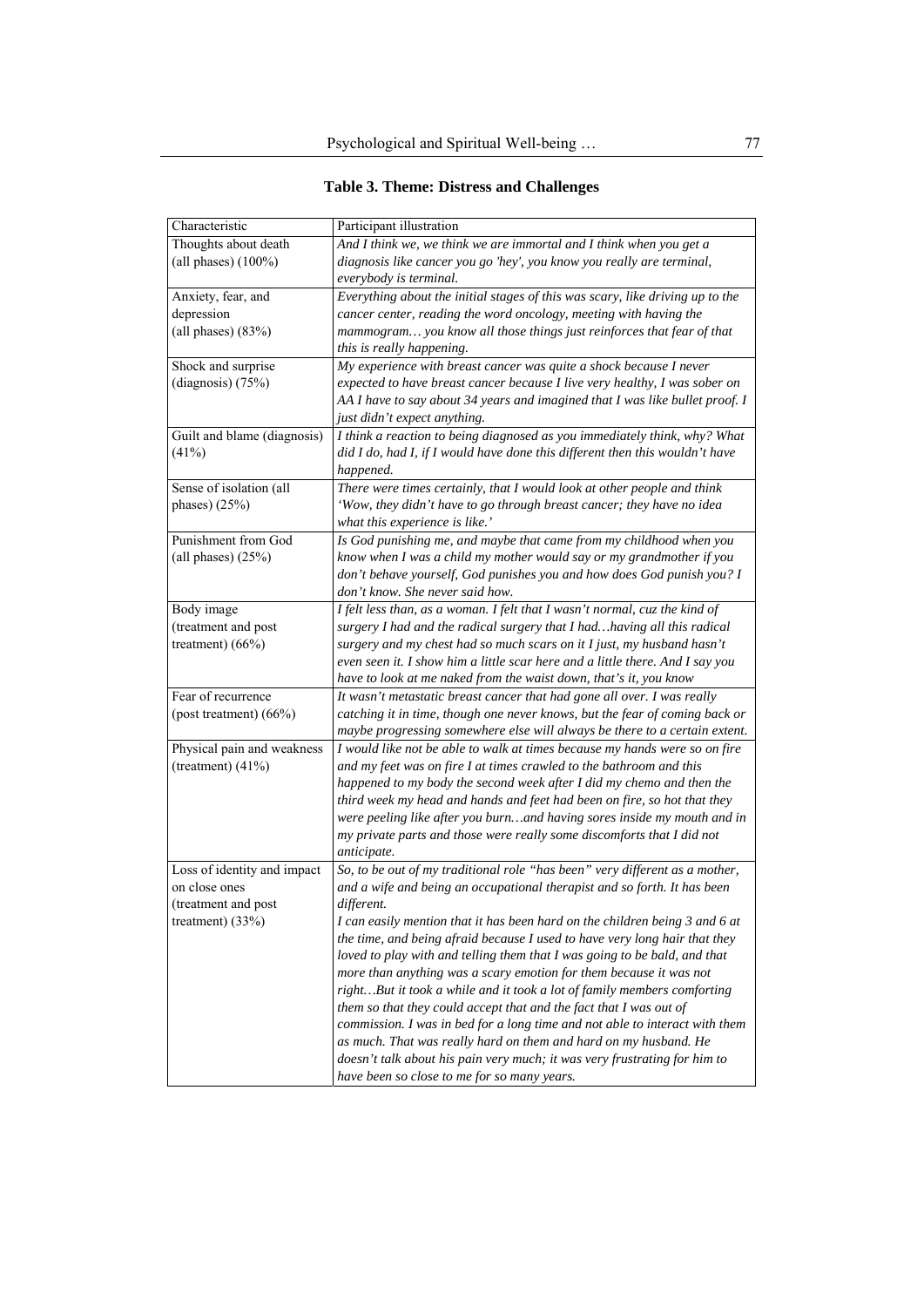Breast Cancer: Transformation and Personal Growth

All of the women reported transformation and growth associated with the experience of breast cancer. Relevant themes included dealing with a pre-cancer issue that the breast cancer diagnosis triggered, focusing on spirituality and God, or reevaluating life priorities and values.

## Pre-cancer Issue

All women expressed a specific area of growth and transformation triggered by the breast cancer experience that related to a situation or issue that was prevalent in their life prior to the cancer diagnosis. The experience of breast cancer seemed to have an impact on this precancer situation or issue for these women. Some of the pre-cancer issues that were revealed during the interviews were struggles with addiction and recovery, anger, grieving, fear and anxiety, marital conflicts, low self-esteem and lack of empowerment, difficulties in connecting authentically, depression, and inhibition to self-care and nurturing. Although the pre-cancer issues were different for each woman, as shown in Table 5, the transformation and growth process were characterized as belonging in three main categories: letting go, taking time for self care, and developing a sense of empowerment.

Nine women reported that the breast cancer experience allowed them to begin letting go of previous fears, frustrations, attachments, distressing responsibilities, blockages, or judgments. They expressed that their breast cancer diagnosis increased their ability to accept themselves, people, and situations, and to let go of inhibitions.

Nine women reported that the breast cancer experience enabled them to begin slowing down and taking time for self-care. These women were not accustomed to nurture themselves prior to their breast cancer experience, and they said that their diagnosis and treatment introduced them to a new way of relating to themselves that included self-care and attention to self.

|                                             | Participant illustration                                                                                                                                                                                                                                                                                                                                                            |
|---------------------------------------------|-------------------------------------------------------------------------------------------------------------------------------------------------------------------------------------------------------------------------------------------------------------------------------------------------------------------------------------------------------------------------------------|
| Benefit finding (100%)                      | It may sound different but, it may sound weird but I thought it was like a step                                                                                                                                                                                                                                                                                                     |
|                                             | up. Not going to AA groups but going to breast cancer groups and being                                                                                                                                                                                                                                                                                                              |
|                                             | informed about treatments and alternative medicine and healing.                                                                                                                                                                                                                                                                                                                     |
| Support from family<br>and friends $(91\%)$ | What helped me a lot, a lot during this time was the support of course of my<br>family in Israel and mostly friends here, really good friends I was just so<br>amazed to see. I mean really how much they helped, how much they called and<br>wanted to be near me.                                                                                                                 |
| Positive thinking and<br>gratitude $(75%)$  | Rather than being negative about it, I pretty much embraced it. Because I<br>pretty much felt like, if I'm really crabby and negative about this I'm not going<br>to get anywhere, I'm not going to get well, I'm not going to feel better, so I<br>didn't I wasn't negative, you can ask people around me. I wasn't real negative,<br>I was always kinda like, I'm going to be ok. |

|  |  |  | Table 4. Theme: Coping Behaviors and Attitudes Related to Distress and Challenges |  |
|--|--|--|-----------------------------------------------------------------------------------|--|
|  |  |  |                                                                                   |  |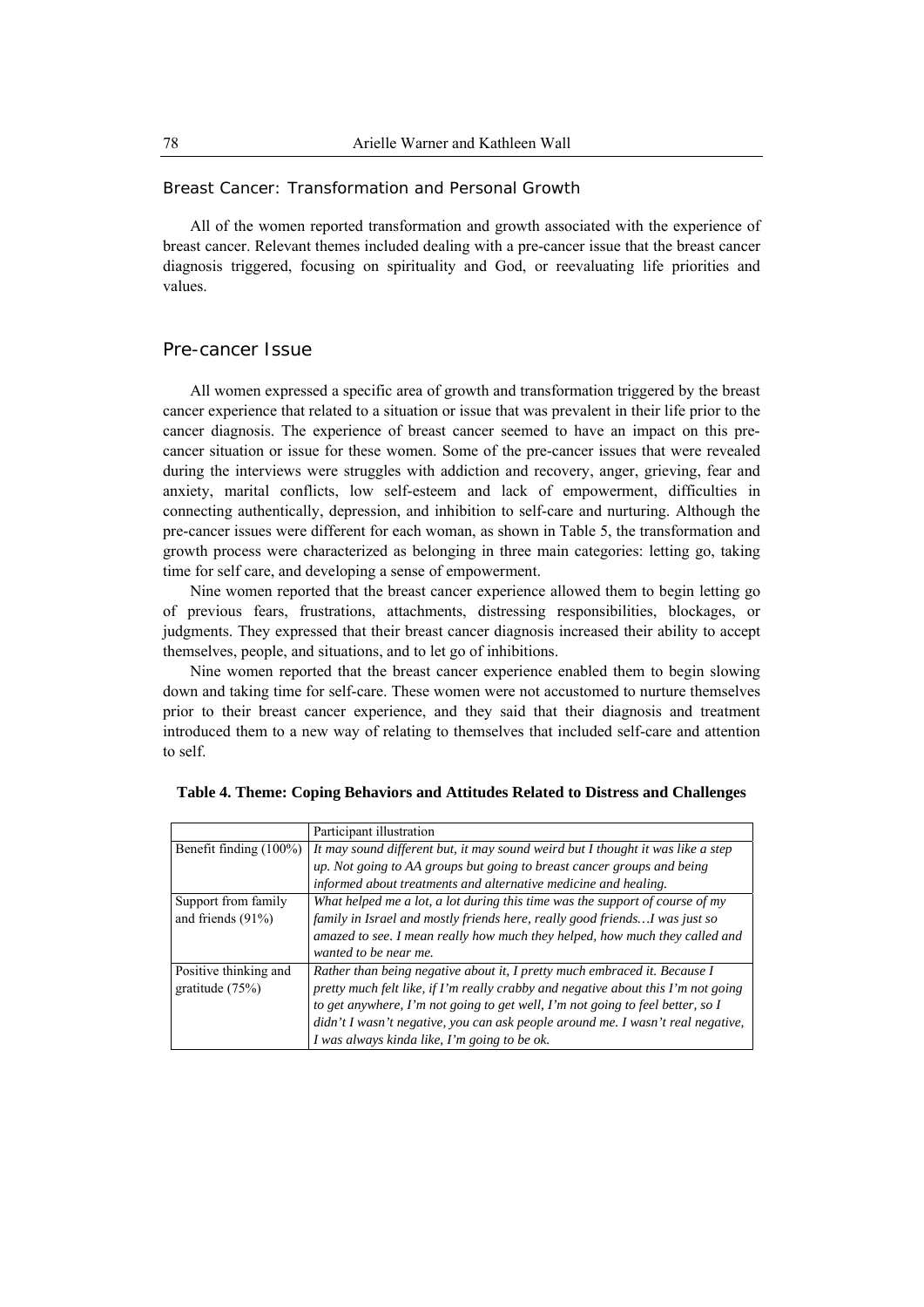|                           | Participant illustration                                                            |
|---------------------------|-------------------------------------------------------------------------------------|
| Research and education    | Treat it like a project. You go to the doctor, you have to know what questions to   |
| (66%)                     | ask, make a list, just continue asking, read about it a little bit or more whatever |
|                           | you feel, and just go interview the doctor and it really helped focusing from this  |
|                           | side. First of all its very practical and as little emotion are in it as possible   |
|                           | because it's really like a project at work. This is the information you need to     |
|                           | get, this how you how you're supposed to get it.                                    |
| Group support (50%)       | That first support group that I went to a woman reached out to me and she is a      |
|                           | good friend of mine now and she just happened to live in [the same town] and        |
|                           | she carried me through moments where nobody else could like console me and          |
|                           | I had to call her and just cry on her shoulder.                                     |
| Get the cancer out        | My immediate reaction was: get it the hell out of me, now. That was my instant      |
| $(50\%)$                  | reactionI just decided not to go ahead with the full modified radical               |
|                           | mastectomy, have it done, get it over with, get everything off, out, away, I        |
|                           | wanted that cancer off of me.                                                       |
| Spirituality, meditation, | I went to the library and I got books on positive thinking and meditation, that's   |
| and faith as a way to     | what kind of, and I got books on, not really the bible, but religion based          |
| cope with distress        | booksThe whole time, again, you know, I had read these books so whenever            |
| (41%)                     | I started to feel sort of panicky I would do these meditations in my head: God      |
|                           | is with me, God will send you through, that kind of thing, you know it was          |
|                           | weird how I kind of carried myself through, God carried me through.                 |
| Denial $(33%)$            | And I was just in denial; I don't think I want to deal with this cancer.            |
| Facing the fears $(25%)$  | By facing the fears and going through them and you know having talks with           |
|                           | myself and comforting myself and being with myself helped me to kind of             |
|                           | recover mentally quicker then had I not allowed myself to address those awful       |
|                           | feelingsbut that's how I chose to go through my experience with breast              |
|                           | cancer is I didn't mentally run away from feeling, you know, having the fear of     |
|                           | dying or having the fear of what the test result was going to be or having the      |
|                           | fear.                                                                               |

# **Table 5. Theme: Transformation and Growth Associated with Pre-cancer Issue**

| Characteristics                                                | Participant illustrations                                                                                                                                                                                                                                                                                                                                                                                                                                                                                                                                                                                                                                                                                   |
|----------------------------------------------------------------|-------------------------------------------------------------------------------------------------------------------------------------------------------------------------------------------------------------------------------------------------------------------------------------------------------------------------------------------------------------------------------------------------------------------------------------------------------------------------------------------------------------------------------------------------------------------------------------------------------------------------------------------------------------------------------------------------------------|
| Letting go $(75%)$                                             | It's almost like a part of me diedthe part of the attachment to fearand there was a<br>part of me that felt very yucky, and it got deeper and it was right before the cancer<br>manifested itself, that part of me diedit was almost like there was this dark gloomy<br>cloud hanging over me right before the cancer manifested and I can later say that it<br>was the attachment to fear. I have had a lot of unexpressed stuff. I don't want to call it                                                                                                                                                                                                                                                  |
|                                                                | anxiety there is a situation that have [sic] been going on with my older son I<br>started judging myself for what other people might be thinking and might be doing<br>There was definitely a huge build up of all of that and so I kept trying to work it out,<br>you know, at school and stuff I think that [since the diagnosis] there is more of an<br>openness or a genuine accepting of whatever is. I remember accepting of the fear or<br>just accepting [son's name]                                                                                                                                                                                                                               |
| Self-care:<br>slowing down<br>and receiving<br>support $(75%)$ | I learned that I needed to slow down, that I needed to take more time for me and that<br>that would benefit my family in the long run there was a need for me to stop and just<br>look at where I was and go hey, you are working yourself to death.<br>I am not a receiver. I don't usually like to let people help me do things I have to<br>allow them that same gift joy of giving to me. And $um$ it was so good for me to realize<br>that there needed to be a back and forth with it. Not just me giving to others, but<br>receiving as well. To receive graciously.<br>The breast cancer experience has led meto the resources that I would have probably<br>never taken the time to do for myself. |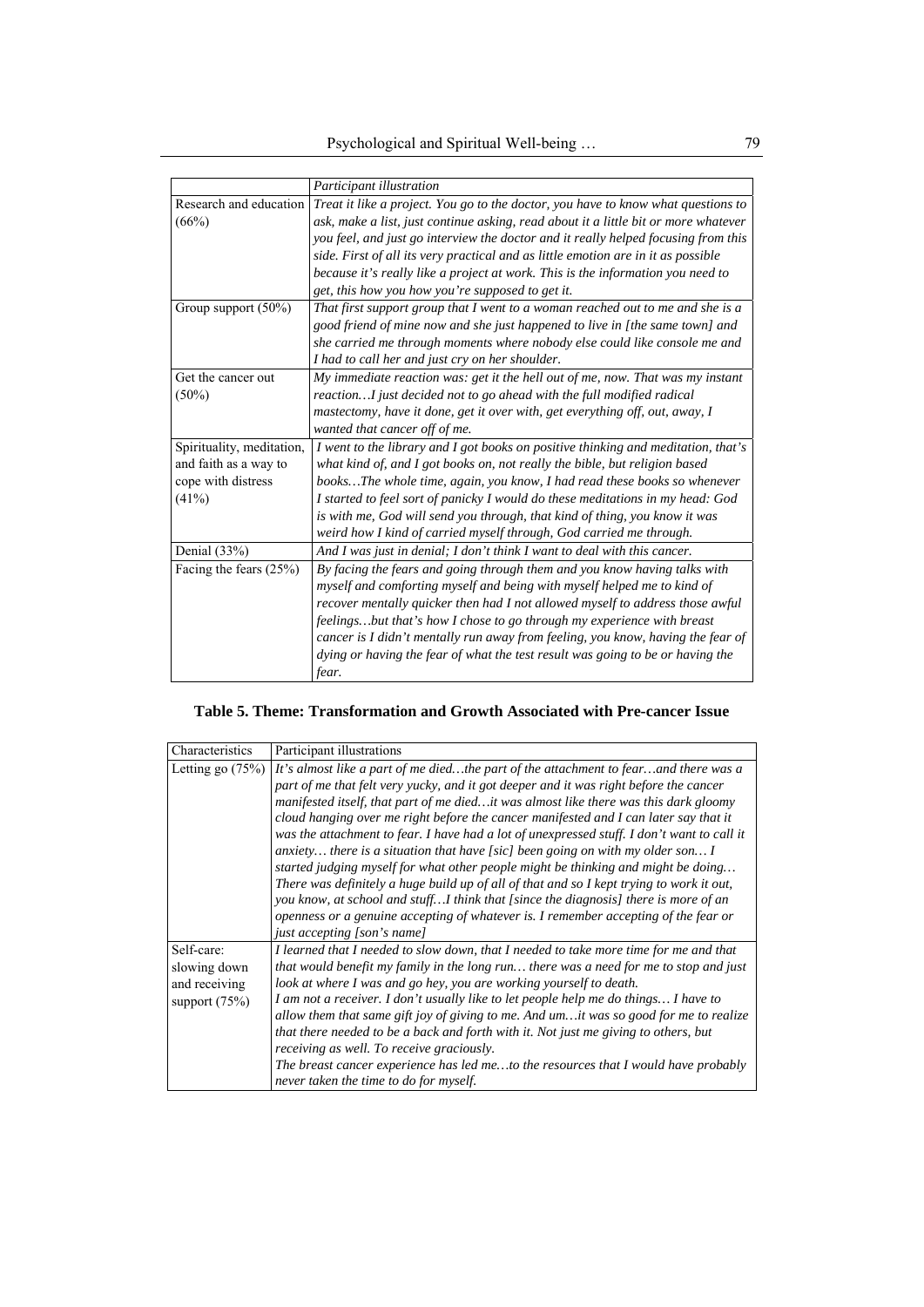| Characteristics | Participant illustrations                                                                     |
|-----------------|-----------------------------------------------------------------------------------------------|
| Empowerment     | And just in general I felt that I had sort of regained the ability to cope with things that I |
| and self-esteem | felt not to competent about the year before.                                                  |
| $(41\%)$        | But I felt like I was in control of the situation. I felt good about myself and it really     |
|                 | improved my self confidence And the experience, going through the breast cancer               |
|                 | and taking care of it myself strengthened me. So it has made me better prepared for the       |
|                 | next aspect of my life.                                                                       |
|                 | I managed my medication, I made a log for every time I dosed so I wouldn't be                 |
|                 | overdoing. And so, it proved something to me, that I can handle myself.                       |

**Table 5. (Continued)** 

Five women reported that the experience of breast cancer enhanced their self- esteem and sense of empowerment, especially because they had been experiencing low self-esteem, lack of empowerment, or depression before their diagnosis. These women reported that they felt empowered by the fact that they were able to be pro-active in researching different treatment options and take control over the course of their treatment. They reported perceiving the breast cancer experience as strengthening because it has showed them that they were able to cope with the distress and challenges in a way that was satisfying and empowering.

## **Table 6. Theme: Spirituality**

| Characteristic           | Participant illustration                                                       |
|--------------------------|--------------------------------------------------------------------------------|
| Enhancing spirituality   | I won't say deny totally, but negate the existence of this healing spirit or   |
| (66%)                    | whatever because I just really don't believe in that. But just because I had   |
|                          | that experience and it happened. I began to, I sort of started to think along  |
|                          | those lines a little bit more so in that sense something good came  of         |
|                          | getting the cancer because of that wish that I had expressed the year before   |
|                          | and then it came true and then I thought well, I didn't know what to quite     |
|                          | make out of that one I guess possibly that specially that that particular      |
|                          | experience with the depression and the cancer. Certainly made me think a       |
|                          | little bit more about what is this force or whatever.                          |
|                          | It's like a finding almost. You know like finding my faith in God. You know,   |
|                          | discovering it, maybe. I've always believed in it and I've always believed in  |
|                          | God and I've always tried to follow the golden rule  but it was not, it was a  |
|                          | completely different meaning for me when I went through this experience        |
|                          | for me it was more of a discovery of how I believe or what I believe.          |
| Feeling taken care of by | And there was a time during that night, it was a semi-conscious state but I do |
| God/the Divine (50%)     | remember feeling very surrounded by angels or presence of something there,     |
|                          | very connected to something, that was in my opinion unearthly, but that was    |
|                          | a very difficult night. At that point, I kind of felt like ok I'm going to get |
|                          | through this somehow, I'm going to get through this.                           |
| Feeling taken care of by | I just reached both my hands up like this, straight up I had a vision of blue  |
| God/the Divine           | light of consciousness and it was reaching down to me and it was like from     |
| (continued)              | the heavens connecting me to the earth and I felt that everything was going to |
|                          | be ok and everything was going to be taken care of. And from that point it     |
|                          | was different this is where I am and it's all going to be ok. I don't know     |
|                          | how exactly it's all going to work out but everything will be ok. A clarity    |
|                          | about that.I think that was all part of the plan for me. But he really, this   |
|                          | higher power, which I chose to call God does really care about me.             |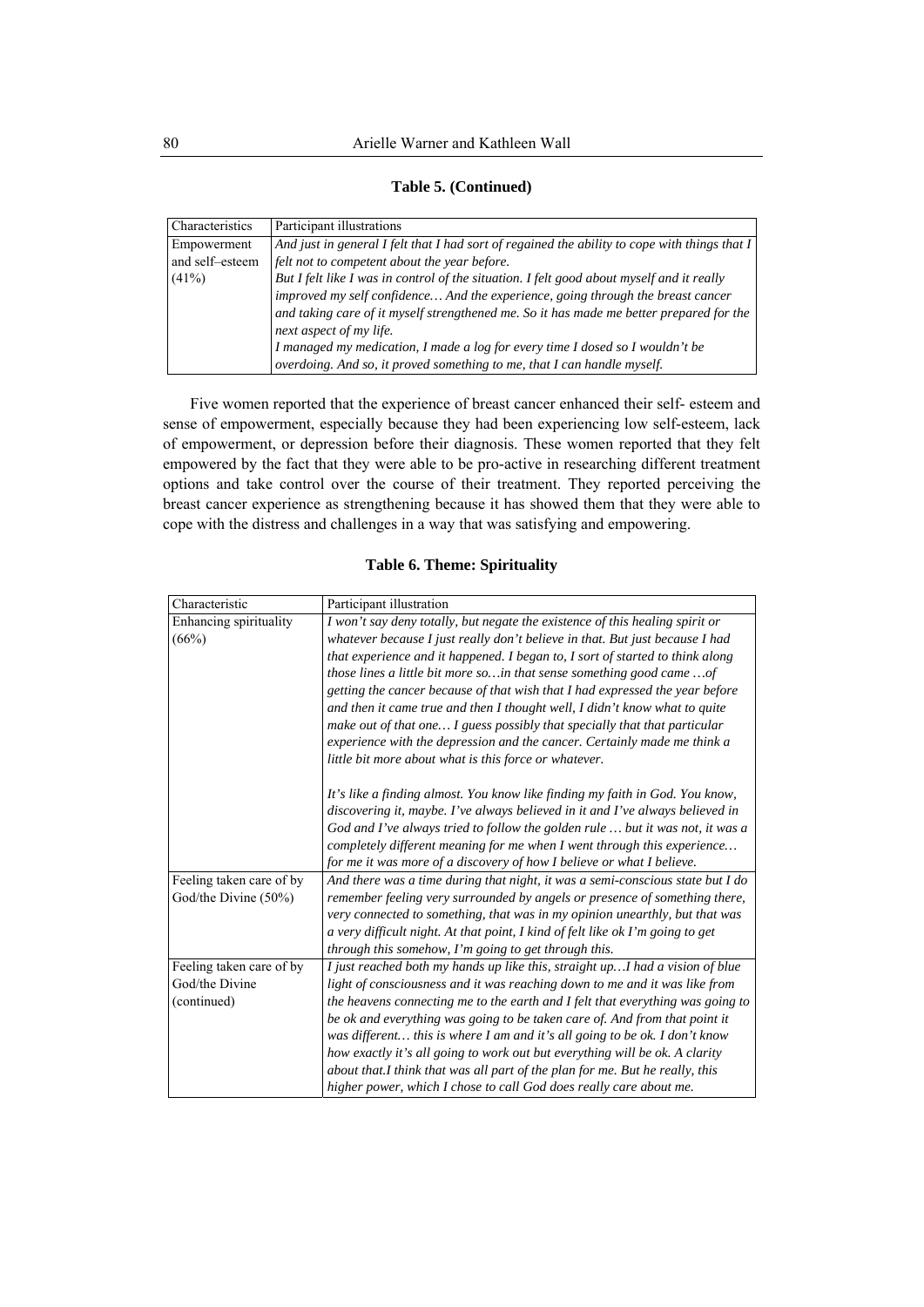| Characteristic            | Participant illustration                                                          |  |
|---------------------------|-----------------------------------------------------------------------------------|--|
| No change in spirituality | Well I don't know if it's changed it because I still feel the same but the God    |  |
| (33%)                     | is, the spirit is within us and it is strong I don't really think it's made a big |  |
|                           | difference. I think I felt this way for a long, long time.                        |  |
| Existential reflection    | I think just being totally vulnerable. Being, knowing that I had no control       |  |
| (16%)                     | over what was happening to me. Totally, no control, and that the only way         |  |
|                           | was to get some kind of help outside of myself. A higher power.                   |  |

## *Spirituality and God*

As described in Table 6, focusing on spirituality and God was another theme relating to transformation and growth. Eight women reported that their breast cancer had some level of enhancing effect on their spirituality. They reported that they felt that their spirituality deepened, became more personal, or was re-confirmed in association with the breast cancer experience. Six women reported that they were able to feel taken care of by God or the Divine throughout their experience of breast cancer. They reported having a sense that everything was going to be all right due to Divine intervention or that their breast cancer diagnosis was a Divine intervention as a meaningful wake-up call in their life. Four women reported that their spirituality had not been affected by their diagnosis or their experience of breast cancer.Two women reported that they had a transpersonal experience the night before or after their surgery during which they felt a direct connection with un-earthy beings or sensations. These experiences gave them an embodied experience of being taken care of by the Divine. Two women defined spirituality from an existential point of view and said that their breast cancer experience has deepened their awareness about their vulnerability and mortality and made them reflect on meaning and purpose. Another woman said that her breast cancer experience made her doubt her agnostic attitude toward spirituality. None of the women reported that their spirituality was affected negatively by the experience of breast cancer.

#### *Evaluation of Priorities and Values*

As portrayed in Table 7, a third theme associated with transformation and growth relating to breast cancer is evaluation of life priorities and values. Nine women reported that the breast cancer experience made them re-evaluate what is important and meaningful to them. The shift in their priorities was characterized by an enhancement of relationships with family and community members for 7 women, by a deepening and enhancement of gratitude and appreciation of life for 6 women, and by an increase in willingness to contribute to community and others in need for 5 women.

## *Experiences Associated with the Art of Living Program*

All of the women reported a wide range of psychosocial, somatosensory, and psychospiritual reactions to their experience of the Art of Living program. Psychosocial experiences relating to group participants and course instructor are presented in Table 8, somatosensory experiences are presented in Table 9, and psycho-spiritual experiences are presented in Table 10. More specific themes of transformation and benefits directly associated with the breast cancer experience and relating to pre-cancer issues are presented in Table 11 and specific spiritual transformation characteristics are presented in Table 12.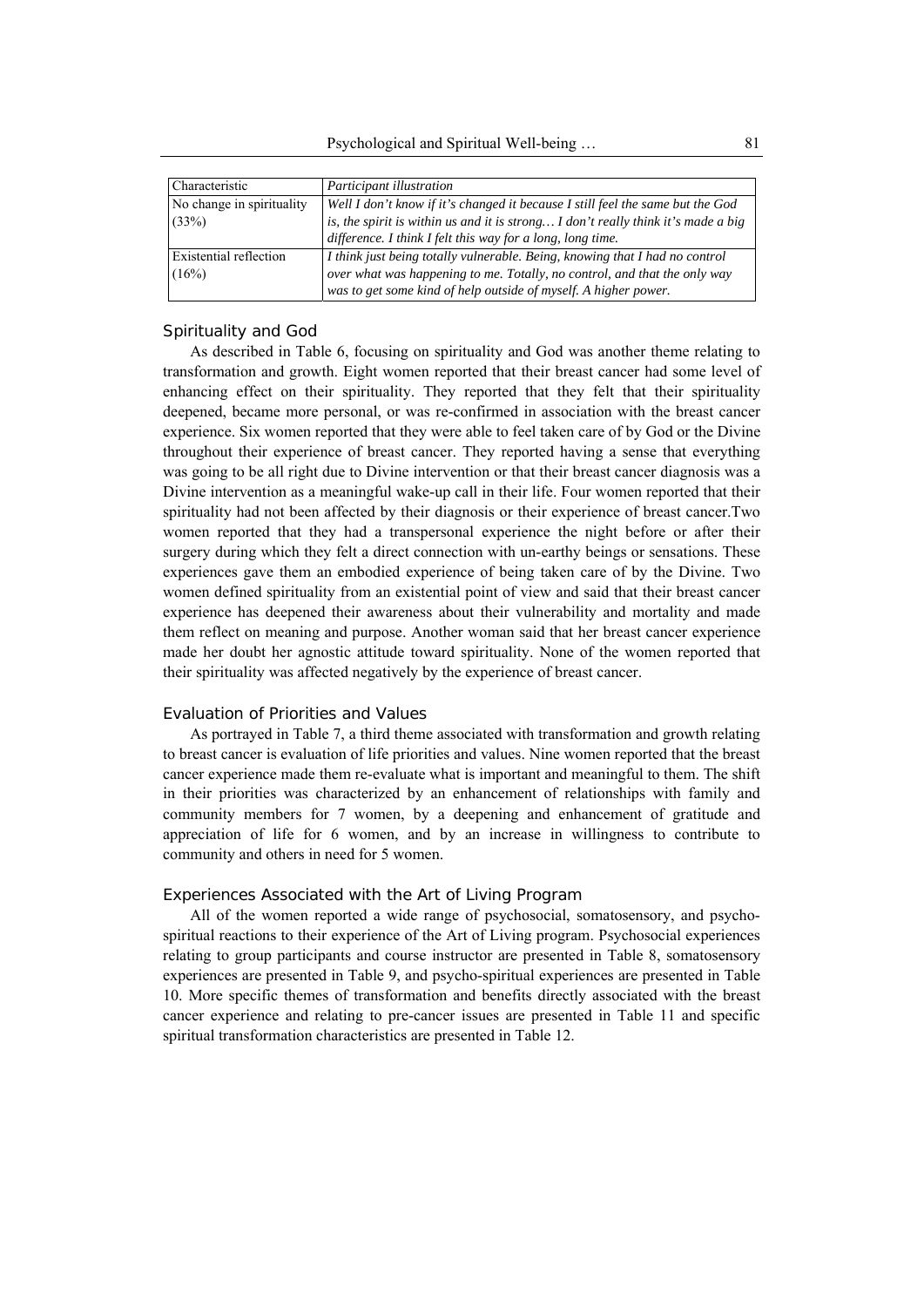## Psycho-social Aspects of Art of Living Program

### *Relating to other Group Participants*

As presented in Table 8, appreciation of and connection with other women was reported by 11 women as another psychosocial theme associated with the experience of the Art of Living course. Nine women reported their appreciation of the support and sense of community created among the women. They reported that the element of group support and sense of belongingness was a great added value to their experience of the program.

Seven women reported experiencing a sense of solidarity with the other women in the course based on the experience of breast cancer. They appreciated the fact that they knew that they all had one thing in common, and, at the same time, they reported also appreciating the fact that the course content did not revolve around the breast cancer diagnosis. Two women felt that being with other women who were diagnosed with breast cancer and who seemed to be doing well was inspiring and strengthening for them. One woman reported that it was helpful for her to hear about the wide range of experiences that other women had, in order to gain perspective about her own experience of the disease.

## *Connection with Course Instructor*

Ten women reported that they were appreciative of the connection with their instructor. Ten women expressed their appreciation of her uniqueness and said they felt grateful to have had this particular instructor. six women reported that they ppreciated the personal guidance she offered them and said that hey felt as hough her words were directly targeted to their personal process. Six women reported that they felt that they had an internal representation of the instructor, which manifested as their ability to hear her voice, see her face, experience her presence, or receive her guidance at different times following the program.

#### *Somatosensory Experiences During SKY*

All of the women who were interviewed reported having experienced a wide range of somatic experiences during the practice of SKY that could be related to their psycho-spiritual process. These experiences, presented in Table 9, include somato-sensory experiences such as smells, visions, and tactile and temperature fluctuations that related directly to the practice of SKY. Six women reported having had sensations of tingling, heat, or cold throughout their body. One woman reported specifically feeling heat during the practice of SKY on the area of her right breast, which was the breast that underwent mastectomy. Others described heat and tingling sensations in their bodies that they felt enabled them to become more aware, attuned, and present to their bodies. Five women reported having visions during the practice that included visions of open space and fields; one person's mother, spiritual or religious visions, such as the cross or Krishna; personal symbols relating to one's psychological process, such as a brick wall or faces; visions of light in different forms, and visions of past memories. Four women reported having experienced scents of flowers during some of the practices, when there were no flowers or external scents present in the room. None of the participants reported any adverse reaction to the participation in the program.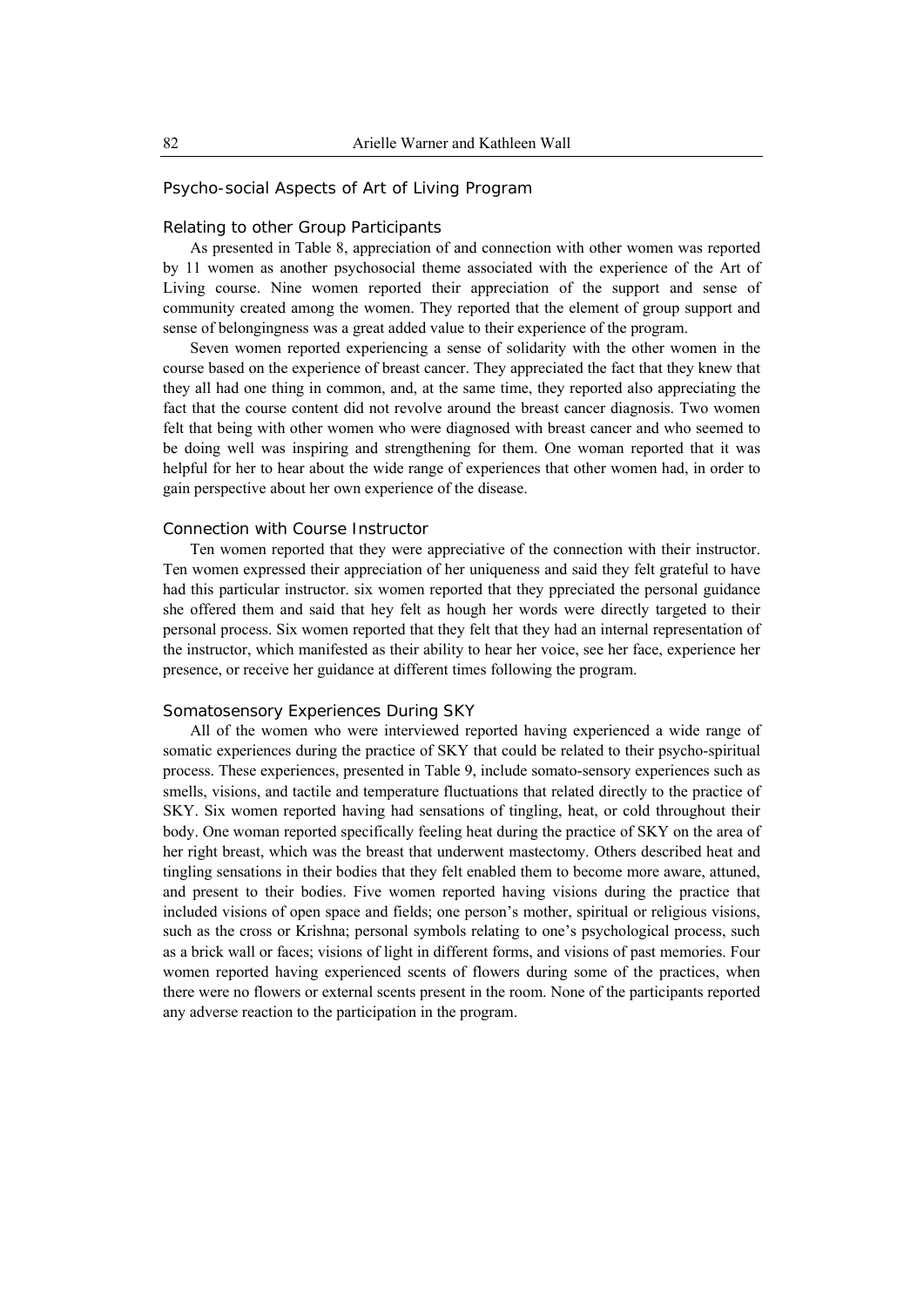#### *Psycho-spiritual Experiences*

As presented in Table 9 the participation in the Art of Living program was associated with a wide range of positive experiences for all of the women who were interviewed. These emotions were evoked and experienced either during the practice of SKY or in association with the processes that were introduced during the 8-day course. The women reported that these positive experiences were desirable and pleasant to them and enhanced their sense of well-being. For example, one woman reported, "When I'm doing my relaxing pose I'm checking myself and I really end up smiling, because I find myself okay, I find myself feeling good."

All of the women reported that they experienced a great sense of peace and calm while practicing SKY. Eight women reported having had strong feelings of love in association with the practice of SKY or with the participation in the Art of Living program as a whole, because of the processes and discussions in the course. They described the feeling of love as something not necessarily associated with or projected toward someone or something specific, but rather as an all-encompassing experience. This will be re-addressed when presenting the data about spiritual transformation. Six women reported that they experienced an increased sense of joy either during the SKY practices or during one of the processes introduced in the course. They said that this joy stayed with them and that they were able to experience it also during the interview while they were reporting it. Four women reported feeling a greater sense of gratitude and appreciation. They said that the practice itself evoked an experience of gratitude or that they noticed that the participation in the course resulted in an increased sense of gratitude in general. The women reported that they were able to feel the impact of or re-access these experiences in their day-to-day lives and were able to experience the transformation in several areas of their lives. Three women reported that the practice of SKY made them feel more centered or grounded, and one reported that it increased her mental clarity.

All of the women who were interviewed acknowledged the significance of being able to continue practicing the SKY practices on a daily basis. They noted their appreciation of the Art of Living course specifically because of what they perceived as the long-term effect of the program due to the possibility of continuing the practices on their own beyond the structure of the program. They expressed that they were aware that they had received a tool that they can take with them to apply for the rest of their lives. One woman reported: "It's something that you don't, [sic] it's not a pill that you have to buy or something that you have to drink. It's your breath and it's just that simple." The women reported that the daily practice of SKY was a time for self-care, or a time for them to reconnect with the unique experiences and benefits associated with the practice.

Nine women said that the practice of SKY evoked feelings of interconnectedness that were experienced on a deep somatic level. The women reported that the breathing practices, as well as several other processes in the course, enabled them to feel interconnected with the rest of the universe and everything and everyone in it on a somatically experienced level. They reported that these experiences provided them a deeper experience of inter-relatedness between people in a way that felt transformative. Seven women reported that they felt a sense of release and cleansing during the practice of SKY. They described feeling as though a psychological or spiritual issue was being somatically cleansed and released during the breathing. Seven women reported that the SKY practices allowed them to experience a greater sense of being present in the moment. Six women reported several embodied psycho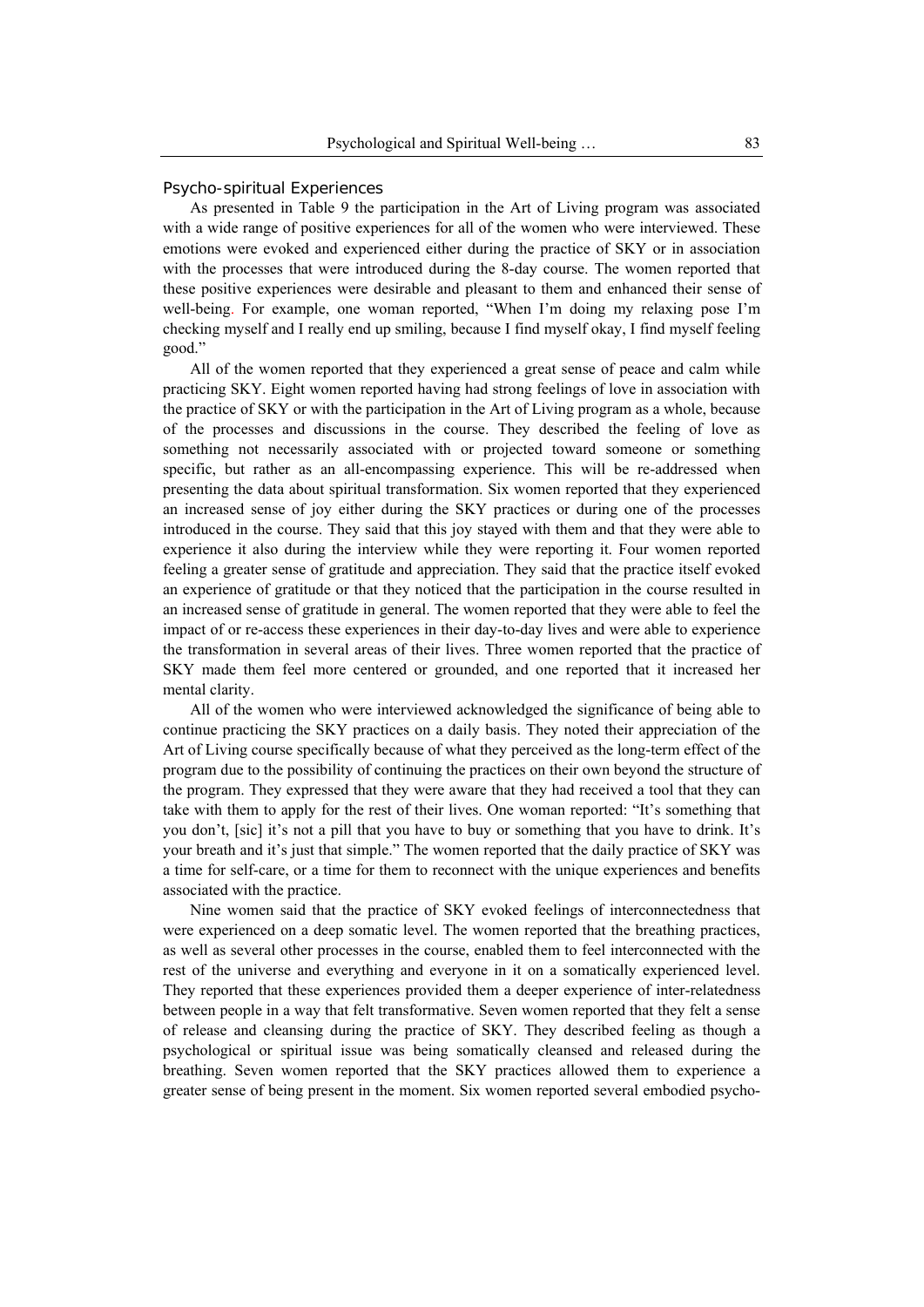spiritual experiences in which they felt that they were out of their bodies and were able to observe or witness themselves from above.

| Characteristic               | Participant illustration                                                                                                                           |
|------------------------------|----------------------------------------------------------------------------------------------------------------------------------------------------|
| Appreciation and             | The relationship with people are [sic] like for me now is one of the most                                                                          |
| strengthening of personal    | important thing [sic] in life, if not the most And like family and friends,                                                                        |
| relationships (58%)          | relationships with people is [sic] like really became[sic] much much                                                                               |
|                              | higher. I mean it had the high priority before but it moved it to a different                                                                      |
|                              | scale.                                                                                                                                             |
|                              | After I had the cancer and I realized what you know, I realized my family                                                                          |
|                              | is what is really important [husband's name] and I are so much closer<br>than we were before I got cancer. My family is closer.                    |
| Greater appreciation of life | It's given me a greater appreciation of people places and things. I smell                                                                          |
| $(50\%)$                     | the roses, I enjoy life, I thought I did before, but I didn't to the level I do                                                                    |
|                              | now.                                                                                                                                               |
|                              | A sense of what is important in life; um I have been able to look past                                                                             |
|                              | material needs now. I just don'tI don't need anything, I don't want                                                                                |
|                              | anythingThere is just not a lot of wants anymore After I had the                                                                                   |
|                              | cancer and I realized what you know, I realized my family is what is really<br><i>important.</i>                                                   |
| Reaching out in the          | Because of this I feel more human and I reach out more to people in need.                                                                          |
| community (41%)              | You know, until you walk a mile in someone's shoes you don't really know                                                                           |
|                              | what they are going through. And when I went through breast cancer it<br>sort of softened me to really see this is what it really feels like and I |
|                              | became more compassionate and so there were a lot of softening in my                                                                               |
|                              | characters with people. I see people on the street and my husband gets                                                                             |
|                              | mad I always give homeless person a dollar or two, every time I never,                                                                             |
|                              | ever say no.                                                                                                                                       |
|                              | In a waythe cancer allowed me to pass on what I learned to someone                                                                                 |
|                              | else and hopefully they can benefit from that somehow, whatever way they                                                                           |
|                              | end up benefiting for the positiveum so I know that was another way<br>that it helped me for sure.                                                 |

**Table 7. Theme: Re-evaluation and changes of Priorities and Values** 

# Specific Benefits and Types of Transformation Associated with the Art of Living Program

As presented in Table 10, all of the women who were interviewed reported that the experience of the Art of Living course and the practice of SKY brought benefits in their psychological and spiritual well-being. They reported that the experience of the program and SKY had been transformational in their lives. Seven women reported that the benefits and transformations felt irreversible; as one woman expressed: "It's always there in your mind, in your body, inside of you I think once you do it…you know it's an experience that you have it's just going to be with you and you are going to feel it all the time, that's the way I feel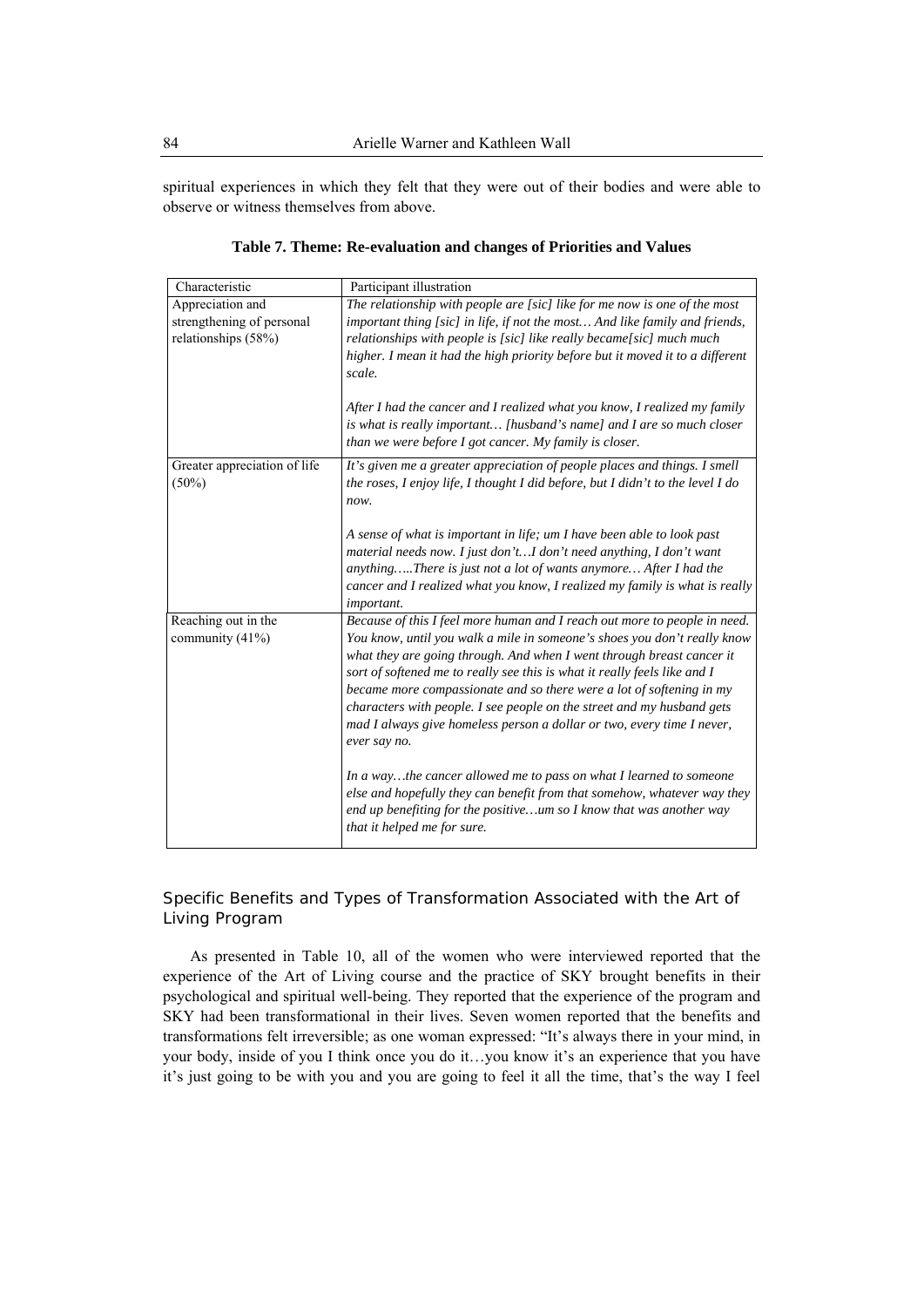about this." Another woman reported, "My life will be forever changed in that I know that there is another way to relax my body."

Three types of benefits and transformation were reported: those directly relating to the experience of breast cancer, those relating to pre-cancer issues that evolved with the experiences of breast cancer and the Art of Living program, and spiritual transformation associated with the experience of the program, whether in association or not with the experience of breast cancer. These categories are parallel to the themes that described the multifaceted experience of breast cancer.

#### *Transformation Relating to Breast Cancer*

All the women reported that the participation in the program and practice of SKY has given them a tool for self-healing and self-care, which had a direct and positive impact on the way they related to disease in general and to cancer diagnosis specifically, as expressed by two women: "With taking this course, it's going to always assist me in having breast cancer" and "It helps to get our head back into the game and not be caught up on this disease that's happened to you…it helps to make a bigger picture so that you can do your part to heal yourself." Ten women reported a subjective experience of decrease in fear of death. They attributed the decrease in fear to the Art of Living course and practice of SKY. Some of the women reported that the decrease in fear of recurrence or fear of death was associated with the overall increased sense of peace and calmness experienced as a result of the practice.

Four women reported that their participation in the program and practice of SKY allowed them to let go of the "breast cancer survivor" identity by "dis-identifying" from the label of breast cancer survivor and open up to additional aspects of their human experience beyond their breast cancer survivor identity.

#### *Deepening and Transformation Relating to Pre-cancer Issue*

In addition to the transformation and benefits associated directly with the breast cancer experience, all of the women also reported transformation and benefits associated with issues that were prevalent prior to the breast cancer experience and were either independent of it or triggered by it. Women reported that the participation in the program and practice of SKY resulted in an improvement in their psychological well-being associated with specific states of mind and issues not directly associated with the breast cancer.

All of the women reported an increased sense of peace and calmness in their lives as a result of the participation in the Art of Living program. In addition, all of the women reported that the participation in the Art of Living program enhanced or confirmed their sense of appreciation for life and eagerness to live life fully. They reported that, as a result of the program, they experienced a sense of urgency and priority to realize their potential, to be present to each moment fully, and participate in life to its maximum potential. They expressed their readiness and willingness to realize their purpose and aspiration that clearly would manifest differently for every woman. Nine women reported that from participating in the Art of Living program, they developed an increased ability to experience the present moment with an enhanced sense of peace. The ability to be more present was reported in the context of living life more fully: "The change is that I want to live really in the present and to get the best out of it…life is now, I don't know what the future brings and I want to just live today."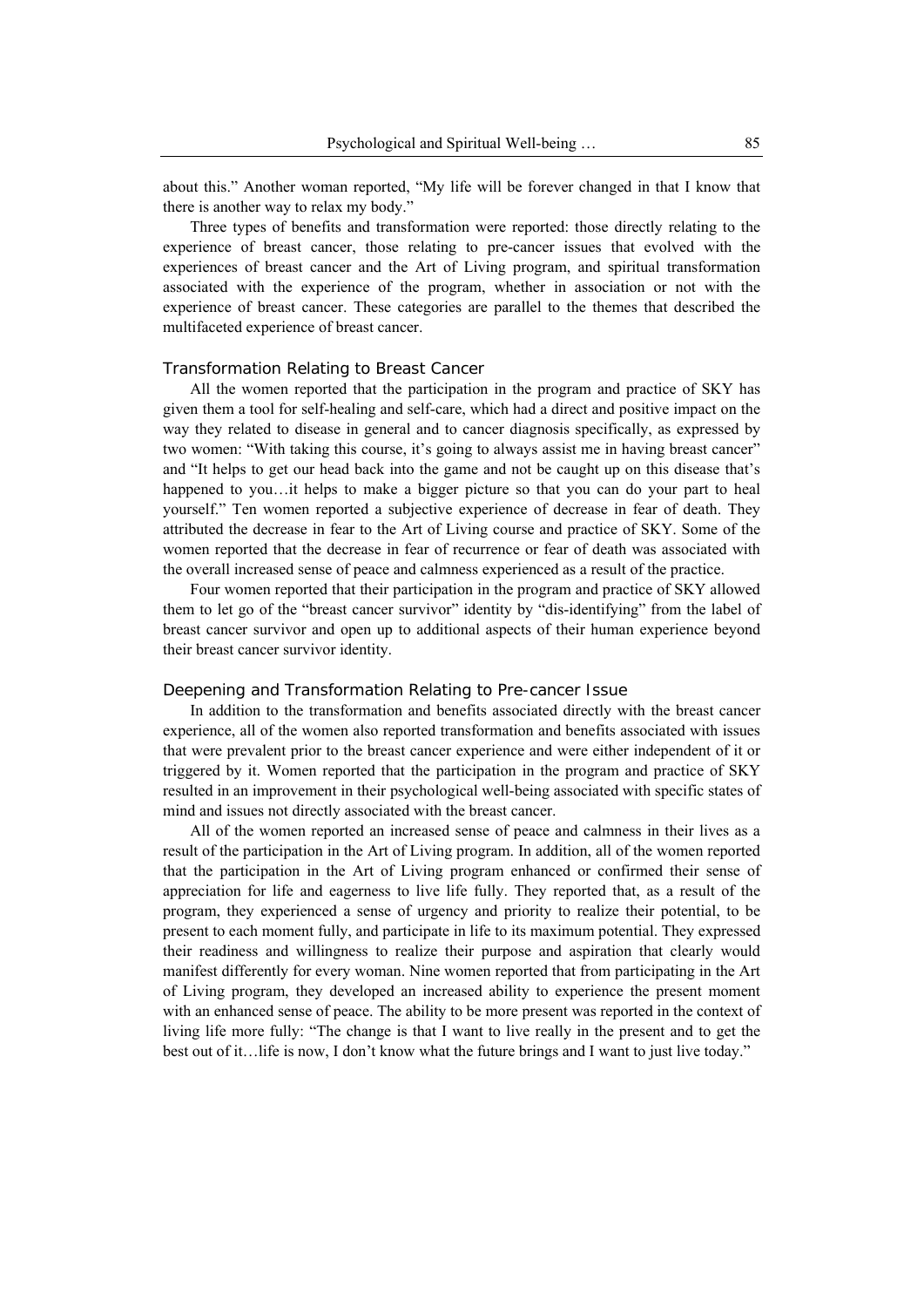| Characteristic                                                | Participant illustration                                                                                                                                                                                                                                                                                                                                  |
|---------------------------------------------------------------|-----------------------------------------------------------------------------------------------------------------------------------------------------------------------------------------------------------------------------------------------------------------------------------------------------------------------------------------------------------|
| <b>Relating to group</b>                                      |                                                                                                                                                                                                                                                                                                                                                           |
| participants:                                                 |                                                                                                                                                                                                                                                                                                                                                           |
| Support and community (75%)                                   | It just helped me learn, I mean I learned a lot from each other. I was, I<br>got to learn about that, I wasn't alone on a certain thought or feeling,<br>that there is a way that we all help each other when they would say<br>something they were helping me and I would say something I was helping<br>them, emotionally deal with balancing emotions. |
|                                                               | The thing I like the most was being part of the group and the people. A<br>feeling of, communal feeling about it.                                                                                                                                                                                                                                         |
|                                                               | Well I just know in the group I felt closer to the women, which is good.<br>And you and the leader as really like a sisterhood. A real bonding, it was<br>real good. Kind of I felt connected.                                                                                                                                                            |
| Appreciation of diversity<br>(66%)                            | The women from different ethnicities, different ages, different lifestyles, I<br>mean we were all so different in the way we present ourselves But the<br>experience of knowing other women from all walks of life was very<br>incredible.                                                                                                                |
| Sense of solidarity based on<br>breast cancer diagnosis (58%) | I really enjoyed being around the other women It was the nice; it was<br>nice to be in a room with other women that have been diagnosed with<br>breast cancer.                                                                                                                                                                                            |
| <b>Relating to course</b><br>instructor:                      |                                                                                                                                                                                                                                                                                                                                                           |
| Appreciation of uniqueness<br>(91%)                           | I think that Raji [the teacher] with her personality had a big, she<br>deserves a big credit for what we felt in the class  she had such a<br>strong personality and dominant and it wasI liked her, I liked her<br>confidence in the way she talked and all this since the beginning.                                                                    |
| Receiving guidance (50%)                                      | So, her presence also afforded me that [acceptance of my body] a<br>different way of wearing clothes, thinking about clothes.                                                                                                                                                                                                                             |
| Internalization (50%)                                         | I don't wanna expound on Raji but I, I thought she was pretty profound. I<br>hear her voice a lot in my head. [pause] I see images of her walking<br>around doing this and listening to things that she said.                                                                                                                                             |

#### **Table 8. Theme: Psycho-social Group Aspects of Art of Living Program**

Furthermore, 10 women reported that their participation in the program made them more aware of their need for self-care independent of their breast cancer diagnosis. They reported that they felt that the participation in the program has increased their ability to be more selfcaring and self-nurturing in general and in ways not directly relating to their breast cancer diagnosis. These women reported that, although it was difficult for them to receive support or take time for self-care even prior to their breast cancer diagnosis, their participation in the Art of Living program allowed them to continue the transformation process in this aspect of their lives that had evolved with their breast cancer experience. Interestingly, two women reported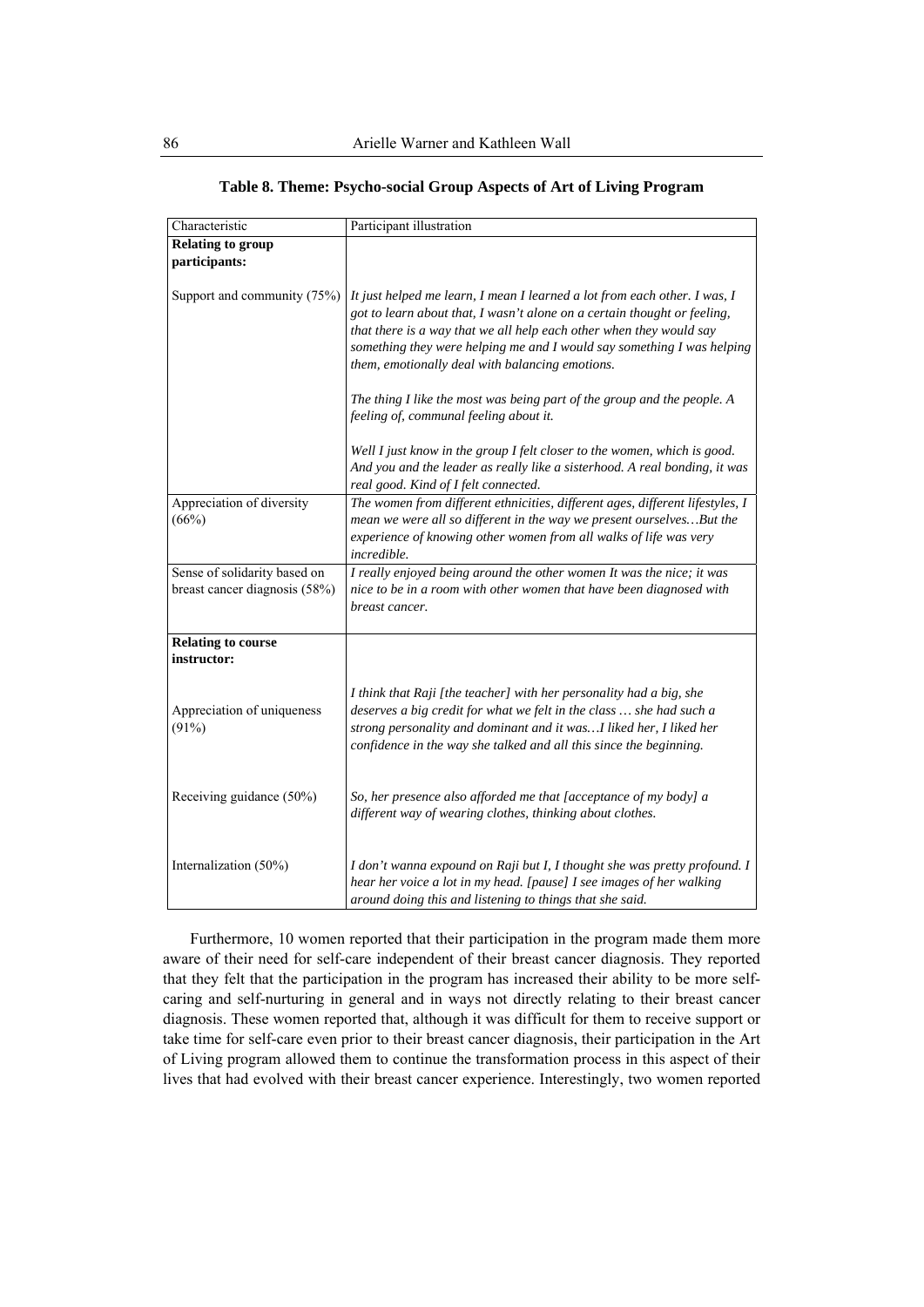that they felt that their ability to take better care of themselves was related to their enhanced willingness to be of service for others. They said that the participation in the course allowed them to focus more on themselves, so that they could eventually be of better use for others in their lives: "So I guess the most important thing I can do now is make sure I take care of myself well enough so that I can help and give to others." Nine women reported that they were more able to accept situations and people in their live; 8 women specifically reported improved relationships, enhanced intimacy and com-munication, and an increase in, or sustaining of their willingness to be of service for others. Eight women reported either an increase in positive thinking or a reduction in negative thinking.

| Characteristics                     | Participant illustrations                                                                                                                               |
|-------------------------------------|---------------------------------------------------------------------------------------------------------------------------------------------------------|
| Somato-sensory                      |                                                                                                                                                         |
| experiences                         |                                                                                                                                                         |
|                                     | I felt warmth in my right breast. And that is the breast that I had the                                                                                 |
| Heat and tingling                   | mastectomy. There is absolutely no doubt that I had this warm feeling go                                                                                |
| (50%)                               | all across my chest.                                                                                                                                    |
| Visions $(41\%)$                    | I just had all kinds of images that I saw in my mind and of funny things,                                                                               |
|                                     | happy things or very strange things. I suddenly saw like gold fish in the in                                                                            |
|                                     | an aquarium and he was going back and forth, like left to right and right to                                                                            |
|                                     | left. When during the, with the speed of the breathing and then of course                                                                               |
|                                     | when the breathing became more and more faster and faster it was, I just                                                                                |
|                                     | saw this poor fish just moving so fast.                                                                                                                 |
| Smells $(25%)$                      | The first time we did the Kriya I remember just the smell of fragrance was                                                                              |
|                                     | so intensebut the first time was so strongthat intense flower fragrance.                                                                                |
|                                     | And then when they said there are no flowers around hereI was like,                                                                                     |
|                                     | weird, WOW that is bizarre. How did that happen?                                                                                                        |
| <b>Psycho-spiritual Experiences</b> |                                                                                                                                                         |
| Peace (100%)                        | Well, sometimes when I felt really peaceful, I just felt a light on, light is                                                                           |
|                                     | absence of color, but I mean, sort of like a light and I don't know if it was                                                                           |
|                                     | the sun shining into the room or what it was. Or if it was just a feeling of                                                                            |
|                                     | peace.                                                                                                                                                  |
|                                     |                                                                                                                                                         |
|                                     | The very last Kriya that we had I breathed in and I breathed in peace. It                                                                               |
| Love $(66\%)$                       | was really interesting. I breathed in peace.<br>I think I liked the love that was in the roomthink the only kind of things I                            |
|                                     |                                                                                                                                                         |
|                                     | felt was more love. If I'd feel anything I just think, love.                                                                                            |
| Joy (50%)                           | I felt, I felt excited, excitement. I felt I can say the joy, joy came when I was<br>doing the meditation, breathingthe Kriya brought out joy in meIt's |
|                                     | interesting because I had a lot of smile and joy That was my biggest,                                                                                   |
|                                     | biggest thing with the Kriya is the joyness [sic], the joyfulness I had. Just                                                                           |
|                                     | the happiness and joyfulness of just the images and everything.                                                                                         |
|                                     |                                                                                                                                                         |
|                                     | A sense of joy that goes beyond actually food or drinking or any of the                                                                                 |
|                                     | sense pleasures and that sounds so basic but there is so much joy.                                                                                      |
| Gratitude (33%)                     | So I stayed focused on that plate and all of a sudden I said what a                                                                                     |
|                                     | wonderful gift it was wonderful, because what a gift I just got from the                                                                                |
|                                     | person next to me That's what I thought was wonderful and the amount.                                                                                   |
|                                     | So I thought it was a gift, I thought it was wonderful gift I received.                                                                                 |

**Table 9. Theme: Somato-sensory and Psycho-spiritual Experiences Associated with Participation in the Art of Living Program**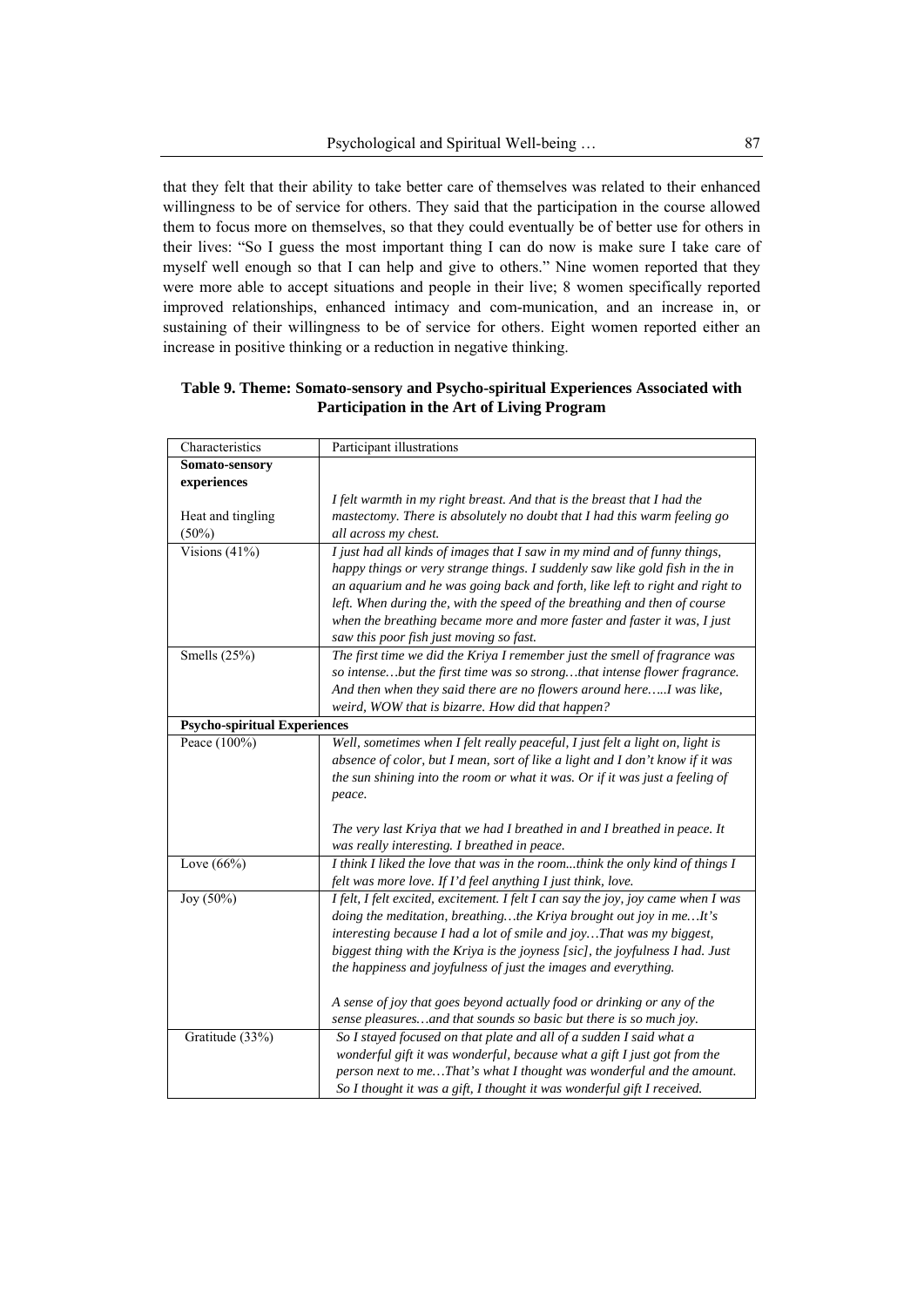### **Table 9. (Continued)**

| Characteristics        | Participant illustrations                                                     |
|------------------------|-------------------------------------------------------------------------------|
| Mental clarity and     | When I did the Kriya in the morning it seemed like things that I did          |
| centeredness (33%)     | turned out better and if nothing more it was the mental clarity of how I      |
|                        | was living the rest of the day was clear.                                     |
| Feeling                | The feeling of connecting to other people mostly and to the whole             |
| interconnected         | universe, to the whole whatever surrounds me and whatever I'm a part of       |
| (75%)                  | in the whole universe is like is one the way we belong. The way $I$           |
|                        | belong to the universe and to everything in it, this feeling changed,         |
|                        | changed during the class, like to feel part of the whole universe.            |
| Release and            | The Kriya- I definitely feel a lot more cleansed I remember when I first      |
| cleansing (58%)        | started doing this course there was a sense of burning in my nostrils         |
|                        | similar to when I was going through chemo And I feel like there has           |
|                        | been a lot of clearing.                                                       |
|                        |                                                                               |
|                        | I noticed that after the Kriya session in laying down there I just felt this  |
|                        | sense of release. Release from people, places, and things, release from       |
|                        | fear. And I was getting that with the Kriya.                                  |
| Experience of being in | My brain will go on and when I think I go in the past, to the future and      |
| the present moment     | never to the present. So what it did was brought me to the present.           |
| (58%)                  |                                                                               |
|                        | That's the best thing that the Kriya has taught me is to be present, be here, |
|                        | be now and be in the present.                                                 |
| Witness                | I would be sitting down and doing my regular practice and my spine,           |
| consciousness, out of  | particularly on my right side wouldshifting, kind of oscillating and          |
| body experiences       | swaying and then sometimes I really strongly thought that there was           |
| $(50\%)$               | another presence there, almost like breathing right into it and opening       |
|                        | beyond the place where there is blood and bones and organs and                |
|                        | everything There's an opening, I think it's happened about 3 times.           |
|                        |                                                                               |
|                        | I remember I had the feeling of being out of myself, of looking at me. But it |
|                        | wasn't during the Kriya it was laying downIt was like looking, looking at     |
|                        | myself from above, looking at the world from above I just saw for a few       |
|                        | seconds a very nice scenery of white clouds. And being out of myself. I       |
|                        | mean I was looking at myself, so it was weird.                                |

Seven women mentioned that participation in the Art of Living program has improved their self-esteem and sense of empowerment. This transformation process that had begun for some women with their breast cancer experience—was associated with personal non-cancer situations and issues in their lives.

These women described individual personal situations and issues through which they were able to experience the enhancement of their transformational process associated with empowerment and growth.

These women who had all been struggling with issues of low self-esteem and lack of empowerment in their personal relationships, at work, or in society in general, reported that the participation in the program enabled them to gain more strength, courage, and confidence, and, therefore, to experience a positive transformative process.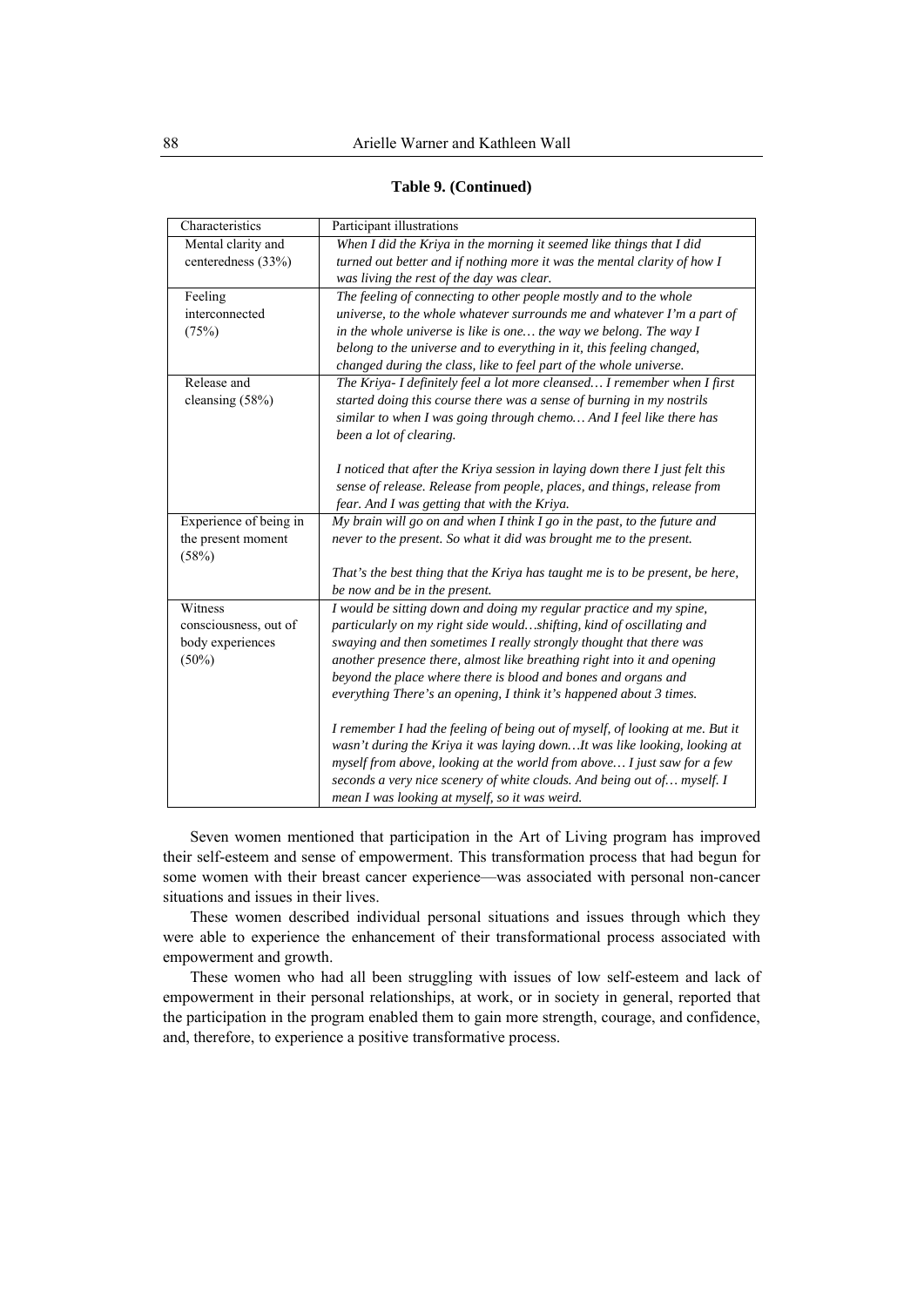| Characteristic                                            | Participant illustration                                                                                                                                                                                                                                                                                                                                                                                                                                                                                                                                                      |
|-----------------------------------------------------------|-------------------------------------------------------------------------------------------------------------------------------------------------------------------------------------------------------------------------------------------------------------------------------------------------------------------------------------------------------------------------------------------------------------------------------------------------------------------------------------------------------------------------------------------------------------------------------|
| Benefits directly relating to breast<br>cancer.           |                                                                                                                                                                                                                                                                                                                                                                                                                                                                                                                                                                               |
| Self-healing and self-care (100%)                         | It gives me a renewed confidence in my body, that you know,<br>that it can heal and that I can heal it, you know, through the<br>breath.                                                                                                                                                                                                                                                                                                                                                                                                                                      |
|                                                           | I walk around all day going, I have energy, I have life energy<br>in me and it's a really positiveI love feeling that my cells<br>are surrounded by energyIt's really invigorating.                                                                                                                                                                                                                                                                                                                                                                                           |
| Decreased fear of recurrence and<br>fear of death $(83%)$ | What the course has done for me is has given me a more of a<br>calmness in accepting that we don't know anything really<br>about the future doing the Kriya and taking the course in<br>itself has given me a chance to settle in to the uncertainty, to<br>accept uncertainty with strength and grace and a stronger<br>spiritual connection.                                                                                                                                                                                                                                |
|                                                           | Death is not the end; death is not equal to end. It's not bad,<br>it's a, it's a different thing, it's a different being, it's not the<br>end of you, it's maybe transformation to something else but<br>it's not. Death is not done, not finished.                                                                                                                                                                                                                                                                                                                           |
| Art of Living as benefit of breast<br>cancer (58%)        | Having this breast cancer as horrible as it was I had a lot of<br>really great experiences and great life things of life to come<br>out of it. Because how would I ever learned about this Art of<br>Living.                                                                                                                                                                                                                                                                                                                                                                  |
| Letting go of "breast cancer<br>survivor" identity (33%)  | After the course, I really felt ready to shed the label of cancer<br>survivor I don't need to be a cancer survivor anymore. I am<br>a person who had cancer and that is very differentThe<br>words, "Cancer Survivor". And I don't feel like that is part of<br>my identity any more. I feel like I just let that go. It's just not<br>that survivor thing.                                                                                                                                                                                                                   |
| Healing body image issue (33%)                            | I think the class gave me more of a sense of centeredness and<br>just being calmer about aspects about my body this class<br>gave me a chance to accepting um, accepting the physical<br>image of me. The new physical image.                                                                                                                                                                                                                                                                                                                                                 |
|                                                           | I just noticed that when I used to come out of the shower, I<br>used be really negative when I would see myself. Oh, I look<br>terrible and repeating those bad negative messages in my<br>head, [however], I noticed myself the other day when I got out<br>and I wentOh that spot on that side, it's not so bad, that is<br>just so different for meto think that, and I can't help but<br>think that some of that has got to come from being happier, I<br>mean being more relaxed and I definitely think that getting my<br>frustrations out, maybe I am blowing it away. |

# **Table 10. Specific Benefits and Transformation Associated with Participation in the Art of Living Program**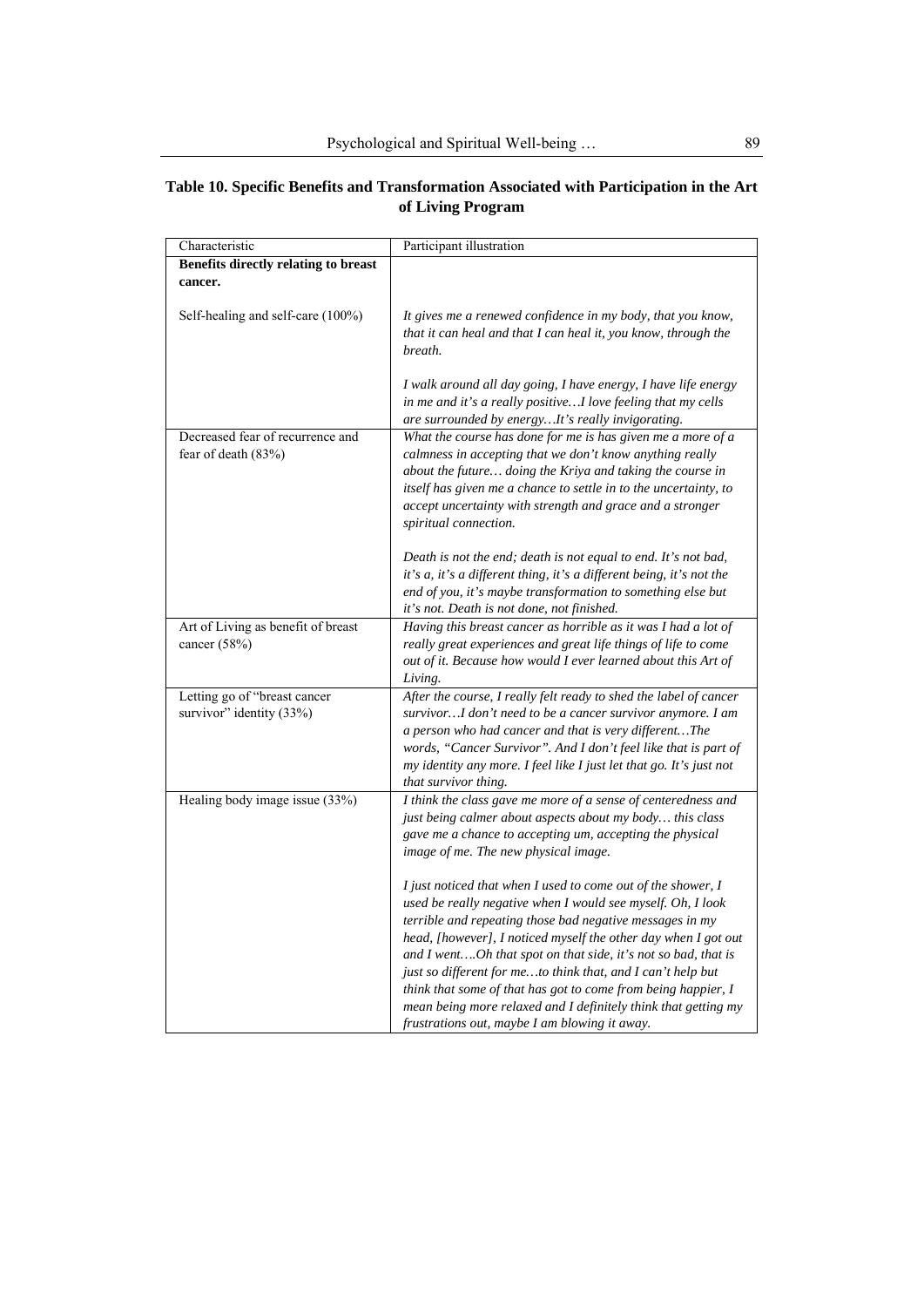| Characteristic                         | Participant illustration                                                                           |
|----------------------------------------|----------------------------------------------------------------------------------------------------|
| <b>Deepening of Transformation</b>     |                                                                                                    |
| <b>Relating to Pre-cancer Issue or</b> |                                                                                                    |
| <b>Situation</b>                       |                                                                                                    |
|                                        |                                                                                                    |
| Increased sense of peace, (100%)       | It just calmed me down and centered me and just put me in a                                        |
|                                        | place where I can just put up with just about anything that is                                     |
|                                        | going to happen today.                                                                             |
| Greater appreciation for life          | The course has given me a lot of thoughts about how to live in                                     |
| purpose and aspiration (100%)          | the fullest which is something I've always thought. But it's                                       |
|                                        | totally made it stronger. And how I have the strength and joy                                      |
|                                        | within me and I just have to use it and not let it go                                              |
|                                        |                                                                                                    |
|                                        | The change is that I want to live really in the present and to                                     |
|                                        | get the best out of it.                                                                            |
|                                        |                                                                                                    |
|                                        | Probably strengthened it. If anything, strengthened it, made it                                    |
|                                        | more clear to me that I have a reason for being here.                                              |
|                                        | I have always been a dancer, I danced in college and I                                             |
|                                        | performed a little bit, since this course I have been dancing a                                    |
|                                        | lot whether it's in the living room or other places.                                               |
| Self care (91%)                        | I take time to do the Kriya. Because I usually won't allow                                         |
|                                        | myself to do anything for myselfand I forced myself to do it                                       |
|                                        | because I have this long standing habit of always feeling I                                        |
|                                        | have to do things for other peopleand I just think, I deserve<br>this time, it's mine. So I do it. |
|                                        |                                                                                                    |
|                                        | Here I was doing this Kriya thinking, I am doing this just for                                     |
|                                        | me. I am the only person who is going to benefit from                                              |
|                                        | thisit's just for me. It was outstanding.                                                          |
| Acceptance of people and situations    | Things happen that are bad, things happen that are good and                                        |
| (83%)                                  | things get moved and switched and that [realization] was very                                      |
|                                        | meaningful and I thought a lot about that. I feel that whatever                                    |
|                                        | comes, comes.                                                                                      |
|                                        |                                                                                                    |
|                                        | I think the whole course and including [the eye gazing                                             |
|                                        | process] showed me how to be much much much more patient                                           |
|                                        | to people and try to understand and not to judge. I mean it's                                      |
|                                        | hard not to judge but not judge not so quickly maybe.                                              |
| Increased positive thinking (66%)      | I'm learning rather then to concentrate on the half [empty]                                        |
|                                        | you know to put more energy into concentrating on the half                                         |
|                                        | full glass that awareness, I think it is helping me somehow                                        |
|                                        | to notstart getting negative, to sort of stop myself sometimes                                     |
|                                        | and be a lot more positive.                                                                        |
|                                        |                                                                                                    |
|                                        | The more relaxed, I got the more feeling of love I felt, the                                       |
|                                        | more selectively I forgot all the bad stuff that happened.                                         |
| Empowerment and self-esteem            | I've always felt you have to live up to some kind of goal, some                                    |
| (58%)                                  | kind of rules before you can deserve anything but now that's                                       |
|                                        | not true, everybody deserves stuff.                                                                |
|                                        |                                                                                                    |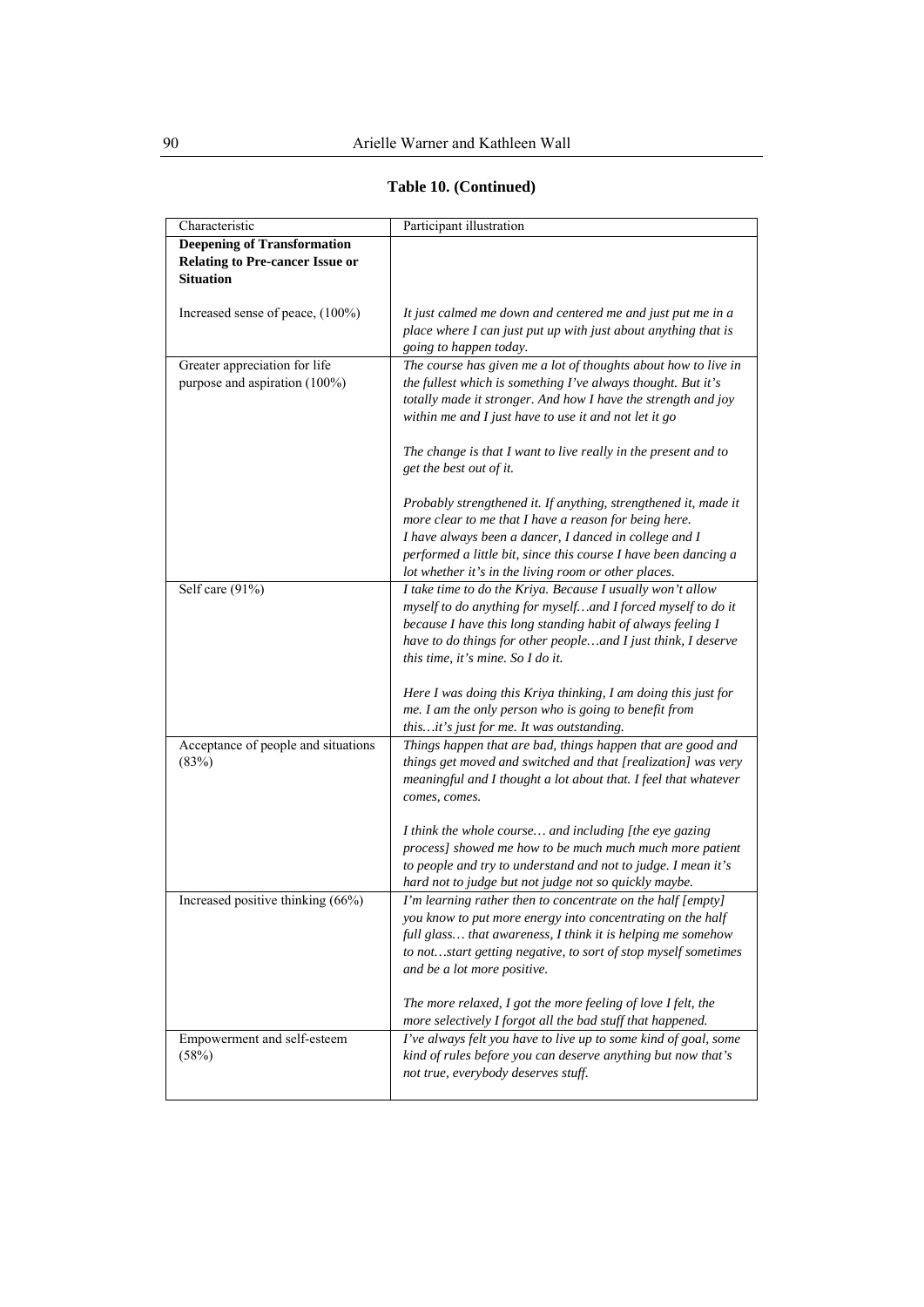| Characteristic                                                                             | Participant illustration                                                                                                                                                                                                                                                                                                                                                                                                                                                                                                                                                                                                                                          |
|--------------------------------------------------------------------------------------------|-------------------------------------------------------------------------------------------------------------------------------------------------------------------------------------------------------------------------------------------------------------------------------------------------------------------------------------------------------------------------------------------------------------------------------------------------------------------------------------------------------------------------------------------------------------------------------------------------------------------------------------------------------------------|
|                                                                                            | To some extent. You deserve to be able to care about yourself;<br>you deserve to be able to receive love.                                                                                                                                                                                                                                                                                                                                                                                                                                                                                                                                                         |
|                                                                                            | It has given me more strength and it has helped me center<br>myself and think more of bringing positive things into my self<br>into life and into myself.                                                                                                                                                                                                                                                                                                                                                                                                                                                                                                         |
| <b>Spiritual Transformation</b><br><b>Associated with Art of Living</b><br>program and SKY |                                                                                                                                                                                                                                                                                                                                                                                                                                                                                                                                                                                                                                                                   |
| Spiritual Self-realization (66%)                                                           | But definitely it did something to my ability to get out of<br>myself a little bit. Something that I didn't think I could ever<br>do. Because I told you from the beginning that I absolutely did<br>not think of myself as being a spiritual person, Well that I<br>went through this experience sort of automatically, without my<br>mind trying to think of somethingand so that makes me think<br>maybe there is something more than just the conscious me.                                                                                                                                                                                                   |
|                                                                                            | I really experienced that I just am my breath and I am my<br>soul I have this body but there is so much joy in knowing<br>that there is so much more eternally I am a Divine goddess<br>and I enjoy the royal feast. And it wasn't like a feast of food,<br>delicious fruit or anything. It's the prana. I love prana. I love<br>to loveI just love to love the Divine and I'm just so grateful<br>that I could constantly drink the nectar of it.<br>When I do the Kriya, I feel like I am really connecting inside<br>that part of myself, that spiritual side of myself, is definitely<br>affected.                                                            |
| Experience of Divine love (66%)                                                            | I want to listen to it [the words of the teacher] again because<br>it just helped me love. Not that I didn't love God but it helped<br>me love because God gives me love. It's a gift that God's<br>given to me                                                                                                                                                                                                                                                                                                                                                                                                                                                   |
|                                                                                            | God is love.                                                                                                                                                                                                                                                                                                                                                                                                                                                                                                                                                                                                                                                      |
|                                                                                            | I have a beautiful spiritual life and I also have a very spiritual<br>romance and it's not just with my husband. I absolutely fell in<br>love. The Divine love I felt like I was kinda walking on air. I<br>felt so ecstatic walking out<br>Table continues.                                                                                                                                                                                                                                                                                                                                                                                                      |
| Renewed relationship with God or<br>religious practices (41%)                              | It has made me realize there is a void in my life. That I'd like<br>to do more with. I haven't really done well with it.<br>Just that I need to bring God into my life more.<br>It really sparked my interest into finding out more about the<br>Catholic religionIt just made me more interested in my<br>religion after going through the class I actually am looking<br>forward to going and seeing, being more into the<br>[communion] process rather than just going through the<br>process to get to the end of it. Which is great, I love it just<br>being more, spiritually, I think more aware of those traditions<br>and just symbolic meanings behind. |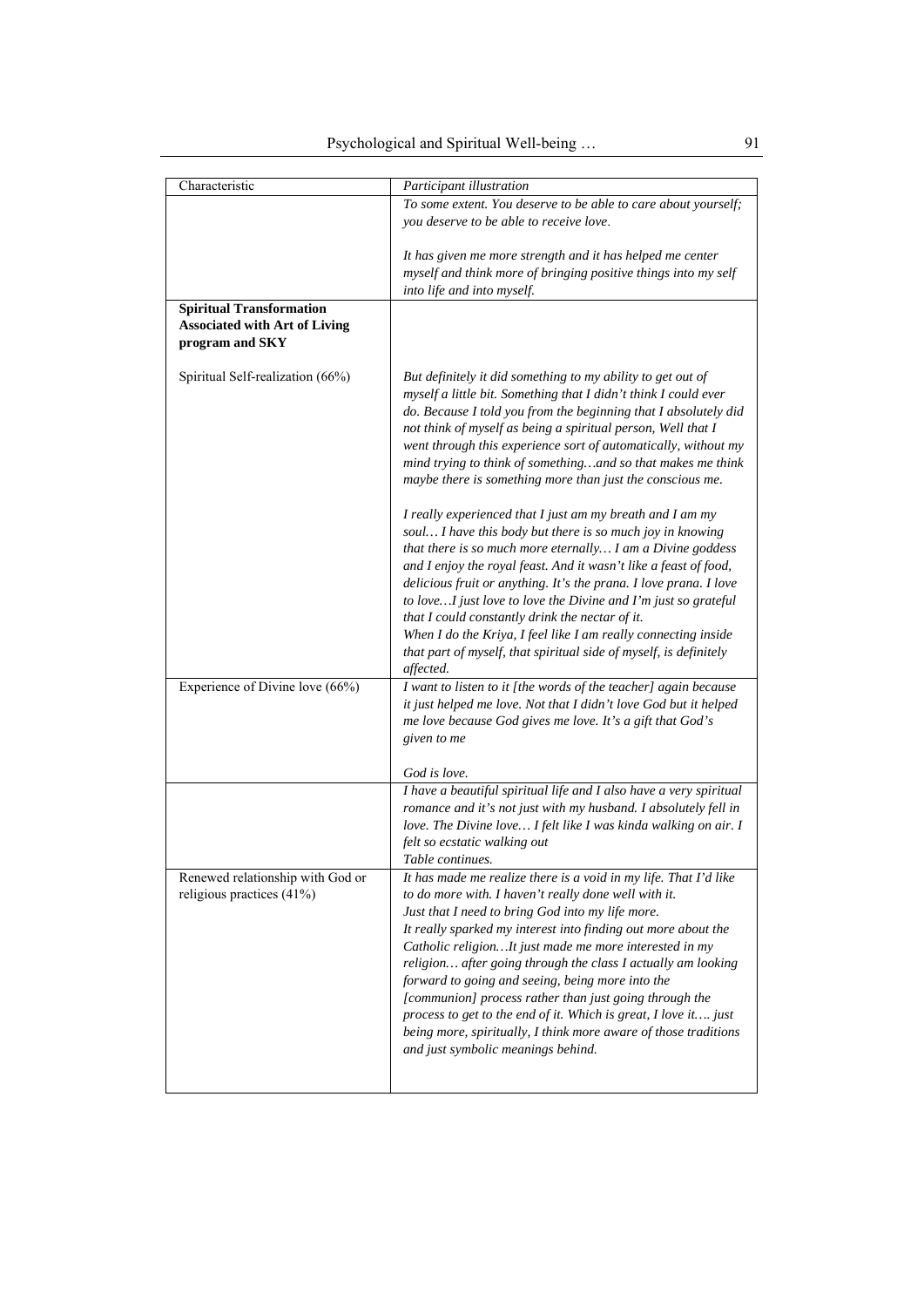| Table 10. (Continued) |  |  |
|-----------------------|--|--|
|-----------------------|--|--|

| Characteristic                                                                                         | Participant illustration                                                                                                                                                                                                                                                                                                                                                                                                                                                                                                                                                                                                                                                               |
|--------------------------------------------------------------------------------------------------------|----------------------------------------------------------------------------------------------------------------------------------------------------------------------------------------------------------------------------------------------------------------------------------------------------------------------------------------------------------------------------------------------------------------------------------------------------------------------------------------------------------------------------------------------------------------------------------------------------------------------------------------------------------------------------------------|
|                                                                                                        | I think what the course has done is given me an opportunity to<br>read more into the words. Read more into what is really being                                                                                                                                                                                                                                                                                                                                                                                                                                                                                                                                                        |
| Internalized experience of God/<br>welling within/ Inner strength<br>(25%)                             | said.<br>My experience of God has always been that there's an<br>external God that you worship. Um, not necessarily in a<br>parenting sense, peer sense or some all mighty but that this<br>gave me a chance to feel that I was a part of God. That I was<br>one, that was also godly. And that was a very different way of<br>thinking for me. So, the internalized experience of having a<br>God, being Godlike.                                                                                                                                                                                                                                                                     |
| <b>Spiritual Transformation</b><br><b>Associated with Art of Living</b><br>program and SKY (continued) |                                                                                                                                                                                                                                                                                                                                                                                                                                                                                                                                                                                                                                                                                        |
| Internalized experience of God/<br>Dwelling within/ Inner strength<br>$(25%)$ (continued)              | I totally get it nowI just feel like I totally get itI get it that<br>there's just one being up thereit's all oneI am just That is<br>when $I$ got it $I$ got it that it's hereit's in methat $I$ already<br>hold it and then I didn't need to find it somewhere else<br>everything all the strength that I need is inside myself. I don't<br>need it from someone else. I don't to have someone else give it<br>to me it's here, it's already here to me I feel like it's all<br>day every day, all the time, everywhere I go. God is with me,<br>whatever, the spirit, whatever you want to call itI don't feel<br>like I have to go somewhere to be with himor on a certain<br>day. |
| Less skepticism (16.6%)                                                                                | I haven't really thought a lot about higher power only when I<br>need itmaybe this has made me think about it more in my<br>everyday life to be a little more spiritual I feel like there is a<br>higher power more than I might have thoughtSo maybe the<br>higher power, the Divine what do you want to call it the spirit.<br>I had a feeling it was always there but I was a little skeptical<br>because of all the horrible things that happen in the world.<br>Yeah, I'm thinking now it's a little closer to me and I do think<br>it's there more than it was and it's in my mind a lot.                                                                                        |
|                                                                                                        | I really came closerI had more of an awareness The fact<br>that I even thought about that of a higher power that is more<br>than the power I give myselfthat there is both the Divine<br>with the capital D. Rather than the Divine to which I refer the<br>power of my own power that comes from me what gives me<br>that power I don't know where the hierarchy ends I don't<br>know, I mean I owe that to, I at this point spell Divine with a<br>small d instead of with a capital D. Maybe I would now spell<br>Divine with a medium size.                                                                                                                                        |
| SKY as prayer $(8.3\%)$                                                                                | I had this cross that came, just like the second Kriya, I think,<br>the cross came but it was a little cross, a light across, came<br>across my face, so I thought of my eyes and this thing kind of<br>went over my eyes and so I use meditation as a form of, same<br>as praying for me.                                                                                                                                                                                                                                                                                                                                                                                             |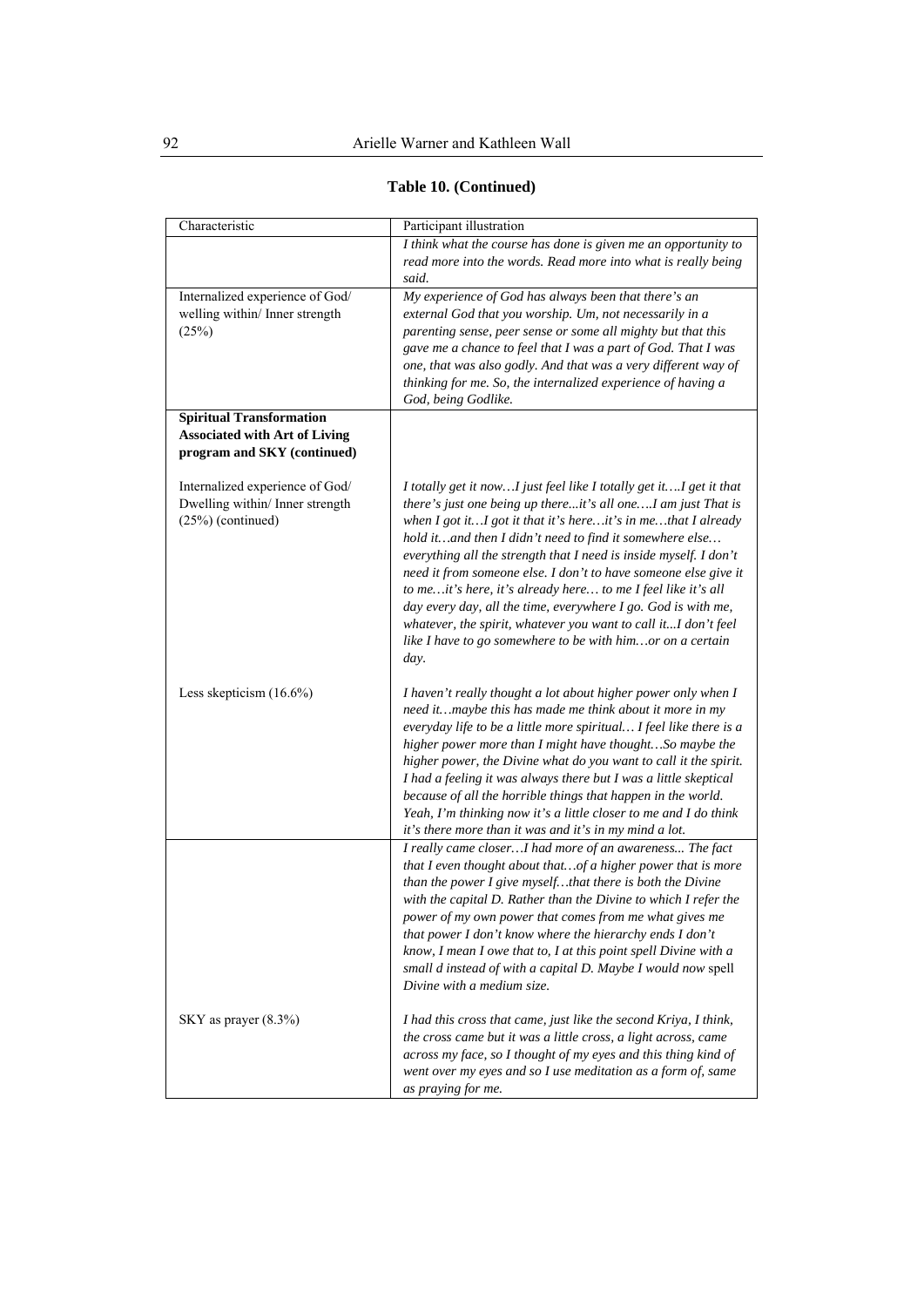| Characteristic | Participant illustration                                        |
|----------------|-----------------------------------------------------------------|
|                | Meditation is praying that is how I explain it. So I just asked |
|                | to have. I put my energy on my eyes and said, I like to have    |
|                | moist in my eyes, tears in my eyes. When the cross came I       |
|                | asked to have that done, you know, and I put the energy         |
|                | thereso when we opened our eyes tears came out of my eyes.      |
|                | Not from nothing, tears from the moist in my eyes, so I got my  |
|                | moisture in my eyes ever since then I've had moist in my eye.   |
|                | Every time I do my Kriya I have a moist in my eyes.             |

Some of the women described the transformative process as a breakthrough and lettinggo related to their personal issues. For example, one woman who had been grieving her husband's death prior to her diagnosis of breast cancer reported that her breast cancer diagnosis made her confront her feelings of loneliness and grief more deeply and that her experience of the Art of Living program, following her diagnosis, allowed her to release pain and sorrow around this issue.

During that meditation…I sort of felt like my husband was moving further away in space…I've been saying goodbye ever since he died, but it was as if, sort of he was moving further away and maybe making space for someone else. Which I know is ok, which he would want me to.

Another woman, who was struggling with serious marital conflict prior to her breast cancer diagnosis, reported that on one hand, her experience of breast cancer worsened her struggles, yet on the other hand, forced her to begin gaining more sense of empowerment. This woman reported that her participation in the Art of Living program, and specifically her practice of SKY, enabled her to come to terms with a deep awareness within herself that was helpful in her family situation.

I was doing Kriya at home, I did a real deep, deep Kriya and went into an almost trance like state and had a real epiphany…I had truly an opening of the mind, which did make me more realistic about our relationship and I do think it's going to help. …this course too is helping me realize that I have to take more responsibility for my actions.

## *Spiritual Transformation*

All of the women reported that the participation in the Art of Living course and the practice of SKY were associated with some level of spiritual transformation. As in the case of psychological transformation, the spiritual transformation processes reported were often described as a deepening of a process that started with the breast cancer diagnosis.

But I was facing those things, I was consciously facing those things going through this so in a way I was practicing this whole way of what we learned on my own through some weird way experiencing it through the breast cancer and then it was like I take this class and all of these things that I had discovered on my own here we are talking about them and I had lived, you know, lived through them…the class has helped me to reinforce those things and not forget the lessons that I learned.

Some reported that their spiritual transformation and deepening was directly triggered by the participation in the course: "My spirituality actually really changed…in our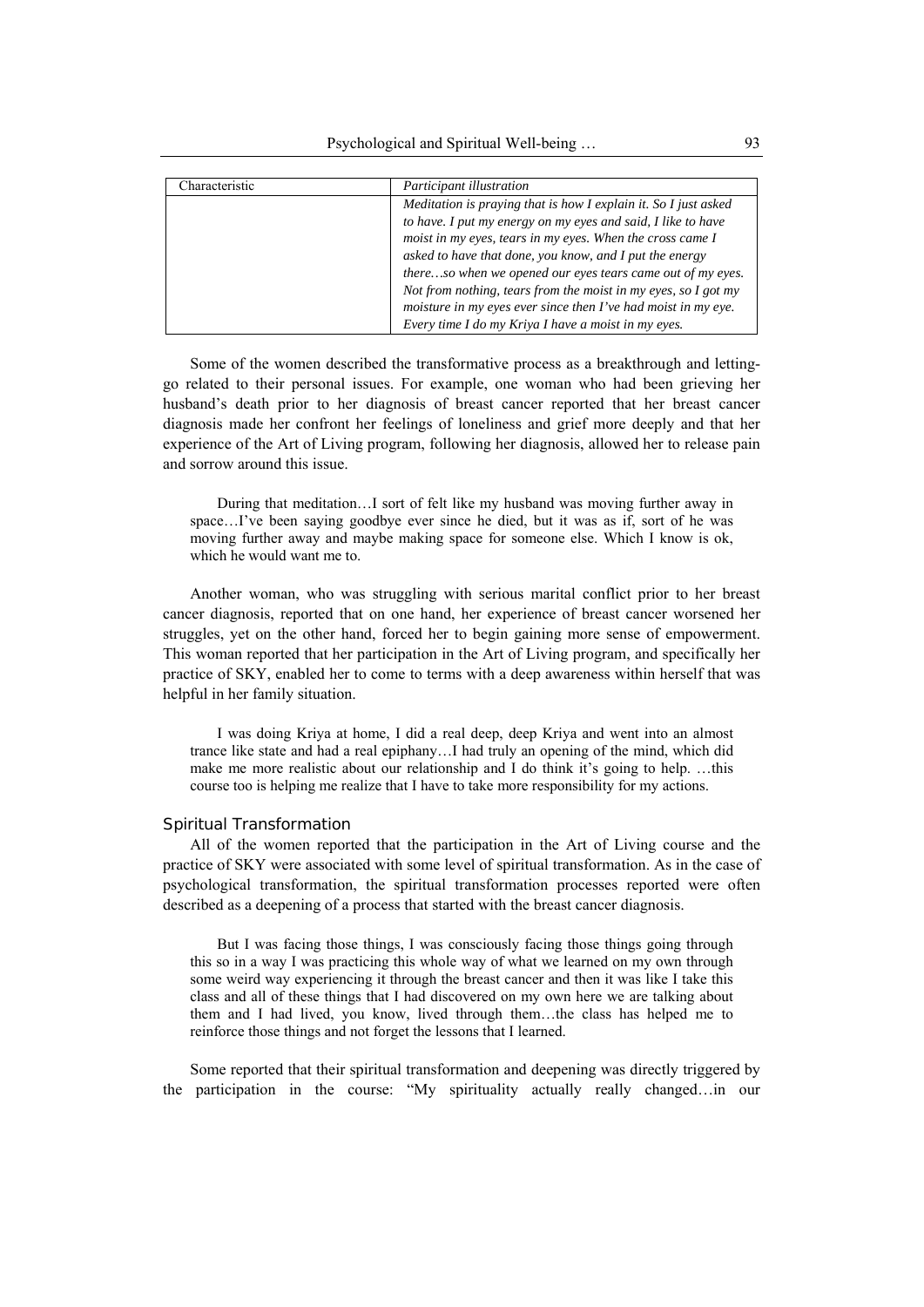classes…that's when it really started, I started actually opening up that door to…to open up the spirituality in my life…that's when I started deepening it."

Eight women described how their participation in the program and practice of SKY enabled them to connect to a spiritual eternal aspect of themselves with which they were not familiar prior to the program. These women did not refer to spirituality in religious terms, but rather in terms of Self-realization and experiencing of a greater, deeper, or more expansive part of themselves. For example, a woman reported that the experience of the course has not changed her approach toward spirituality, or a higher power, in religious terms, since she defined herself as non-spiritual and not believing in the existence of a higher power. However, when asked about how the program has affected her spirituality, this woman explained that her participation in the course enabled her to experience the eternal aspect of herself, that which feels connected to the whole universe and will never die.

Eight women reported that during the program they had experiences of Divine love. They reported either feeling loved by the Divine or feeling great love toward the Divine. These women explained that these experiences occurred to them either in the SKY practice or during processes in the program that involved some kind of interaction between the participants. However, they described these experiences as spiritually transformative because they had never experienced this kind of deep love and because they reported being able to reaccess these experiences beyond the participation in the program and the practice of SKY in a way that felt integrated and meaningful to their sense of spiritual connection.

Participating in the Art of Living program was viewed by five women as enabling them to feel a sense of renewal of their relationship with God or of their own religion. These women specifically referred to spirituality in terms of God and religion, and they expressed that they had always believed in God or had been connected to a religious practice, but somehow recently felt distant from these feelings. One woman, for example, explained that, although she was raised a Catholic and had been immersed in her religion as a child, her life experiences as an adult had broken her trust and innocence and, therefore, have created a sense of isolation from her spirituality:

I feel that spirituality, my spirituality, is really given to me as a child through my parents…I have this innocent love and innocent faith that it was just so overwhelming. And I loved it. And as life goes on you challenge things and you kind of feel like you take the child out of you... Oh, my God, I remember in church that I turn my cheek and later on as I grew up people would hurt it.

This woman specifically reported that it was her participation in the program and her practice of SKY that allowed her the re-establish the child-like connection with her spirituality. A Catholic woman reported that the breast cancer experience provided a trigger for her to re-establish a personal connection with her religion and that the participation in the program deepened that process for her toward a personal relationship with God and her practices. A Jewish woman reported that her experiences in the program helped her relate to God and her scriptures on a personal level, whereas, in the past, she would not have been able to identify with the words she would regularly recite in synagogue.

Three women reported that the participation in the program has transformed their experience of God or spirit from a relationship with an external entity to an internalized experience of God or the Divine inside of them or being part of them.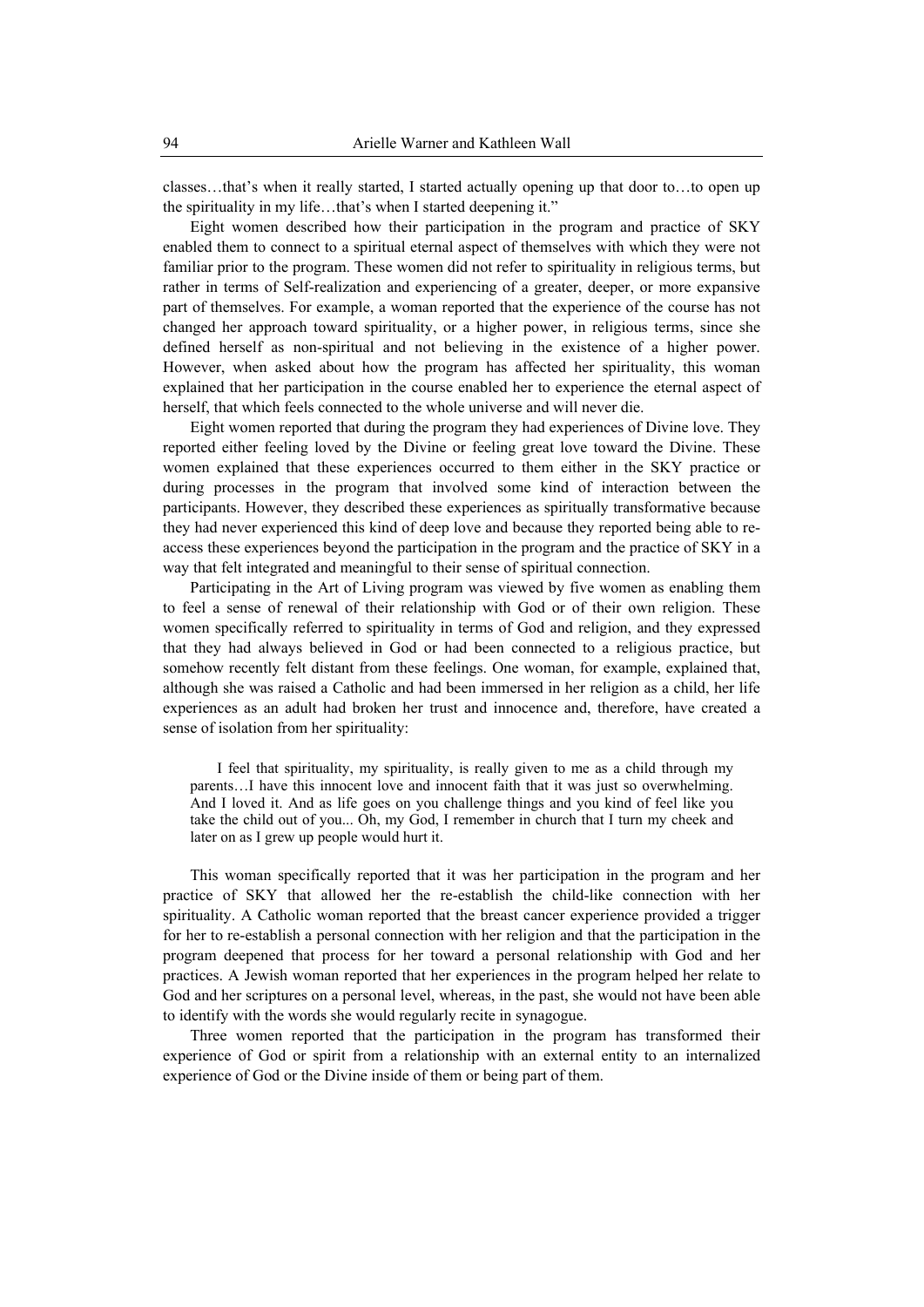A couple of women who described themselves as non-spiritual or skeptical reported that their experience of the program had changed their perception of themselves to some degree. These women emphasized that they were not full believers in God or a higher power as a result of their experiences, but felt less skeptical or distant from spirituality.

As a final illustration of a spiritual transformational process, one woman experienced SKY as an opportunity for personal prayer. She reports using her SKY practice as a way to communicate her prayers to God.

### Quality Check

Qualitative data analysis aims to be transparent in that the coding and the categorization process are presented clearly with the inclusion of sufficient quotes to illustrate each theme. The transparency manifests also in that the rationale of the analytic process is described throughout the presentation of data. Communicability is ensured by using clear themes or by defining and explaining the themes revealed in the analysis. Nine of the 12 women were interviewed about their reactions to these results. They all reported that they understood the analysis clearly and that they felt it was representative of their experience.

# **Conclusion**

#### Experience of Breast Cancer

In accordance with previous studies, the findings of this study revealed that the breast cancer experience can be associated with distress and challenges on the one hand, as well as growth and transformation on the other. The results indicate that the 12 women used different coping methods to help them deal with the distress and challenges associated with breast cancer diagnosis. Furthermore, the results of this study show that all of the women were able to find benefits in their experience of breast cancer. All of the women expressed that, although the experience of breast cancer was very distressing, they felt that it had brought them some benefits and contributed to their lives positively. The reports of growth and transformation, such as greater appreciation for life, improvement of inter-relationships, gratitude for support, better self-care, greater self- esteem and self-empowerment, and enhanced spirituality were also demonstrated in other studies (Andrykowski et al., 1996; Ashing-Giwa et al., 2004; Cordova, et al., 2001; Gall & Cornblat, 2002; Park, 2009; Taylor, 1983; Zemore & Shepel, 1989). These finding are in concert with the Coward and Kahn's (2004) argument that people faced with adversity such as that associated with breast cancer diagnosis, tend to reach within and without in order to find renewed purpose and meaning in their lives. In accordance with Coward and Kahn (2004), all of the coping behaviors or meaning-making processes reported in this study reflected ways of resolving spiritual disequilibrium. Furthermore, the results suggesting that the breast cancer experience may have provided an opportunity for growth and transformation are supported by other in-depth qualitative explorations pointing to the transformative process associated with coping mechanisms such as outer and inner resources leading to new meaning in life and a sense of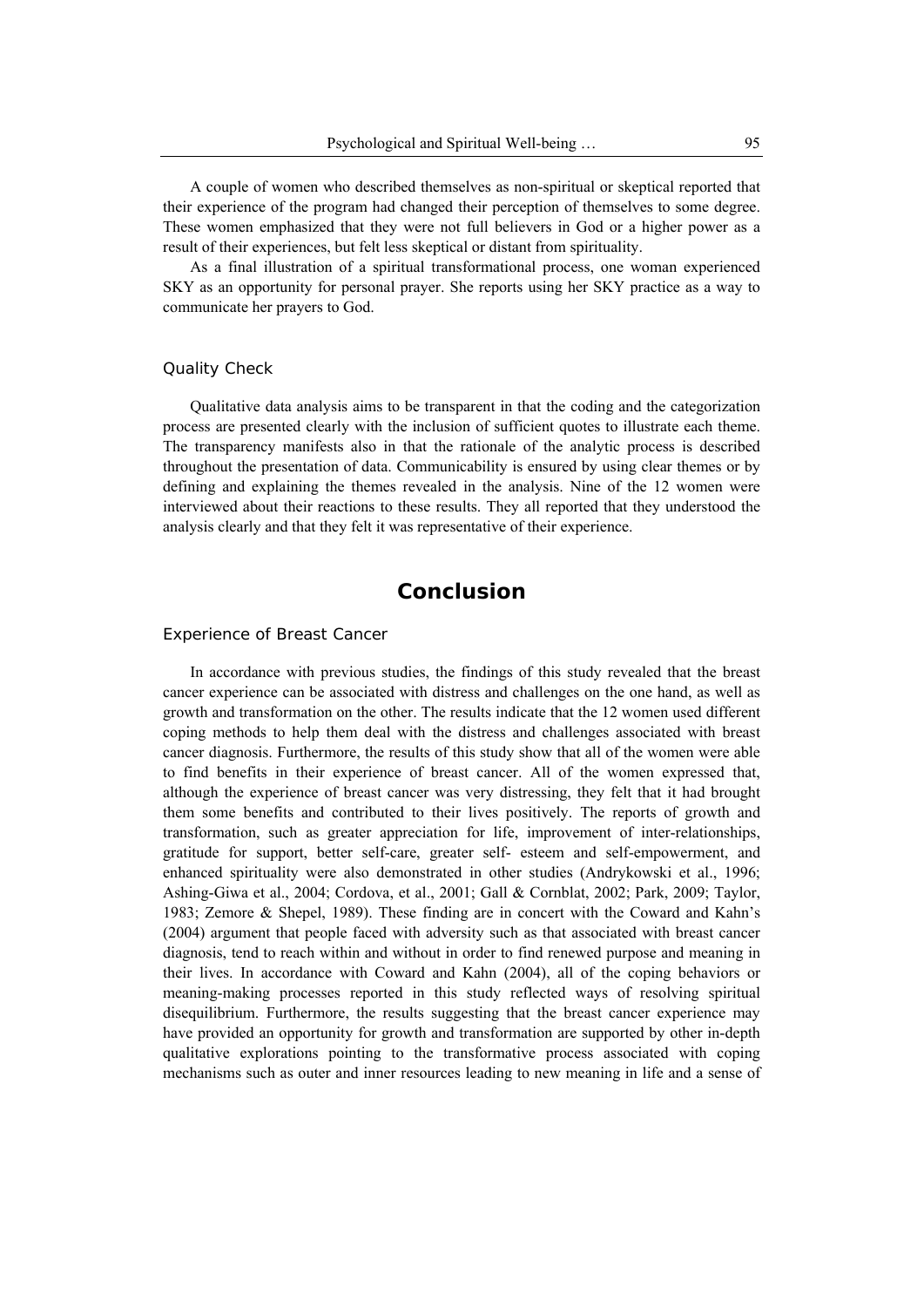balance in relationship with self, other and the transcendent (Mulkins & Verhoef, 2004; Vachon, 2008; Gould, Wilson & Grassau, 2008; Siman-Tov, 2008).

On a more specific level, analysis of the interviews revealed that breast cancer diagnosis and treatment were associated with psychological and spiritual transformational processes pertaining to issues that may have existed prior to the breast cancer experience. Prior to diagnosis, each woman had different psychological issues associated with different aspects of life, such as a history of addiction, a history of depression, marital conflicts, grief, lack of self-esteem and sense of empowerment, fear and anxiety, lack of self-care, overload of responsibility, and more. The analysis of themes demonstrates that the breast cancer experience provided a platform for processing, integrating, or letting go of inner conflicts, and dynamics relating to pre-cancer issues. This suggests that the breast cancer experience was more than an external diagnosis that needed to be dealt with; it could have been a means through which each woman could access deeper parts of herself and awaken to her authentic self. All the women who were interviewed demonstrated different levels of self-reflection processes in association with the experience of breast cancer. As indicated by the data, selfexploration processes manifested themselves uniquely for every woman based on her individual nature and psychological and spiritual state. For example, women who tended to be busy with the well-being of others in their lives were called by the breast cancer experience to slow down and find time for self-care, become more attuned to their bodies, their spirituality, their needs, and their psychological well-being. These women started learning to accept support from others and become more receptive and accepting of what comes. For women who were dealing with issues of low self-esteem and lack of empowerment, the breast cancer experience enabled them to begin taking more control in their lives and start becoming proactive about their treatment and their life in general. Women who were dealing with relationship issues, frustrations, fears, anger, grief, or recovery issues were provided the opportunity by the breast cancer experience to begin working on their issues, letting go, and re-evaluating life priorities, values, aspiration, and purpose.

Therefore, the breast cancer experience, which has been termed by several women as a "wake-up call" or "horrible experience", also provided opportunities for growth and transformation. The results of this study support the notion that the process of growth and transformation associated with breast cancer diagnosis is triggered by the spiritual disequilibrium that compels women to reach outwardly toward their faith and other people for support and information in order to reduce their fears and their sense of isolation. In addition, the disequilibrium may also compel women to reach inwardly for strength and to re-assess life priorities and values (Coward and Khan, 2004; Mulkins & Verhoef, 2004). The results of this study indicate that the women were confronted with challenges to their self-concept initiated a process of transformation that both involved and resulted in expansion of selfconcept, expansion of perception of others, and even expansion of spiritual experience.

## **Spirituality**

Women said that the experience of breast cancer had initiated a process of self-reflection regarding their attitude toward their spirituality. This self-reflection process was also related with spiritual deepening and transformation for many of the women. Results suggest that spirituality may have served as a resource to cope with uncertainty and distress associated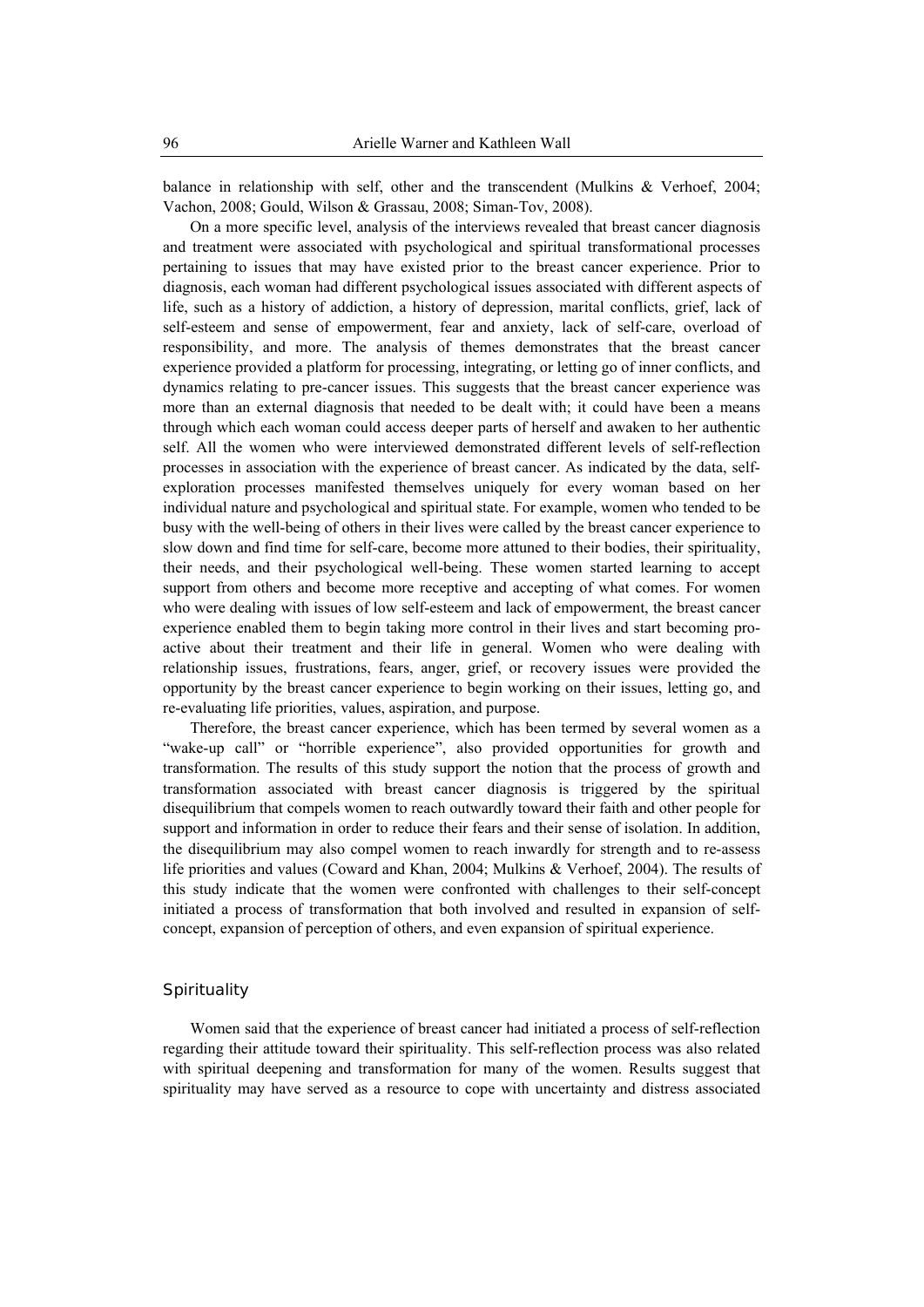with breast cancer through a process of active acceptance including the recognition of a higher value or greater good in the midst of the perceived negative experience, through a sense of enhanced connectedness with self, other and the transcendent (Rosequist et al., 2012). This may have been an outcome of a meaning-making process that is part of the resolution of spiritual disequilibrium or struggle relating to breast cancer diagnosis and treatment (Coward & Kahn, 2004; Gall, Charbonneau, & Florack, 2011). Furthermore, spiritual transformation associated with the experience of cancer may play a role in improving adjustment to cancer and overall enhanced meaning, balance and well-being in life (Cole, Hopkins, Tisak, Steel, & Carr, 2008; Coward, 2004; Gould, Wilson, & Grassau, 2008; Mulkins & Verhoef, 2008). Although the effects of religiousness and spirituality on adjustment to illness are complex (Gall et al., 2011; Schreiber and Brockopp, 2011; Yanez et al, 2009), there is evidence to suggest that positive spiritual resources and coping may help individuals to manage their distress and to find comfort and meaning in their illness (Park, 2007) and that spirituality is positively correlated with physical and psychological well-being in people dealing with life threatening illness (Chan, Ng, Ho, & Chow, 2006; Jenkins & Pargament, 1995; Yanez et al, 2009). These results point to the possible benefit of an integrative intervention that includes spirituality in order to support and deepen individuals' spirituality both as a way to cope and adjust to cancer and as a way to enhance selfexploration, growth and transformation associated with the breast cancer experience.

## Improvements in Well-being Associated with Participating in Art of Living Program

Women reported improved well-being in multi-faceted aspects of their lives: physical, social, emotional, functional, and spiritual that they attributed to their participation in the Art of Living program. This extends the findings of other studies that demonstrate that psychosocial interventions for cancer patients have a positive effect on their well-being (Andersen, 1992, 2002; Antoni et al., 2001; Fawzy et al., 1990; Fawzy, Fawzy, Arndt & Pasnau, 1995; Greenstein, 2000; Holland, 1998; Kissane et al., 1997; Kissane, et al., 2004; Meyer and Mark, 1995; Spiegel, Kraemer, Bloom, & Gottheil, 1989; Spira & Reed, 2003; Postpone, 1998).

Future studies should include assessments several months after women's participation in the 8-days course to explore the long-term qualitative psycho-spiritual process of the women after their participation in the program. Nevertheless, the women felt that the benefits and transformations associated with the experience of the Art of Living program were going to be long lasting. They reported feeling that the benefits and transformations were experienced on a deep level within them, and that they could easily re-access the sensations, as well as the benefits, either by engaging in the SKY practice or by remembering the experiences they had during the program. The women said that the program gave them a tool for stress reduction and improvement of well-being that they could apply at any time and that, therefore, they felt that the transformation had the potential to have long-term effects. These results corroborate findings from other studies, which demonstrate the stress reduction and positive impact of yoga on quality of life and well-being of women diagnosed with breast cancer (Banerjee et al, 2007; Carson et al, 2007; Carson, & Carson, 2009; Cohen, Warneke, Fouladi, Rodriguez, and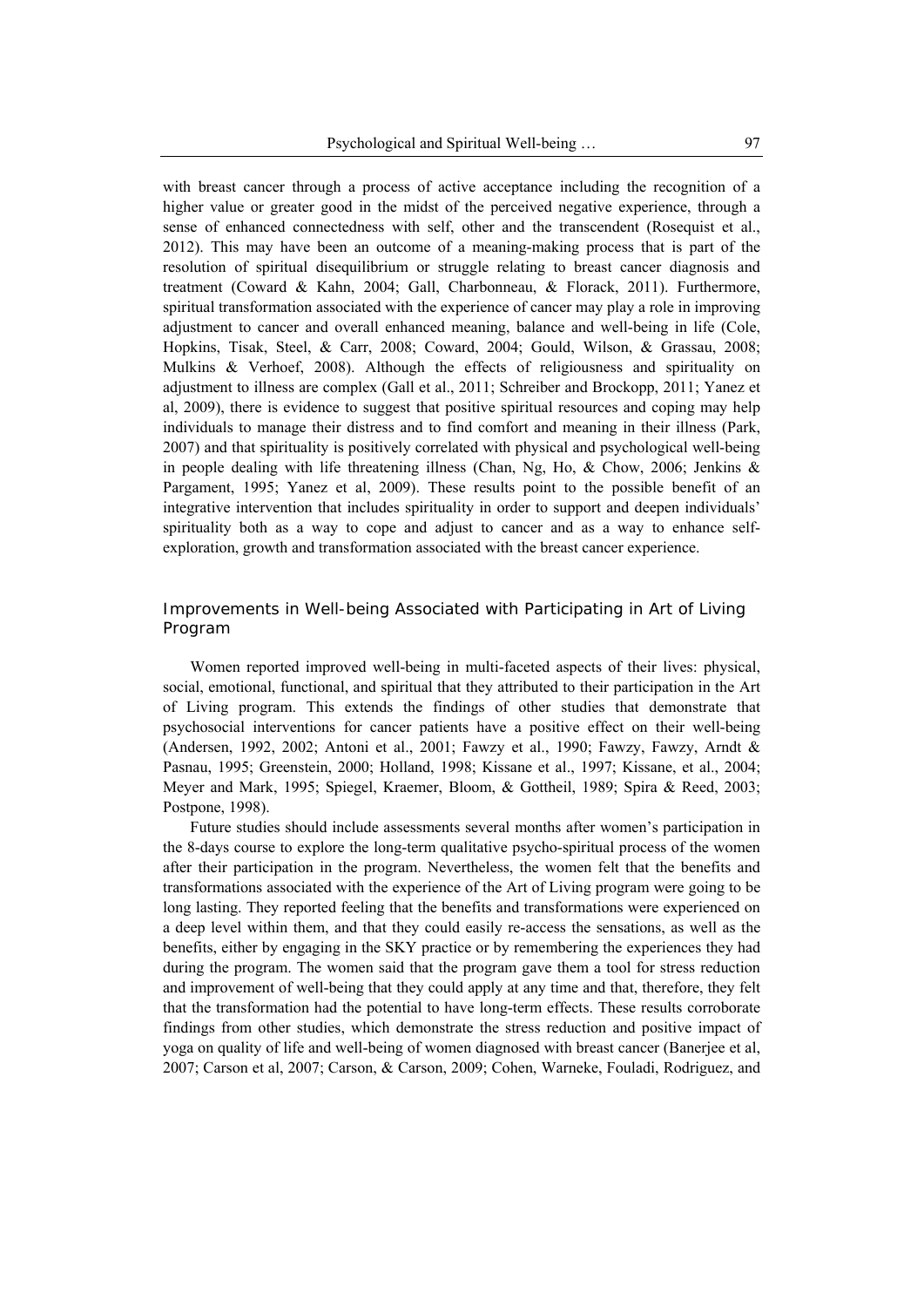Chaoul-Reich, 2004; Culos-Reed, Carlson, Danhauer et al, 2009; Daroux and Hately-Aldous; 2006; Moadel et al, 2007; Raghavendra et al, 2009; Smith and Pukall, 2009).

#### *Beyond Breast Cancer Identity*

Participants felt encouraged to apply the skills and attitudes attributed in the program to better cope with stresses of life not only related to breast cancer but in other domains as well. They viewed their participation in the program as enabling them to gain a different perspective of the cancer experience and recovery, providing the opportunity to re-evaluate one's larger purpose in life and to develop skills resources for better coping and transformation in life.

One of the themes was the letting-go of "breast cancer survivor" identity, which suggests that Art of Living course and practice of SKY was associated with a sense of relief and the ability to let go of breast cancer worries and concerns. One way of explaining these outcomes is that the Art of Living course may help the women regain a sense of normalcy in terms of their identity and their self-definition. This explanation is consistent with Coward and Kahn's (2004) findings that women with breast cancer are challenged to regain equilibrium in terms of their identities, self-perception and conceptualization. However, the results may also suggest that the participation in the Art of Living course and the ongoing practice of SKY was associated with the women's greater ability to expand beyond their breast cancer survivor identity and not only regain an equilibrium, but rather reach a new, more expanded sense of well-being, sense of self, and spiritual connection.

Notably, the Art of Living program did not include any breast cancer related activities or any specific psycho-educational components related to breast cancer. In fact, breast cancer was discussed very little throughout the 8-day course and not at all during the 5 additional weekly meetings. Some women expressed gratitude that the program did not revolve around the issue of breast cancer, although all of the women mentioned that the experience of solidarity with other women who had been diagnosed with breast cancer was beneficial. Similarly, other studies have found that relationships with other women with breast cancer are described as helpful in dealing with breast cancer related psycho-spiritual challenges (Coward, 2004). It is possible that the participation in the program had a deep impact on issues relating directly to the women's experience of breast cancer not because these issues were directly discussed, but because the women were able to experience and perceive themselves as more than their breast cancer identity, while still sensing the solidarity with women in their situation.

According to the yoga path as well as integrative approaches to health and well-being, the impact of such an experience may be transformative and promote growth and health (Chan et al., 2006; Garlick et al., 2011; Mulkins, & Verhoef, 2004; Rosequist et al., 2012). The notion is that the transformative processes that are set in motion in association with yoga practices and way of life may enable the women to better deal with situations in life. Based on yoga principles (Feuerstein 2003; Fields, 2001; Shankar, 2002), and in accordance with the results of this study, the ability of the women to experience stress-free moments, without tension, anger, fear, and worries about either the past or the future, allowed them to let go of their selfperception as breast cancer survivors and experience additional aspects of their human experience. It is important to note that the women's ability to experience that which is beyond damage or change within them does not mean that they were repressing or denying their breast cancer experience. The embodied psycho-spiritual experiences they had throughout the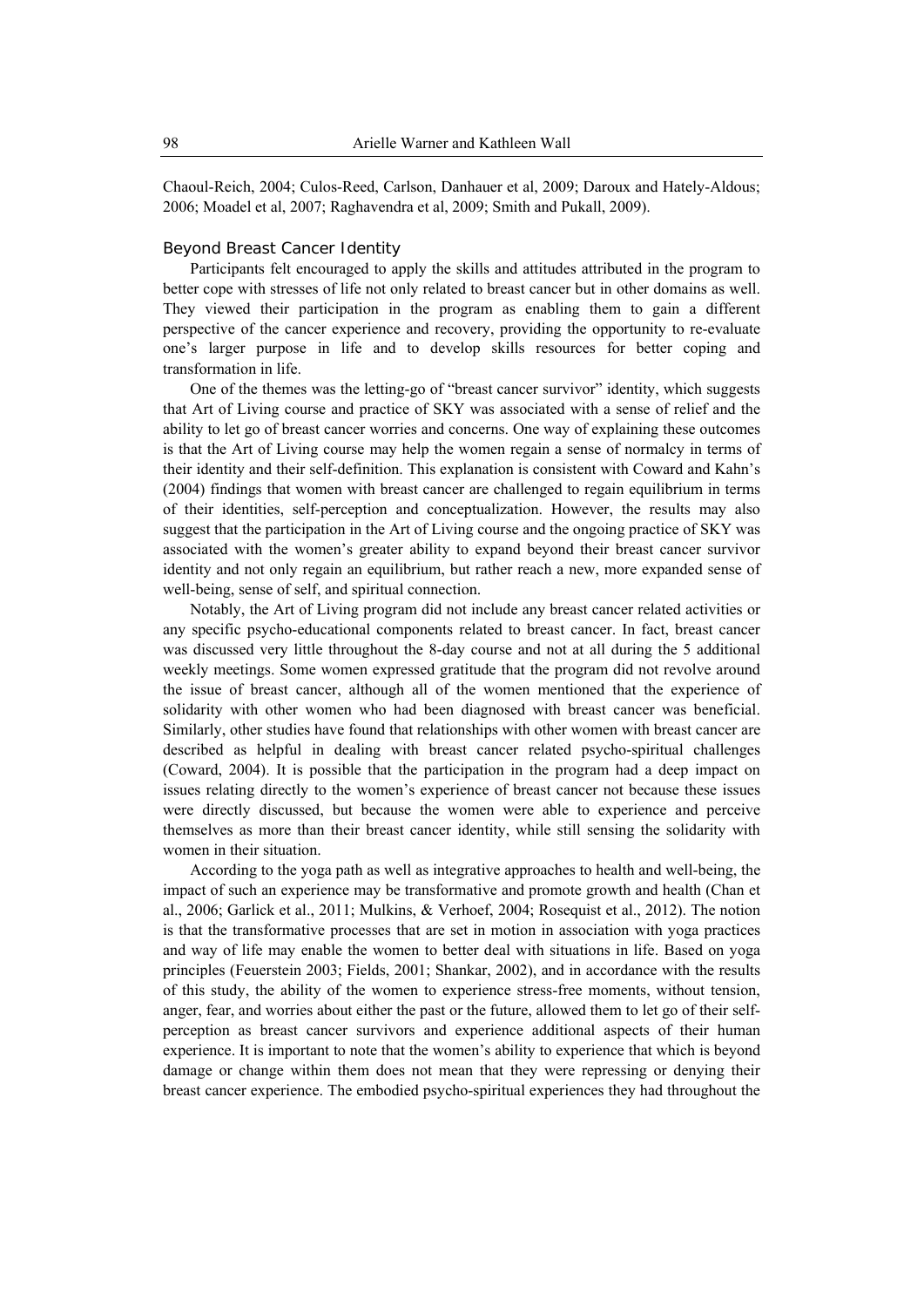program allowed them to experience themselves as more than their body and diagnosis, while enabling them to address and deal with the diagnosis in an effective manner. Yoga principles do not encourage one to bypass the psychological and physical aspects of one's self, but rather to develop the ability to observe and mindfully accept and deal with the situations from a clear, peaceful place. These principles are in accordance with integrative approaches of psychotherapy such as Acceptance and Commitment Therapy (ACT), MBSR and other interventions which include meditation and mind-body-spirit processes and focus on mindful awareness and acceptance of the present moment and situation enabling the re-establishment of one's world-view, balance and meaning in life (Garlick et al., 2011; Hayes, Follette, Linehan, 2004; Mackenzie, Carlson, Munoz, & Speca, 2006; Targ & Levine, 2002a; Walser & Westrup, 2007).

#### *Spiritual Transformation*

Sixty six percent of the women reported that the breast cancer experience itself had an enhancing effect on their spirituality; however, all of the participants in the Art of Living program reported that it had a deepening, strengthening, or positive transformative impact on their spirituality. These results confirm the notion that the Art of Living program was designed to help people access the spiritual aspect of themselves, rather than directly addressing only psychological issues. Consistent with the theoretical orientation underlying the Art of Living program, 66% of the women reported that the experiences that they had during the program enabled them to connect to the spiritually eternal part of themselves in a way that felt transformative. According to the psycho-spiritual yoga principles underlying this intervention there are many ways to unite with one's true nature and attain a sense of meaning and growth in life. However, as revealed through the results of this study, and in accordance with integrative approaches to psychological and spiritual well-being including the yogic approach, all of the ways are associated with a processes of self-inquiry, self-awareness and acceptance that leads to self-transformation and realization of one's self-expanded nature, what is perceived as one's true Self (Fields, 2001; Feuerstein, 2003).

The findings indicate that the Art of Living program enabled the participants to reach down within themselves and connect to the more expanded aspects of themselves, their spiritual self, by experiencing a certain level of union of mind-body and spirit.

These results collaborate with qualitative and quantitative studies, which suggest that integrative psycho-spiritual interventions for people diagnosed with cancer are associated with improvements in quality of life, both through helping them to cope with distress through development of self-observation and inner reflection skills, active acceptance, self control, self regulation and stress reduction processes and by enhancing growth and transformation through meaning making, transcendence and greater connectedness (Chan et al., 2006; Garlick et al., 2011; Mackenzie, Carlson, Munoz, and Speca, 2006; Mulkins & Verhoef, 2004; Rosequist et al., Smith and Pukall, 2009; Targ & Levine, 2002b).

### Clinical Implications

The findings of this study suggest that the Art of Living course can be integrated safely as a psychosocial, mind-body-spirit intervention for women diagnosed within the previous five years with non-metastatic breast cancer. The study suggests that the yoga framework is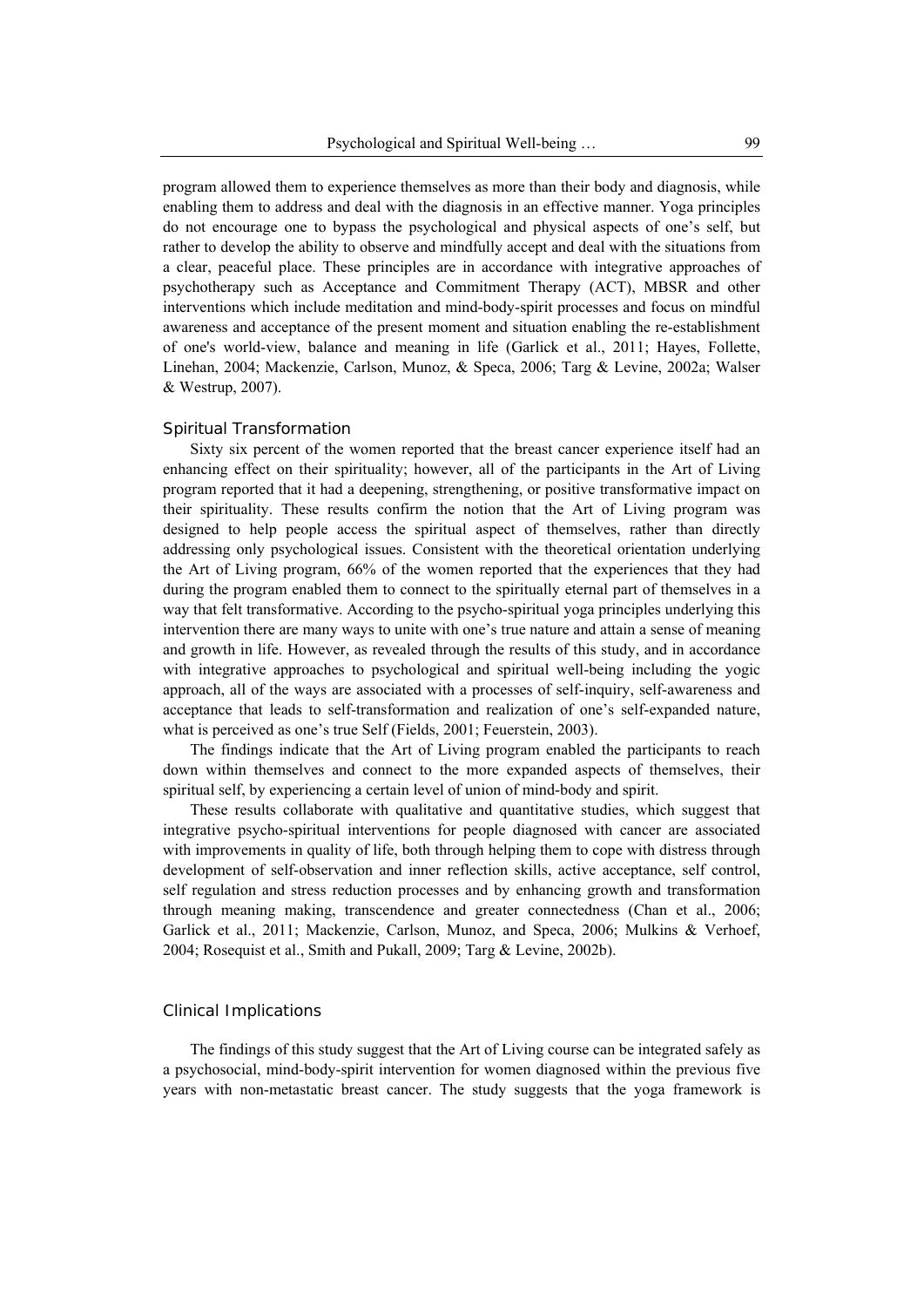clinically applicable for the enhancement of well-being of women with breast cancer and for deepening of their personal psycho-spiritual journey of self-exploration.

In addition, this study provides preliminary support for the contention that the Art of Living program can be integrated as a psycho-spiritual resource for women with breast cancer. The Art of Living program can be offered to women in addition to other support groups or individual psychological and spiritual resources, and the program may enable an element of community building. The findings indicate that the women appreciated the connection with each other and considered the fact that the program included only women with breast cancer as a great benefit. There seemed to be an unspoken subtle sense of solidarity without having to discuss the details and specifics of each woman's diagnosis.

#### *Study Limitations*

Methodological limitations included: (a) non-randomized controlled design; (b) external validity issues arising because the sample was a convenience sample consisting only of women with non-metastatic breast cancer; (c) small sample size and homogeneity of sample in terms of education and income; (d) selective sub-sample; (e) variability and multifaceted aspect of the intervention that are impacted by the teacher's style, which may be a challenge for replication purposes and in order to identify the most effective component of the intervention; and (f) researcher's bias, as the lead researcher herself (AW) is a seeker on the yoga path and practices SKY regularly. It is, therefore, possible that the researcher had an impact on the qualitative results both during the interviews and during the analysis.

## Future Research

These pilot data represent an investigation of the relationship between yoga-based practices and psycho-spiritual well-being of women with breast cancer. Future research needs to include multi-centered and multi-cultural sample sizes, controlled-randomized designs, as well as three-arm designs comparing the Art of Living program with other psychosocial interventions.

Future research may include studies exploring the impact of the Art of Living program on the well-being of women diagnosed with all stages of breast cancer, including metastatic breast cancer, as well as on men and women with other types of cancer. These studies should also include biological and medical markers in order to assess the effect of the Art of Living program on the progression of the cancer or on the functioning of the immune function, in addition to its affect on spiritual well-being.

Future research should include more elaborate qualitative explorations, in order to reveal the subtle psycho-spiritual experiences associated with cancer diagnosis and the participation in the Art of Living program. These may include analyses of journal entries, art work, and indepth interviews conducted throughout the intervention, rather than only at the end. Additionally, the data collected in this study could be analyzed using other qualitative analytic methods, such as phenomenology, narrative, or case study. Furthermore, future research ought to include longitudinal studies, in order to explore the psychological and spiritual process related to cancer diagnosis and the impact of the Art of Living program at different phases of treatment. The Art of Living program may be beneficial for people diagnosed with other types of cancer, but this should be evaluated by further research.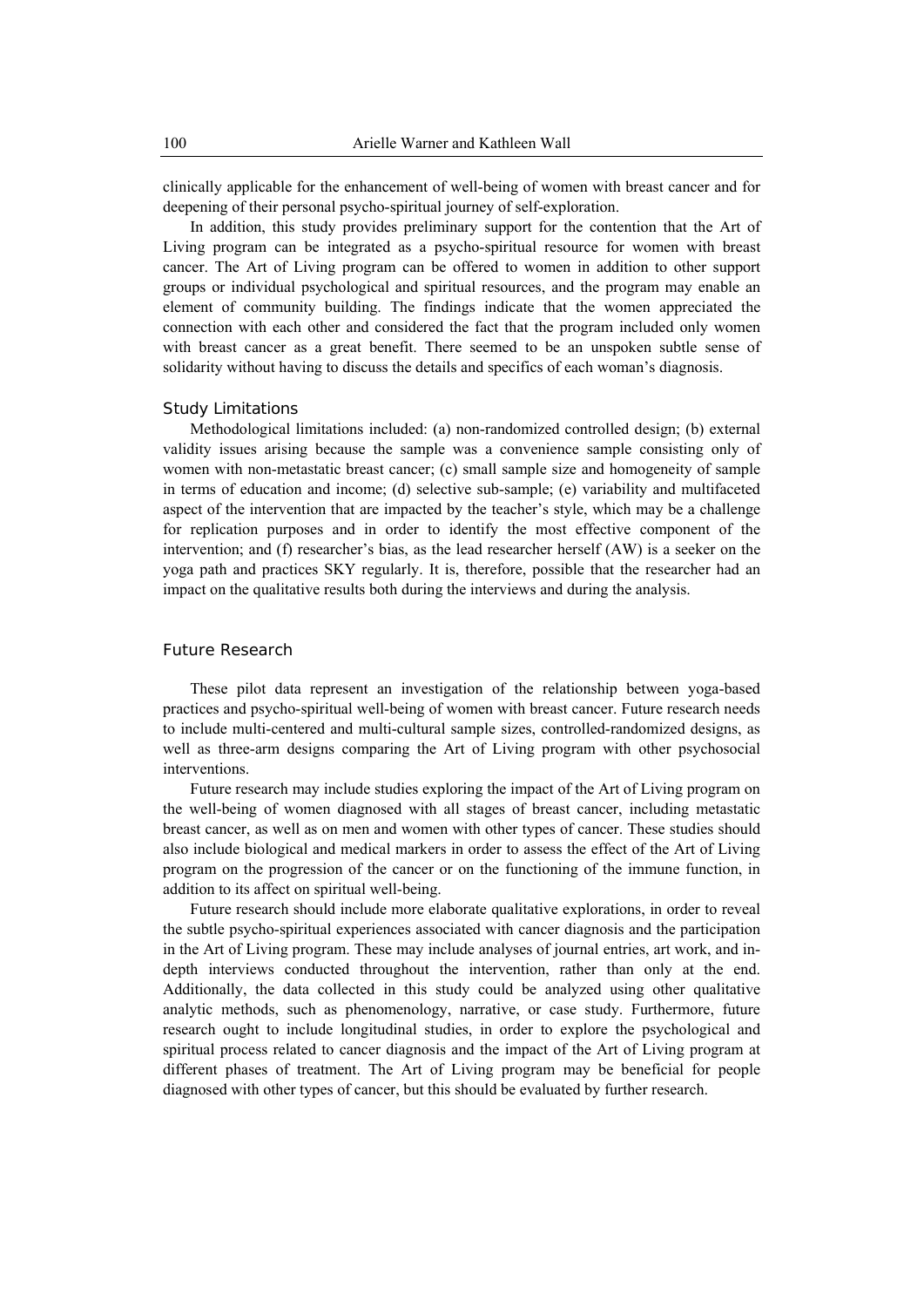# **Conclusion**

The results suggest that the Art of Living program was associated with experiences of self-expansion and self-transcendence that were coupled with psycho-spiritual processes and transformation. In addition, the results point to the possibility that the breast cancer experience may have triggered a process of spiritual transformation and growth that then further deepened and evolved throughout the Art of Living course. The experience of breast cancer in association with the participation in the Art of Living course provided the space for transformation and integration of psychological and spiritual experiences and growth.

The results show that, in association with the participation in the Art of Living program, the women were able to connect to spiritual aspects of themselves on one hand and, on the other, to release and transform psychological issues that were either related directly to the breast cancer experience or were triggered by it. The experience of the Art of Living program facilitated a process of self-exploration and reaching within and without that enabled the multifaceted transformation and realization of benefits involving experiences of expansion beyond previously defined self-boundaries. These experiences were experienced as having positive effects on women's well-being.

This study suggests that yoga can be integrated within the context of psycho-oncology as an approach in which women diagnosed with breast cancer can engage in a profound, multifaceted self-exploratory process to improve their quality of life. The yoga path is more than a set of practical techniques, yet it includes practical tools to use on the path toward experiencing the Self. As described by Feuerstein (2003) "yoga is a continuum of theory and practice…yoga is not a mere armchair philosophy, nor is it merely a battery of practices" (p.22). Consistent with this approach, benefits and transformations were viewed as associated with the breathing practices as well as with the yoga and philosophy principles made applicable to everyday life and personal development.

# **Acknowledgment**

This work was funded by the generous grant of the Robins family Philanthropic Fund of the Jewish Community Endowment Fund of the Jewish Community Federation toward the Spiritual and Health Fund at the Institute of Transpersonal Psychology, Palo Alto, California.

# **References**

- Albaugh, J. A. (2003). Spirituality and life threatening illness: A phenomenologic study. *Oncology Nursing Forum*, 30, 593-598.
- Andersen, B. (1992). Psychological interventions for cancer patients to enhance the quality of life. *Journal of Consulting and Clinical Psychology*, 60, 552-568.
- Andersen, B. (2002). Biobehavioral outcomes following psychological interventions for cancer patients. *Journal of Consulting and Clinical Psychology*, 70, 590-610.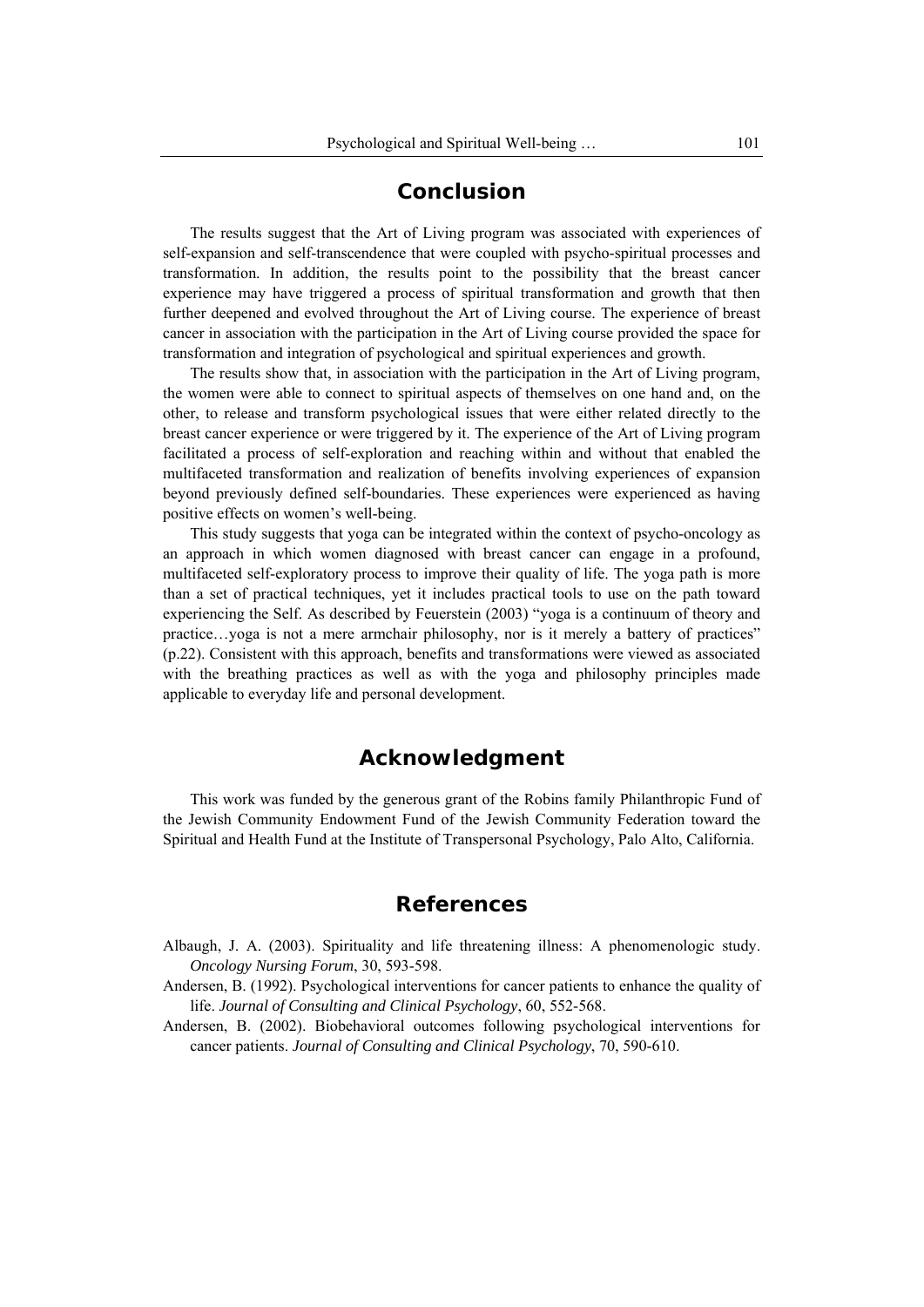- Ando, M., Morita, T., Akechi, T. and Ifuku, Y. (2011). A qualitative study of mindfulnessbased meditation therapy in Japanese cancer patients. *Supportive Care in Cancer*, 19, 929-933.
- Andrykowski, M. A., Curran, S. L., Studts, J. L., Cunningham, L., Carpenter, J. S., McGrath, P. C., Kenady, D. E. (1996). Psychosocial adjustment and quality of life in women with breast cancer and benign breast problems: A controlled comparison. *Journal of Epidemiology*, 49(8), 827-834.
- Antoni, M., H., Lehman, J. M., Klibourn, K. M., Boyers, A. E., Culver, J. L., Alferi, S. M., Carver, C. S. (2001). Cognitive-behavioral stress management intervention decreases the prevalence of depression and enhances benefit finding among women under the treatment of early-stage breast cancer. *Health Psychology*, 20(1), 20-32.
- Aranya, Swami, H. (1983). *Yoga philosophy of Patanjali*. Albany: State University of New York Press.
- Ashing-Giwa, K. T., Padilla, G., Tejero, J., Kraemer, J., Wright, K., Coscarelli, Hills, D. (2004). Understanding the breast cancer experience of women: A qualitative study of African American, Asian American, Latina and Caucasian cancer survivors. *Psychooncology*, 13, 408-428.
- Astin, J. A., Shapiro, S. L., Eisenberg, D. M. and Forys, K. L. (2003). Mind-body medicine: State of the science, implications for practice. *Journal of American Board of Family Practice*, 16, 131-147.
- Auerbach, C. F., and Silverstein, L. B. (2003). *Qualitative data: An introduction to coding and analysis*. New York: New York University Press.
- Banerjee, B., Vadiraj, H. S., Ram, A., Rao, R., Jayapal, M., Gopinath, K. S., Hande, M. P. (2007). Effects of an integrated Yoga Program in modulating psychological stress and radiation-induced genotoxic stress in breast cancer patients undergoing radiotherapy. *Integrative Cancer Therapies*, 6(3), 242-250.
- Baum, A., and Andersen, B. (2001). Psychosocial interventions and cancer: An introduction. In A. Baum, and B. Andersen (Eds.). *Psychosocial interventions for cancer* (pp.3-12). Washington, DC: American Psychological Association.
- Becker, I. (2000). Uses of yoga in psychiatry and medicine. In P. R. Muskin (Ed.), *Reviews of psychiatry*: Vol. 119. Complementary and alternative medicine and psychiatry (pp. 107- 145). Washington, DC: American Psychiatric Press.
- Brady, M. J., Cella, D. F., Mo, F., Bonomi, A. E., Tulsky, D. S., Lloyd, S. R., Shiomoto, G. (1997). Reliability and validity of the functional assessment of cancer therapy-breast quality of life instrument. *Journal of Clinical Oncology*, 15, 974-986.
- Brady, M. J., Peterman, A. H., Fitchett, G., and Cella, D. (1999, March). *The expanded version of the functional assessment of chronic illness therapy-spiritual well-being scale (FACIT-Sp-Ex): Initial report of psychometric properties.* Paper presented at the annual meetings of the Society of Behavioral Medicine, San Diego, CA.
- Brady, M. J., Peterman, A. H., Fitchett, G., Mo, M., & Cella, D. (1999). A case for including spirituality in quality of life measurement in oncology. *Psycho-oncology*, 8, 417-428.
- Breitbart, W. B. (2002). Spirituality and meaning in supportive care: Spirituality and meaning centered group psychotherapy interventions in advanced cancer. *Supportive Care in Cancer*, 10, 272-280.
- Brown, R. P. (2002). Yogic breathing and meditation: When the thalamus quiets the cortex and rouses the limbic system. In V. Kochupillai (Ed.), *Science of breath, International*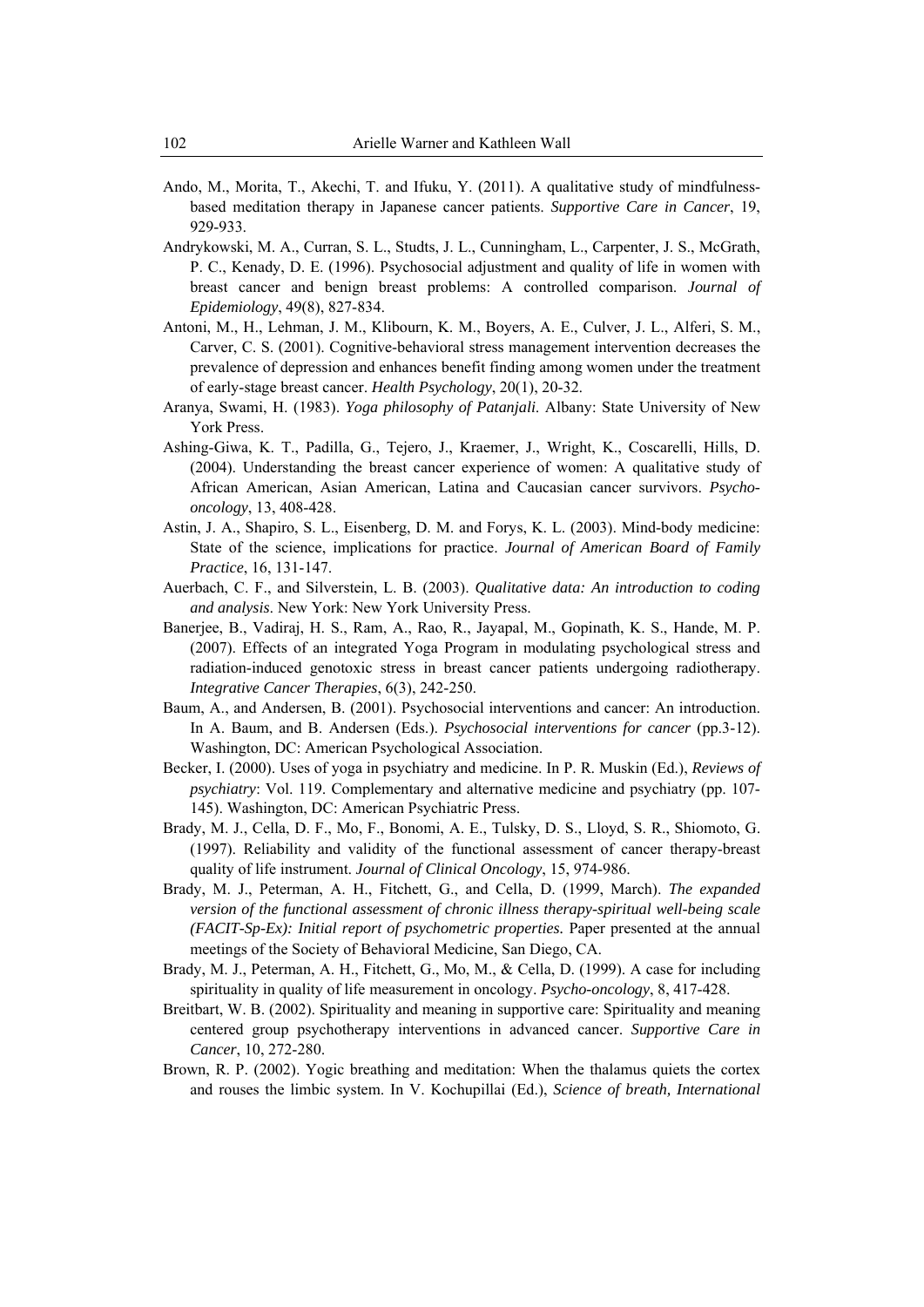*Symposium on Sudarshan Kriya*, *Pranayam and consciousness* (pp. 12-20). Delhi, India: All India Institute of Medical Sciences.

- Brown, R. P., and Gerbarg, P. L. (2005). Sudarshan Kriya Yogic breathing in the treatment of stress, anxiety, and depression: Part I neurophysiologic model. *Journal of Alternative and Complementary Medicine*, 11, 711-717.
- Brown, R. P., Gerbarg, P. L. and Muskin, P. R. (2003). Complementary and alternative treatment in psychiatry. In A. Tasman, J. A. Leiberman, and J. Kay. (Eds.), *Psychiatry*  $(2<sup>nd</sup>$  ed.), (pp. 1171-1172). London, England: Willey and Sons.
- Carlson, L. E., and Bultz, B. D. (2008). Mind-body interventions in oncology. *Current Treatment Options in Oncology*, 9, 127-134.
- Carlson, L. E., Speca, M., Faris, P., and Patel, K. D. (2007). One year pre-post intervention follow-up psychological, immune, and endocrine and blood pressure outcomes of mindfulness-based stress reduction (MBSR) in breast and prostate cancer outpatients. *Brain, Behavior, and Immunity*, 21, 1038-1049.
- Carlson, L. E., Speca, M., Patel, K. D., and Goodey, E. (2003). Mindfulness based stress reduction in relation to quality of life, mood, symptoms of stress and immune parameters in breast and prostate cancer outpatients. *Psychosomatic Medicine*, 65(4), 471-481.
- Carson, J. W., and Carson, K. M. (2009). Yoga of Awareness program for menopausal symptoms in breast cancer survivors: results from randomized trial. *Supportive Care in Cancer*, 17, 1301-1309.
- Carson, J. W., Carson, K. M., Porter, L. S., Keefe, F. J., Shaw, H., and Miller, J. M. (2007). Yoga for women with metastatic breast cancer: Results from a pilot study. *Journal of Pain and Symptom Management*, 33,331-341.
- Cella, D. F., Tulsky, D. S., Gray, G., Sarafian, B., Linn, E., Bonomi, A., Brannon, J. (1993). The functional assessment of cancer therapy scale: Development and validation of the general measure. *Journal of Clinical Oncology*, 11, 570-579.
- Chan, C. L. W., Ng, S. M., Ho, R. T. H., and Chow, A. Y. M. (2006). East meets West: Applying Eastern spirituality in clinical practice. *Journal of Clinical Nursing*, 15, 822- 832.
- Chandwani, K. D., Thornton, B., Perkins, G. H., Arun, B., Raghuram, N. V., Nagendra, H. R., Cohen, L. (2010). Yoga improves quality of life and benefit finding in women undergoing radiotherapy for breast cancer. *Journal of the Society for Integrative Oncology*.
- Chaudhuri, H. (1981). *Integral yoga: The concept of harmonious and creative living*. Wheaton, IL: The Theosophical Publishing House.
- Chiu, L. (2000). Lived experience of spirituality in Taiwanese with breast cancer. *Western Journal of Nursing Research*, 22(1), 29-54.
- Cohen, S., Kamarck, T., and Mermelstein, R. (1983). A global measure of perceived stress. *Journal of Health and Social Behavior* 24, 385-396.
- Cohen, L., Warneke, C., Fouladi, R. T., Rodriguez, M. A., and Chaoul-Reich, A. (2004). Psychological adjustment and sleep quality in a randomized trial of the effects of a Tibetan yoga intervention in patients with lymphoma. *Cancer* 100(10), 2253-260.
- Cole, B. S., Hopkins, C. M., Tisak, J., Steel, J. L., and Carr, B. I. (2008). Assessing spiritual growth and spiritual decline following a diagnosis of cancer: reliability and validity of the spiritual transformation scale. *Psycho-Oncology*, 17, 112-121.
- Cooper, C. L. (1984). Psychosocial stress and cancer. New York: John Willey & Sons.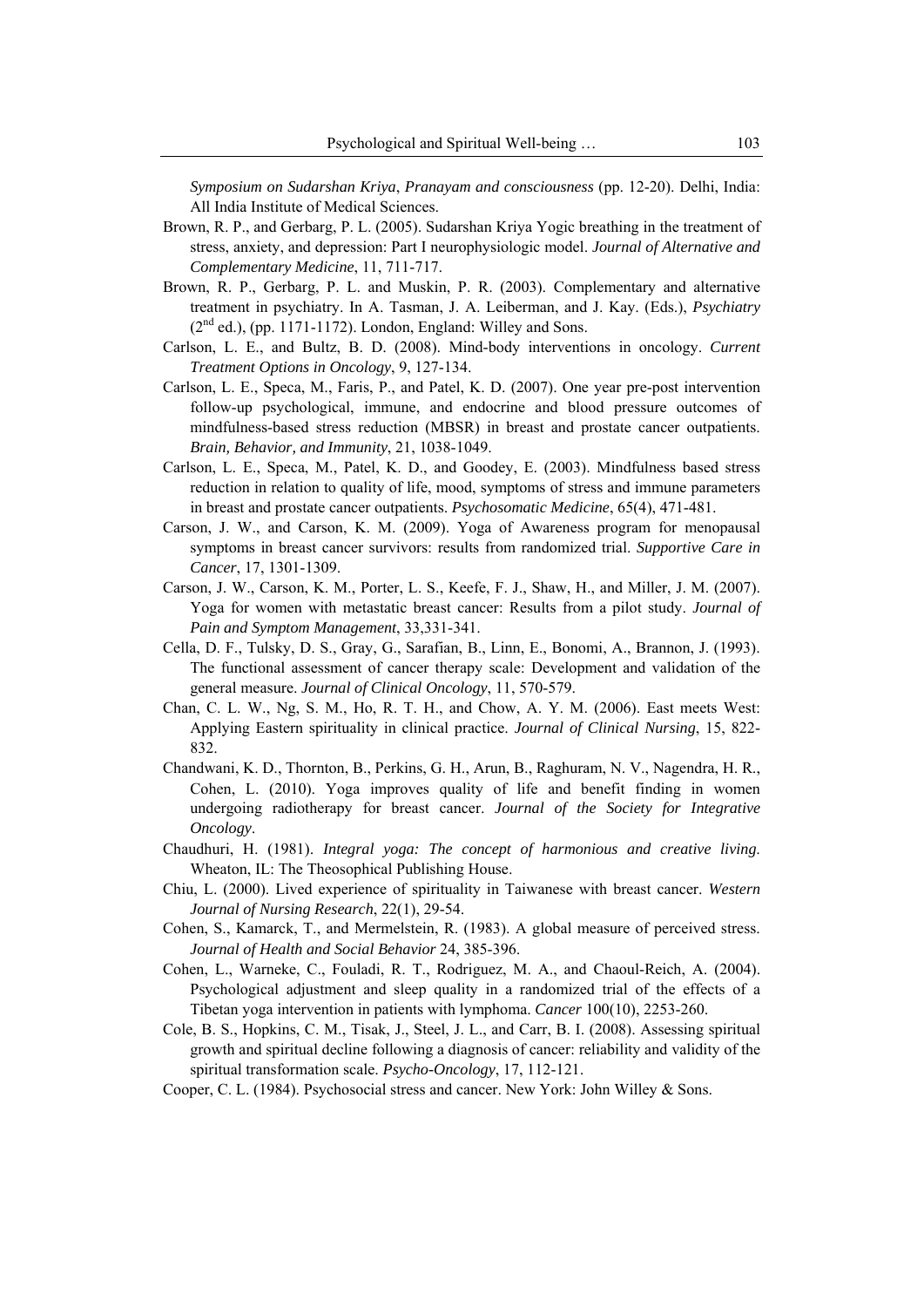- Cordova, M. J., Cunningham, L. L. C., Carlson, C. R., & Andrykowski, M. A. (2001). Posttraumatic growth following breast cancer: A controlled comparison study. *Health Psychology*, 20, 176-185.
- Cordova, M. J., Cunningham, L. L. C., Carlson, C. R., and Andrykowski, M. A. (2001b). Social constraints, cognitive processing, and adjustment to breast cancer. *Journal of Consulting and Clinical Psychology*, 69, 706-711.
- Coward, D. D. and Kahn, D. L. (2004). Resolution of spiritual disequilibrium by women newly diagnosed with breast cancer [Electronic version]. *Oncology Nursing Forum,*  31(2),E24-E31.RetrievedMarch12,2006,from

http://www.ons.org/publications/journals/ONF/Volume31/Issue2 /pdf/24.pdf.

- Culos-Reed, S. N., Carlson, L. E., Daroux, L. M., and Hately-Aldous, S. (2006). A pilot study of yoga for breast cancer survivors: Physical and psychological benefits. *Psycho-Oncology*, 15, 891-897.
- Danhauer, S. C., Mihalko, S. L., Russell, G. B., Campbell, C. R., Felder, L., Daley, K, and Levine, E. A. (2009). Restorative yoga for women with breast cancer: Findings from randomized pilot study. *Psycho-Oncology*, 18, 360-368.
- Edwards, A. G., Hailey, S., and Maxwell, M. (2004). Psychological interventions for women with metastatic breast cancer. Cochrane Database of Systematic Reviews, 2:CD004253, Abstract retrieved March 12, 2006, Medline database.
- Elkins, G., Fisher, W., and Johnson, A. (2010). Mind-body therapies in integrative oncology. *Current Treatment Options in Oncology*, 11, 128-140.
- Fawzy, F. I., Cousins, N., Fawzy, N. W., Kemeny, M. E., Elashoff, R., and Morton, D. (1990). A structured psychiatric intervention for cancer patients: I. Changes over time in methods of coping and affective disturbances. *Archives in General Psychiatry*, 47, 720- 725.
- Fawzy, F. I., Fawzy, N. W., Arndt, L. A., and Pasnau, R. O. (1995). Critical review of psychosocial interventions in cancer care. *Archives in General Psychiatry*, 52, 100-113.
- Feuerstein, G. (2003). *The deeper dimension of yoga: Theory and practice*. Boston, MA: Shambhala.
- Fields, G. P. (2001). *Religious therapeutics: Body and health in yoga*, *ayurveda and tantra*. Albany: State University of New York Press.
- Gall, T. L., Charbonneau, C., and Florack, P. (2011). The relationship between religious/spiritual factors and perceived growth following a diagnosis of breast cancer. *Psychology and Health*, 26, 287-305.
- Gall, T. L., Kristjansson, E., Charbonneau, C., and Florack, P. (2009). A longitudinal study on the role of spirituality in response to the diagnosis and treatment of breast cancer. *Journal of Behavioral Medicine*. 32, 174-186
- Gall, T. L., and and Cornblat, M. W. (2002). Breast cancer survivors give voice: A qualitative analysis of spiritual factors in long term adjustment. *Psycho-Oncology*, 11, 524-535.
- Garland, S. N., Carlson, L. E., Cook, S., Lansdell, L. and Speca, M. (2007). A nonrandomized comparison of mindfulness-based stress reduction and healing arts programs for facilitating post-traumatic growth and spirituality in cancer outpatients. *Supportive Care in Cancer*, 15, 949-961.
- Garlick, M, Wall, K., Corwin, D., and Koopman, C. (2011). Psycho-spiritual integrative therapy for women with primary breast cancer. *Journal of Clinical Psychology in Medical Settings*, 18(1), 78-90.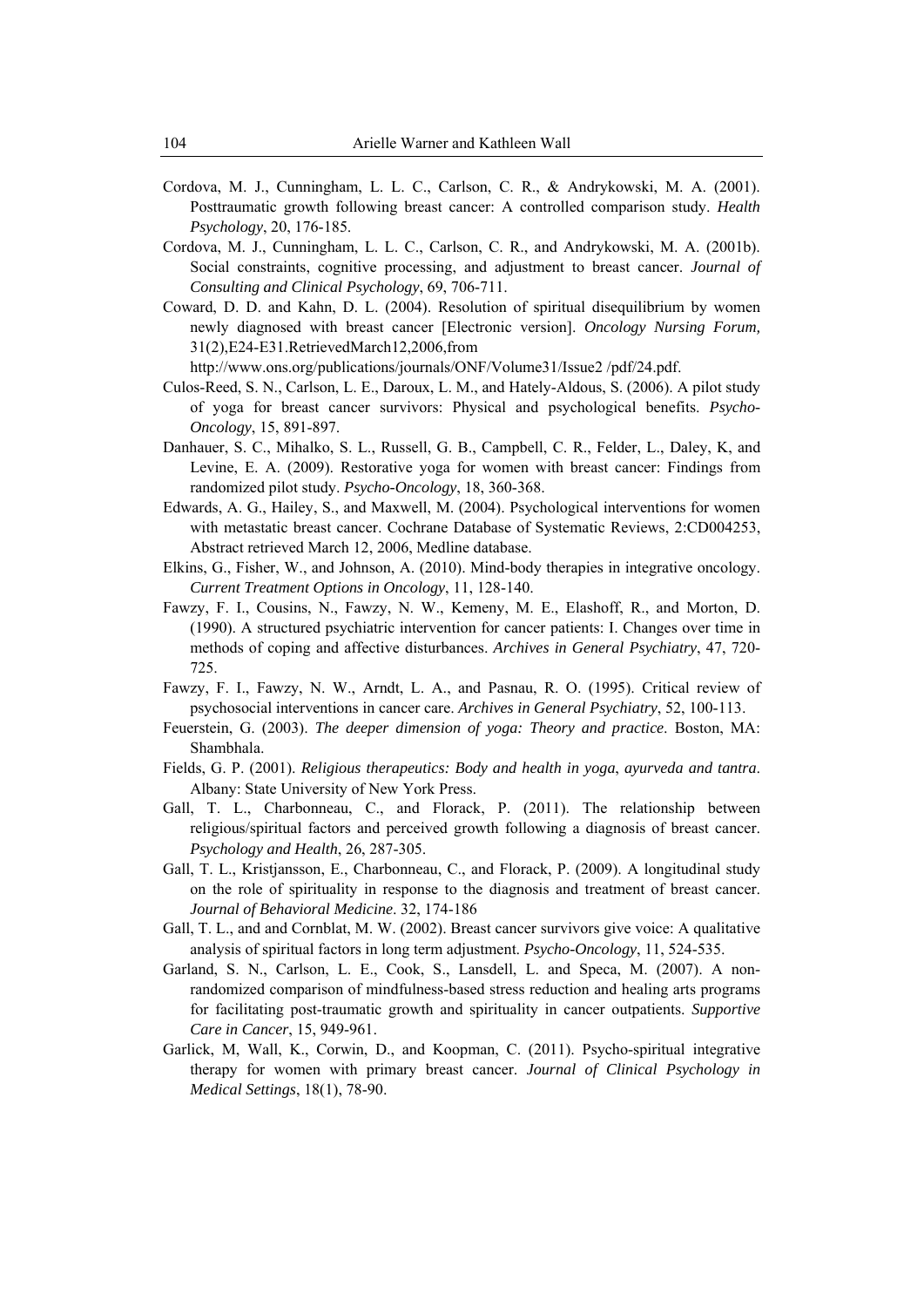- Gould, J., Wilson, S., and Grassau, P. (2008). Reflecting on spirituality in the context of breast cancer diagnosis and treatment. *Cancer of Oncology Nursing Journal*, 18(1), 34- 46.
- Halstead, M. T., and Hull, M. (2001). Struggling with paradoxes: The process of spiritual development in women with cancer. *Oncology Nursing Forum*, 28, 1534-1544.
- Hayes, S. C., Follette, V. M., and Linehan, M. (Eds.). (2004). *Mindfulness and acceptance: Expanding the cognitive-behavioral tradition*. New York: Guilford Press.
- Helgeson, V. S., Cohen, S., Schulz, R., and Yasko, J. (2001). Group support interventions for people with cancer: Benefits and hazards. In A. Baum, and B. Andersen (Eds.), *Psychosocial interventions for cancer* (pp.269-286). Washington, DC: American Psychological Association.
- Hermann, C. P. (2001). Spiritual needs of dying patients: A qualitative study. *Oncology Nursing Forum*, 28(1), 67-72.
- Holland, J. C. (1989). Historical overview. In J. C. Holland and J. R. Rowland (Eds.), *Handbook of psycho-oncology* (pp.1-12). New York: Oxford University Press.
- Holland, J. C. (1998). Societal views of cancer and emergence of psycho-oncology. In J. C. Holland (Ed.). *Psycho-oncology* (pp. 3-26). New York: Oxford University Press.
- Holland, J. C. (2002). History of Psycho-oncology: Overcoming attitudinal and conceptual barriers. *Psychosomatic Medicine*, 64, 206-211.
- Janakiramaiah, N., Gangadhar, B. N., Murthy, P., Harish, M. G., Shetty, K. T., Subbakrishna, D. K., Raju, T. R. (1998). Therapeutic efficacy of Sudarshan Kriya Yoga (SKY) in dysthymic disorder. *NIMHANS Journal*, 16, 21-28.
- Jenkins, R., & Pargament, K. (1995). Religion and spirituality as resources for coping with cancer. *Journal of Psychosocial Oncology*, 13(1/2), 51-74.
- Kamei, T., Toriumi, Y., Kimura, H., & Kimura, K. (2001). Correlation between alpha rhythms and natural killer cell activity during yogic respiratory exercise. *Stress and Health* 17, 141-145.
- Kamei, T., Toriumi, Y., Kimura, H., Ohno, S., Kumano, H., & Kimura, K. (2000). Decrease in serum cortisol during yoga exercises correlated with alpha waves activation. *Perceptual and Motor Skills*, 90, 1027-1032.
- Kissane, D. W., Bloch, S., Miach, P., Smith, G. C., Seddon, A., & Keks, N. (1997). Cognitive-existential group therapy for patients with primary breast cancer techniques and themes. *Psycho-oncology*, 6, 15-33.
- Kissane, D. W., Grabsch, B., Clarke, D. M., Christie, G., Clifton, D., Gold, S., Smith, G. C. (2004). Supportive-expressive group therapy: The transformation of existential ambivalence into creative living while enhancing adherence to anti-cancer therapies. *Psycho-oncology*, 13, 755-768.
- Kovačič, T., & Kovačič, M. (2011). Impact of relaxation training according to Yoga in Daily Life® system on perceived stress after breast cancer surgery. *Integrative Cancer Therapies*, 10(1), 16-26.
- Krippendorff, K. (1980). *Content analysis: An introduction to its methodology*. Newbury, CA: Sage publications.
- Mackenzie, M. J., Carlson, L., E., Munoz, M., and Speca, M. (2007). A qualitative study of self-perceived effects of Mindfulness-based Stress Reduction (MBSR) in a psychosocial oncology setting. *Stress and Health*, 23, 59-69.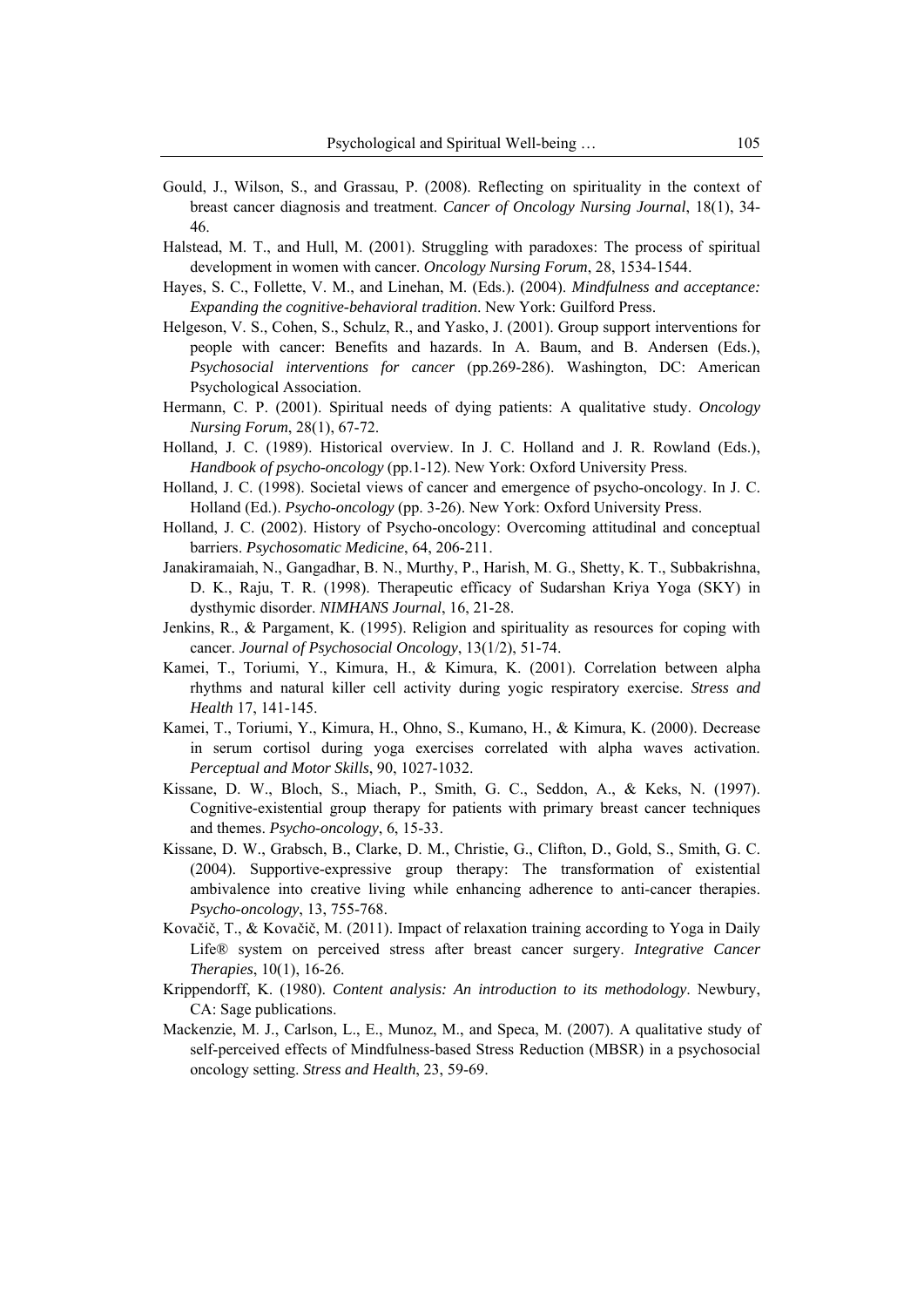- Malathi, A., and Damodaran, A. (1999). Stress due to exams in medical students: Role of yoga. *Indian Journal of Physiology and Pharmacology*, 43, 218-224.
- Meyer, T., and Mark, M. M. (1995). Effects of psychosocial interventions with adult cancer patients: A meta-analysis of randomized experiments. *Health Psychology*, 14(2), 101- 108.
- Miller, W. R. (2003). *Spirituality, religion, and health. American Psychologist*, 58(1), 24-35.
- Moadel, A., Morgan, C., Fatone, A., Grennan, J., Carter, J., Laruffa, G., Dutcher, J. (1999). Seeking meaning and hope: Self reported spiritual and existential needs among an ethnically diverse cancer patient population. *Psycho-oncology*, 8, 378-385.
- Moadel, A. B., Shah, C., Wylie-Rosett, J., Harris, M. S., Patel, S. R., Hall, C. B. and Sparano, J. A. (2007). Randomized controlled trial of Yoga among a multiethnic sample of breast cancer patients: Effects on quality of life. *Journal of Clinical Oncology*, 25, 4387-4395.
- Mytko, J. J., and Knight, S. J. (1999). Body, mind and spirit: Toward the integration of religiosity and spirituality in cancer quality of life research. *Psycho-oncology*, 8, 439-450.
- Mulkins, A. L., and Verhoef, M. J. (2004). Supporting the transformative process: Experiences of cancer patients receiving integrative care. *Integrative Cancer Therapies*, 3(3), 230-237.
- Nelson, C. J., Rosenfeld, B., Breitbart, W., and Galietta, M. (2002). Spirituality, religion, and depression in the terminally ill. *Psychosomatics*, 43, 213-220.
- Nezu, A. M., Nezu, C. M., Friedman, S. H., Faddis, S., and Houts, P. S. (1998). *Helping cancer patients cope: A problem solving approach.* Washington, DC: American Psychological Association.
- Ott, M. J., Norris, R. L. and Bauer-Wu, S. M. (2006). Mindfulness meditation for oncology patients: a discussion and critical review. *Integrative Cancer Therapies*, 5(2), 98-108.
- Park, C. L. (2009). Overview of theoretical perspective. In C. L. Park, S. Lechner, M. H. Antoni, and A. Stanton (Eds.), *Positive life change in the context of medical illness: Can the experience of serious illness lead to transformation* (pp. 11-30)? Washington, D.C: American Psychological Association.
- Peterman, A. H., Fitchett, G., Brady, M. J., Hernandez, L. and Cella, D. (2002). Measuring spiritual well-being in people with cancer: The functional assessment of chronic illness therapy-spiritual well-being scale (FACIT-Sp). *Annals of Behavioral Medicine*, 24, 49- 58.
- Raghavendra, R. M., Nagarathna, R., Nagendra, H. R., Gopinath, K. S., Srinath, B. S., Ravi, B. D., Nalini, R. (2007). Effects of an integrated yoga programme on chemotherapyinduced nausea and emesis in breast cancer patients. *European Journal of Cancer Care*, 16, 462-474.
- Rosequist, L., Wall, K, Corwin, D., Achterberg, J., and Koopman, C. (2012). Surrender as a form of active acceptance among breast cancer survivors receiving Psycho-Spiritual Integrative Therapy. *Supportive Care in Cancer.* Advance online publication. DOI 10.1007/s00520-012-1406-y.

http://www.springerlink.com/content/b2226351270517h1/fulltext.pdf.

Sageman, S. (2002). *How SK can treat the cognitive, psychodynamic and neuro-psychiatric problems of post traumatic stress disorder*. Retrieved April 15, 2012 from http://aolresearch.org/pdf/other/Sageman.pdf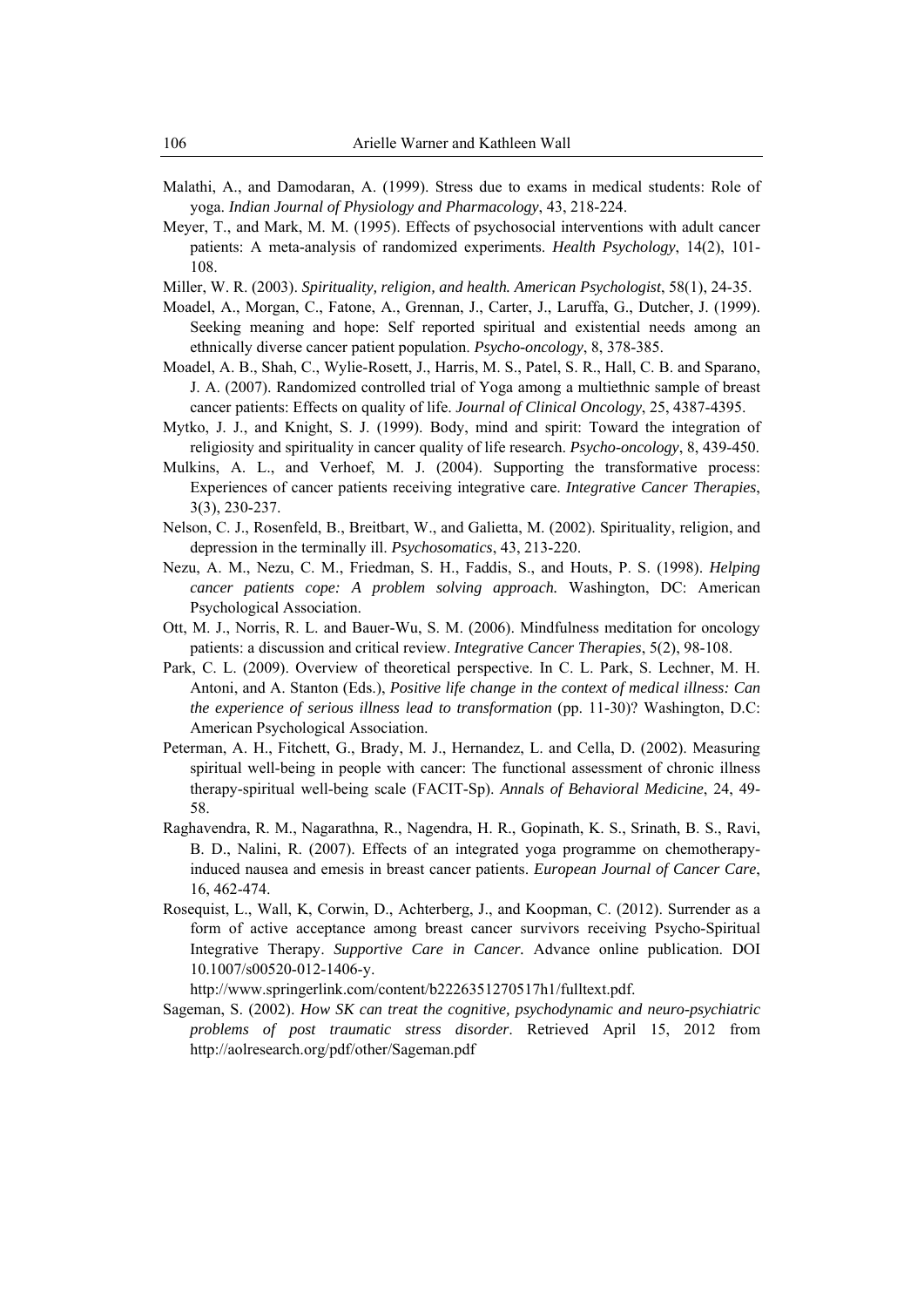- Schreiber, J. A., and Brockopp, D. Y. (2012). Twenty-five years later-what do we know about religion/spirituality and psychological well-being among breast cancer survivors? A systematic review. *Journal of Cancer survivorship,* 6(1), 82-94.
- Siman-Tov, S. (2008). *The experience of the role of spirituality among women who have had breast cancer and who have completed their medical treatments*. Unpublished doctoral dissertation, Graduate Institute of Professional Psychology, University of Hartford.
- Shankar, R. (Speaker). (2002). *Science and spirituality* (Cassette Recording No. STHVS 897055). Bangalore, India: Vyakti Vikas Kendra.
- Smith, K. B., and Pukall, C. F. (2009). An evidence-based review of Yoga as complementary intervention for patients with cancer. *Psycho-Oncology*, 18, 465-475.
- Sovik, R. (2000). The science of breathing: The yogic view. *Progress in brain research*, 122, 491-506.
- Spiegel, D., Bloom, J. R., and Yalom, I. (1981). Group support for patients with metastatic cancer: A randomized prospective outcome study. *Archives of General Psychiatry*, 38, 527-533.
- Spira, J. L., and Reed, G. M. (2003). *Group psychotherapy for women with breast cancer*. Washington, DC: American Psychological Association.
- Targ, E. F. and Levine, E. G. (2002a). A mind-body-spirit model for cancer support groups. In M. Tagliaferri, I. Cohen, and D. Tripathy. (Eds.), *Breast cancer: Beyond convention* (pp.336-362). New York: Atria Books.
- Targ, E. F., and Levine, E. G. (2002b). The efficacy of a mind-body-spirit group for women with breast cancer: A randomized controlled trial. *General Hospital Psychiatry*, 24, 238- 248.
- Taylor, E. J. (2003). Spiritual needs of patients with cancer and family care givers. *Nursing,* 26, 260-266.
- Tedeschi, R. G., and Calhoun, L. G. (2004). Posttraumatic growth: Conceptual foundation and empirical evidence. *Psychological Inquiry*, 15(1) 1-18.
- Thomas, J., Burton, M., Griffin, M., & Fitzpatrick, J. (2010). Self-transcendence, spiritual well-being, and spiritual practices of women with breast cancer. *Journal of Holistic Nursing*, 28, 115-122.
- Thornton, A. A. (2002). Perceiving benefits in the cancer experience. *Journal of Clinical Psychology in Medical Settings*, 9, 153-165.
- Vachon, M. L. S. (2008). Meaning, spirituality, and wellness in cancer survivors. *Seminars of Oncology Nursing*, 24, 218-225.
- Walser, R., and Westrup, D. (2007). *Acceptance and commitment therapy for the treatment of post-traumatic stress disorder and trauma-related problems: A practitioner's guide to using mindfulness and acceptance strategies.* Oakland, CA: New Harbinger.
- Warner, A. S. (2006). *Exploration of psychological and spiritual well-being of women with breast cancer participating in the Art of Living Program*. Unpublished doctoral dissertation. Institute of Transpersonal Psychology.
- Webster, K., Cella, D., & Yost, K. (2003). The functional assessment of chronic illness therapy (FACIT) measurement system: Properties, applications, and interpretation. *Health and Quality of Life Outcomes*. Retrieved, February 15, 2004, from http://www.hqlo.com/content/1/1/79.